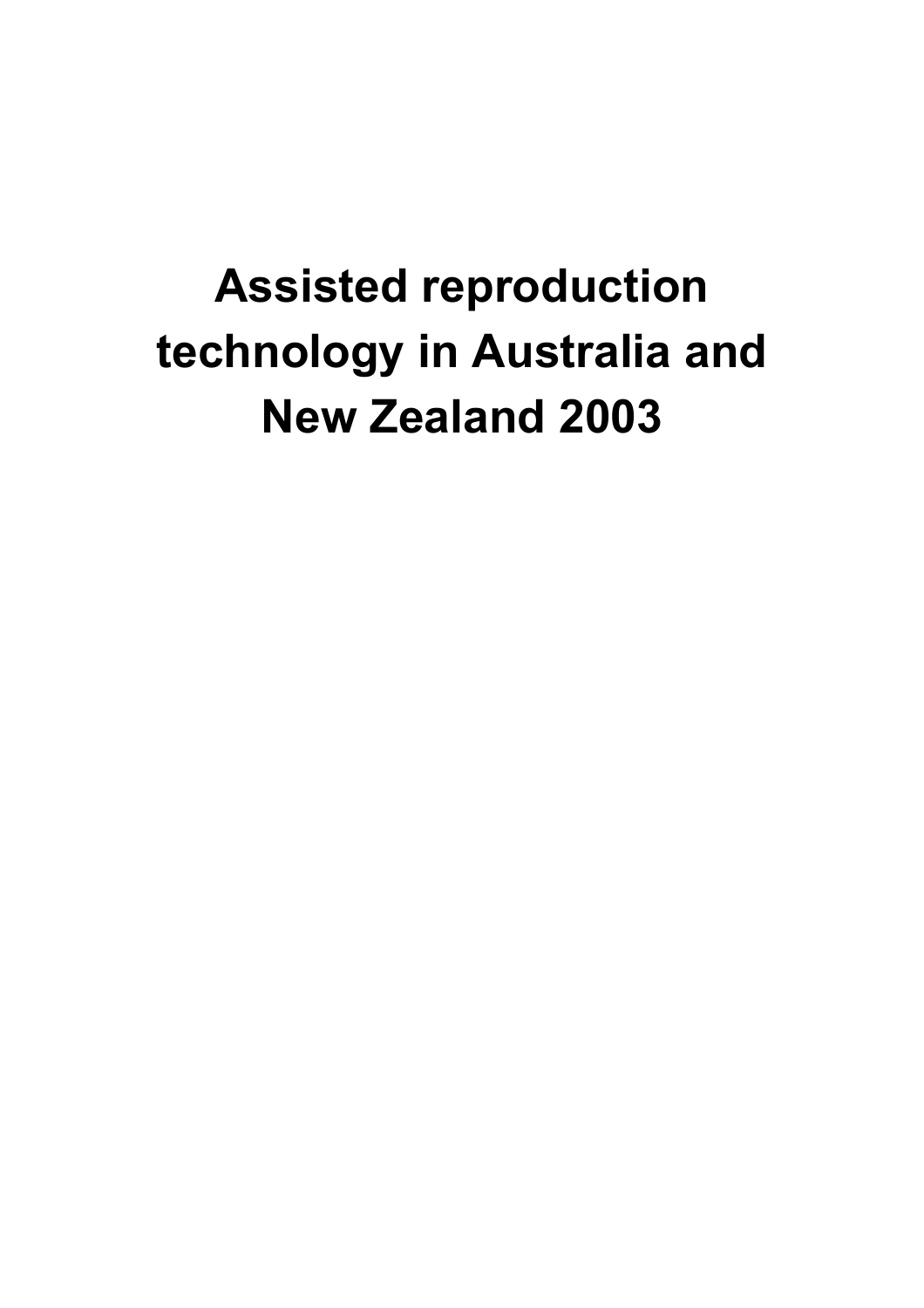The Australian Institute of Health and Welfare is Australia's national health and welfare statistics and information agency. The Institute's mission is *better health and wellbeing for Australians through better health and welfare statistics and information*.

The AIHW National Perinatal Statistics Unit (NPSU) is a collaborating unit of the AIHW, and was established in 1979. The NPSU is a formally affiliated institution of the University of New South Wales and is linked to the Faculty of Medicine, School of Women's and Children's Health. The NPSU is located at the Sydney Children's Hospital. The NPSU aims at improving the health of Australian mothers and babies by monitoring reproductive and perinatal health. It is also involved in perinatal data development activities and epidemiological research. The NPSU maintains national data collections on perinatal health, maternal deaths, congenital anomalies and assisted reproduction technology.

### **NPSU staff**

| Director                                                                              | Dr Elizabeth Sullivan                    |
|---------------------------------------------------------------------------------------|------------------------------------------|
| IT/Business Manager                                                                   | Jishan Dean                              |
| <b>Adjunct Research Fellow</b>                                                        | Narelle Grayson                          |
| Postdoctoral Fellow                                                                   | Conjoint Associate Professor Sally Tracy |
| Perinatal Health Data Analysts                                                        | Paula Laws                               |
|                                                                                       | Anne-Marie Waters                        |
| Epidemiologist                                                                        | Dr Susan Cliffe                          |
| <b>Research Officers</b>                                                              | Eydis Konradsdottir                      |
|                                                                                       | Maree Porter                             |
|                                                                                       | Chun Chen                                |
| Data Development Officer                                                              | Sandy Squires                            |
| Administrative Officer                                                                | Emma Ong                                 |
| Research Officer and PhD Student -<br>NHMRC Public Health Postgraduate<br>Scholarship | Alex Wang                                |
| PhD Student - NHMRC Public Health<br>Postgraduate Scholarship                         | Georgina Chambers                        |
| Conjoints                                                                             | Associate Professor Deborah Black        |
|                                                                                       | Associate Professor Michael Davies       |

Please note that as with all statistical reports there is the potential for minor revisions of data in *Assisted reproduction technology in Australia and New Zealand 2003* over its one-year life. Please refer to the online version at <www.npsu.unsw.edu.au>.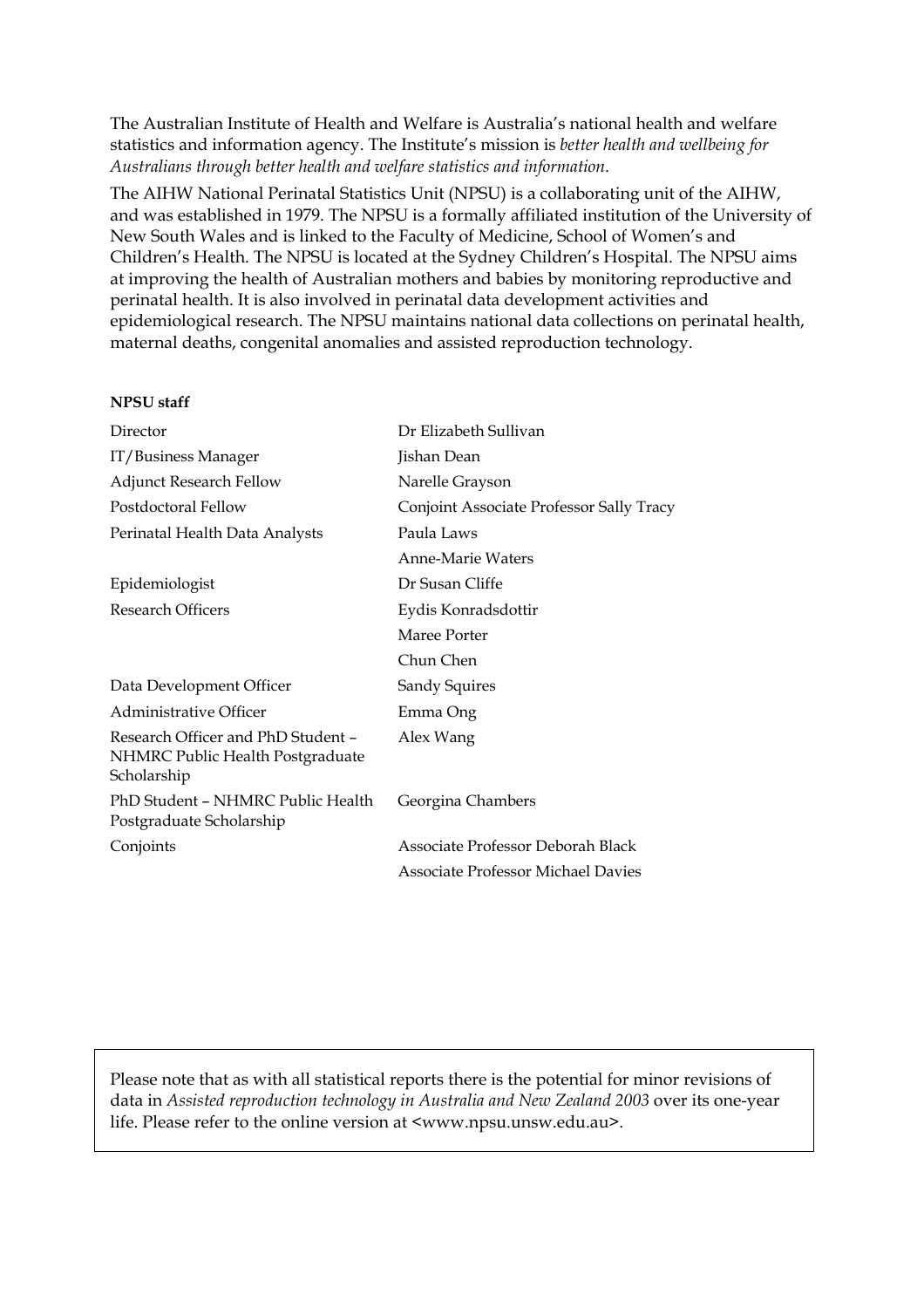AUSTRALIAN INSTITUTE OF HEALTH AND WELFARE NATIONAL PERINATAL STATISTICS UNIT AND THE FERTILITY SOCIETY OF AUSTRALIA

ASSISTED REPRODUCTION TECHNOLOGY SERIES Number 9

# **Assisted reproduction technology in Australia and New Zealand 2003**

**Anne-Marie Waters Jishan H Dean and Elizabeth A Sullivan** 

**February 2006** 

AIHW National Perinatal Statistics Unit Sydney

AIHW cat. no. PER 31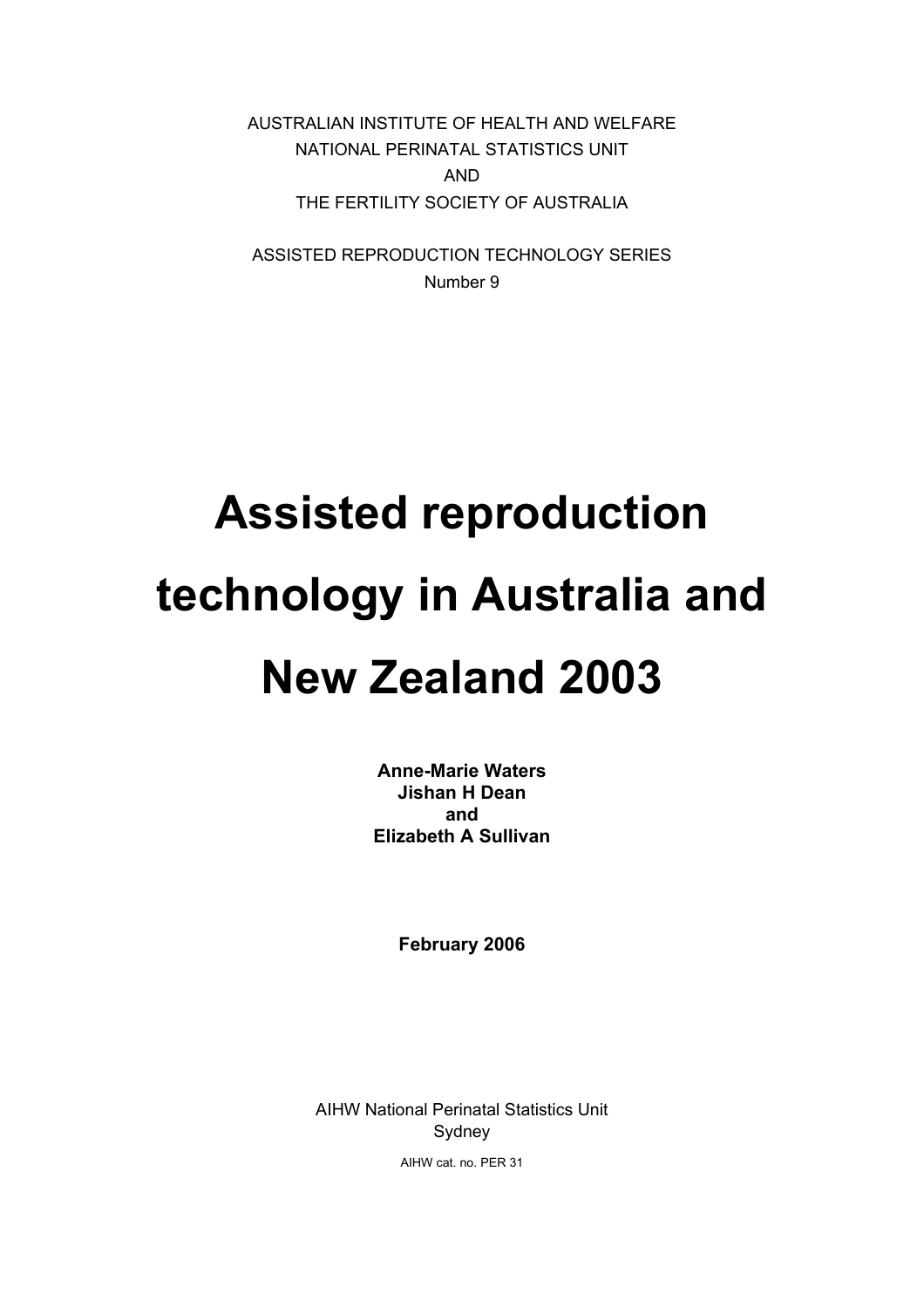## © Australian Institute of Health and Welfare 2006

This work is copyright. Apart from any use as permitted under the *Copyright Act 1968*, no part may be reproduced without prior written permission from the Australian Institute of Health and Welfare. Requests and enquiries concerning reproduction and rights should be directed to the Head, Business Promotion and Media Unit, Australian Institute of Health and Welfare, GPO Box 570, Canberra ACT 2601.

This publication is part of the Australian Institute of Health and Welfare's Assisted Reproduction Technology Series. A complete list of the Institute's publications is available from the Business Promotion and Media Unit, Australian Institute of Health and Welfare, GPO Box 570, Canberra ACT 2601, or via the Institute's website <www.aihw.gov.au>.

ISSN 1038 7234 ISBN 1 74024 547 4

### **Suggested citation**

Waters A-M, Dean JH & Sullivan EA 2006. Assisted reproduction technology in Australia and New Zealand 2003. AIHW Cat. No. PER 31. Sydney: AIHW National Perinatal Statistics Unit (Assisted Reproduction Technology Series No. 9).

## **Australian Institute of Health and Welfare**

Board Chair Hon. Peter Collins, AM, QC

|                                         | Any enquiries about or comments on this publication should be directed to: |
|-----------------------------------------|----------------------------------------------------------------------------|
| <b>Anne-Marie Waters</b>                |                                                                            |
| AIHW National Perinatal Statistics Unit |                                                                            |
| Level 2, McNevin Dickson Building       | Phone: (02) 9382 1014                                                      |
| Randwick Hospitals Campus               | Fax: (02) 9382 1025                                                        |
| Randwick NSW 2031                       | Email: npsu@unsw.edu.au                                                    |
| <b>AUSTRALIA</b>                        | Website: <www.npsu.unsw.edu.au></www.npsu.unsw.edu.au>                     |

Published by the AIHW National Perinatal Statistics Unit Printed by National Capital Printing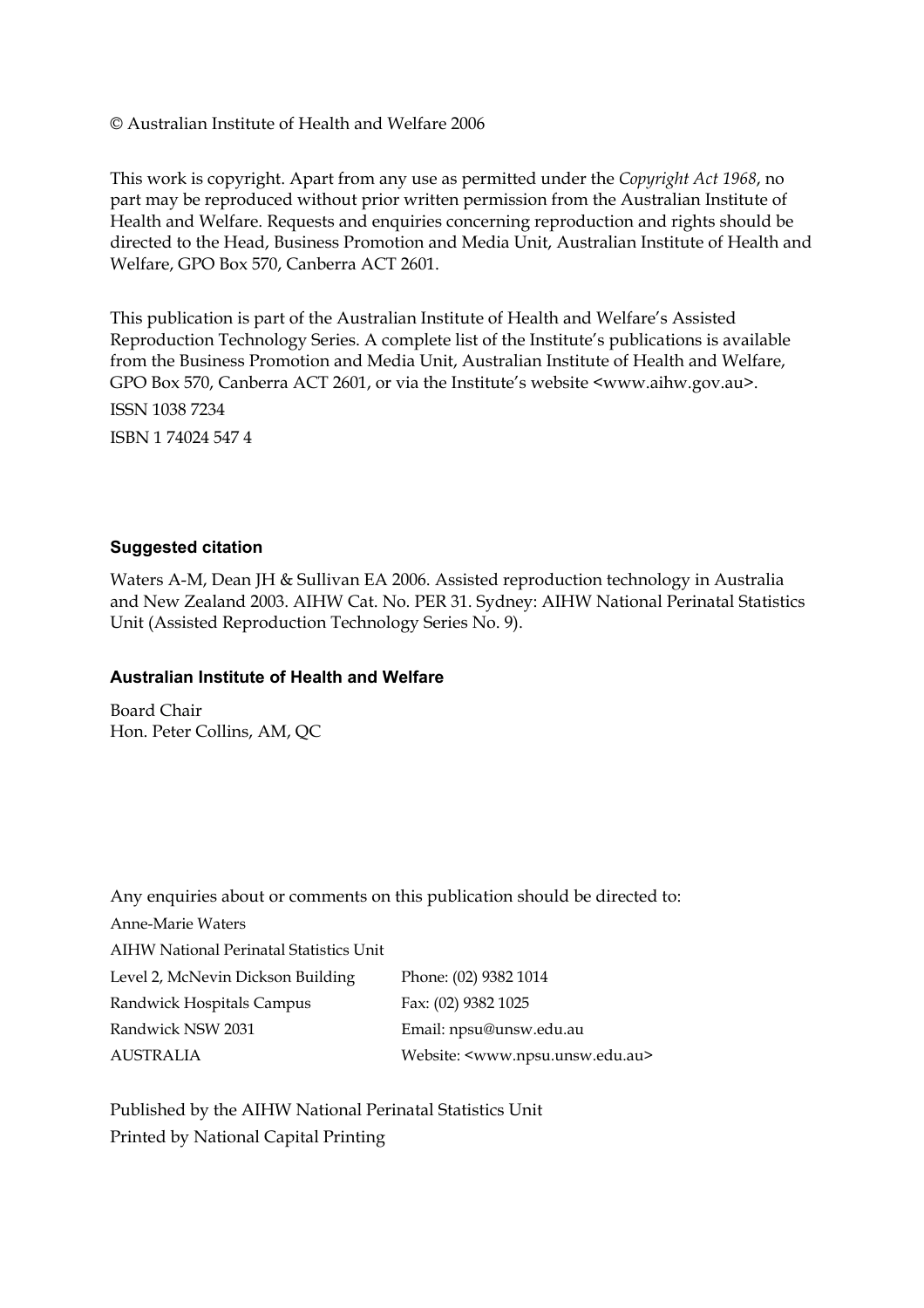# **Contents**

| 1 |               |       |                                                                         |  |
|---|---------------|-------|-------------------------------------------------------------------------|--|
| 2 |               |       |                                                                         |  |
|   |               |       |                                                                         |  |
|   | $2.2^{\circ}$ |       |                                                                         |  |
|   |               |       |                                                                         |  |
|   |               | 2.3.1 | Success of fresh, non-donor (oocytes/embryos) ART treatment             |  |
|   |               | 2.3.2 | Success of frozen, non-donor (embryos) ART treatment cycles             |  |
|   |               | 2.3.3 | Success of donor sperm intra-uterine insemination procedures            |  |
|   |               |       |                                                                         |  |
|   |               |       |                                                                         |  |
| 3 |               |       | Pregnancies and babies from assisted reproduction technology in 2003 20 |  |
|   |               |       |                                                                         |  |
|   |               |       |                                                                         |  |
|   |               |       |                                                                         |  |
|   |               |       |                                                                         |  |
|   |               |       |                                                                         |  |
|   |               |       |                                                                         |  |
|   |               |       |                                                                         |  |
|   |               |       |                                                                         |  |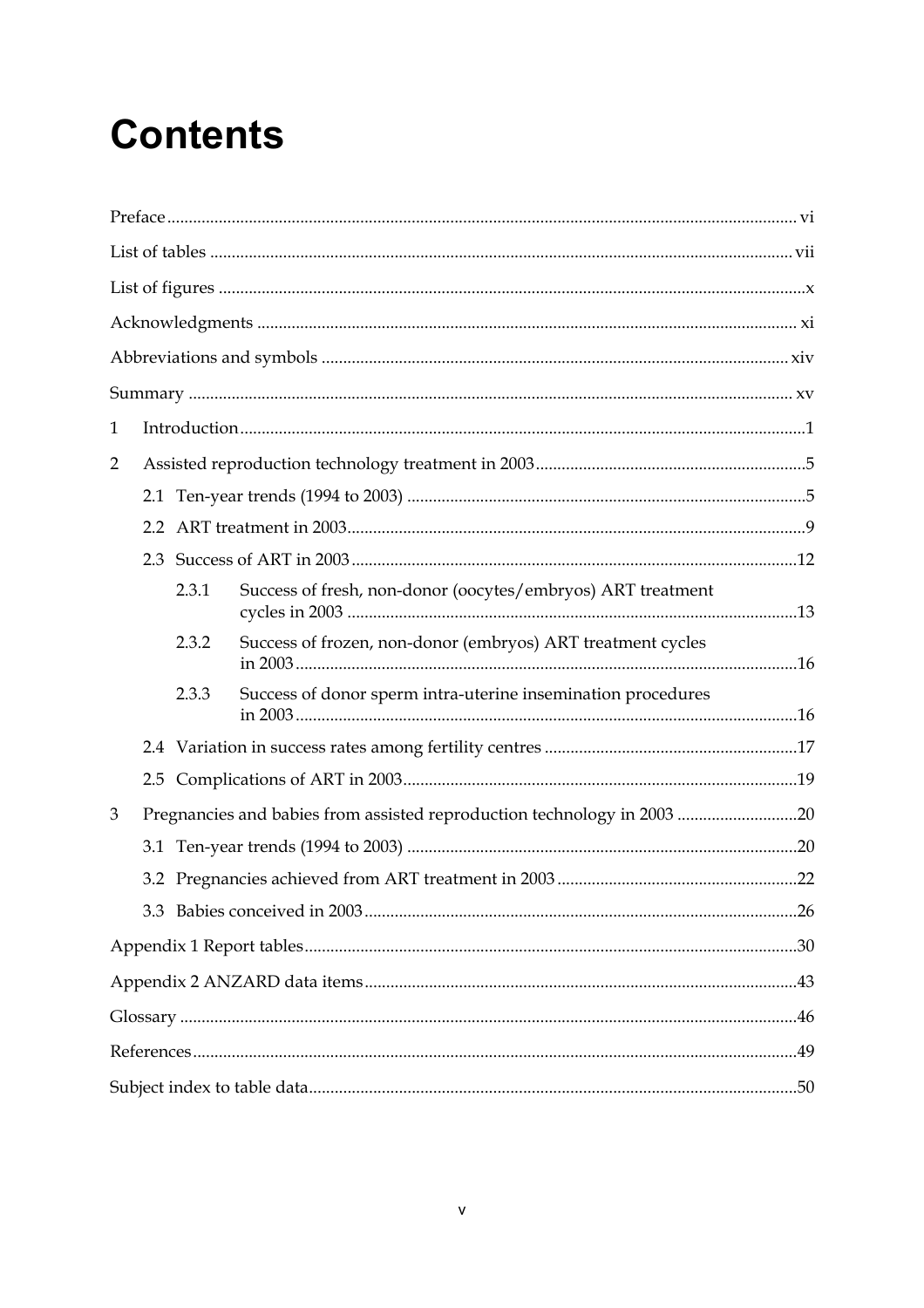# **Preface**

The data recorded in the *Assisted reproduction technology in Australia and New Zealand 2003* report reflects very positively on clinical changes implemented by ART professionals in Australia and New Zealand. The collection of this data was initiated and continues to be supported by the Fertility Society of Australia (FSA). It has proven invaluable in assessing the standards of care offered to people and implementing procedural changes for those accessing fertility treatment in Australia and New Zealand. These data are audited by the Reproductive Technology Accreditation Committee (RTAC) and used as a quality assurance tool to assess standards of treatment in the field of assisted reproduction.

Most notably in the 2003 data is the decreasing multiple pregnancy rate with 95.6% of all cycles having one or two embryos transferred. This reflects changes to the RTAC Guidelines in 2002 emphasising the need to reduce multiple pregnancy rates. These rates will be further reduced with the 2005 RTAC Code of Practice which requires maximum limits on the number of embryos transferred and education of patients on the risks associated with multiple pregnancies. Decreasing multiple pregnancy rates will aid in reducing caesarean section rates and preterm births, and increasing birthweights.

The trend to decreasing the number of embryos transferred is reflected in the number of frozen embryos in storage. Improvements in embryo culturing methods and decreased numbers of embryos transferred have resulted in an increased number of frozen embryos in storage. This is despite the significant increase in the number of frozen embryos thawed over the last few years.

Between 2002 and 2003 there was a 9% increase in the number of treatment cycles, emphasising the continued need for ART treatment in Australia and New Zealand. Pregnancy rates for fresh embryo transfers have almost doubled since 1994, reflecting major improvements in technology and quality of care over this period. This highlights the ART profession's desire for continual improvement through self-regulation and public review.

The average age of ART mothers in 2003 was 34.4 years. This is 4.9 years older than all Australian women giving birth in 2003. The FSA continues to focus on educating the general population on the significance of declining pregnancy rates associated with reproductive age. The ANZARD data have proven invaluable in assisting ART specialists in advising patients on their best pregnancy treatment options based on reproductive age. The data reflect declining pregnancy rates with age and this, viewed in relation to ovarian reserve and the diagnosis of genetic abnormalities, assists in convincing people of the value of various ART treatments.

Over the years the data collection criteria have been altered to reflect changing technologies and the need to gather information useful in determining treatment modalities. The FSA with the aid of the NPSU staff will continue to revise and utilise these data to assist in providing the highest standards of ART care. The FSA thanks Dr Elizabeth Sullivan and her staff for their tireless efforts in this data collection and presentation. The countless hours required by ART unit staff to collect the raw data must not go unacknowledged and much thanks is also offered to fertility centres and patients for their continued support.

Adrianne Pope, BSc, Hons, PhD President, Fertility Society of Australia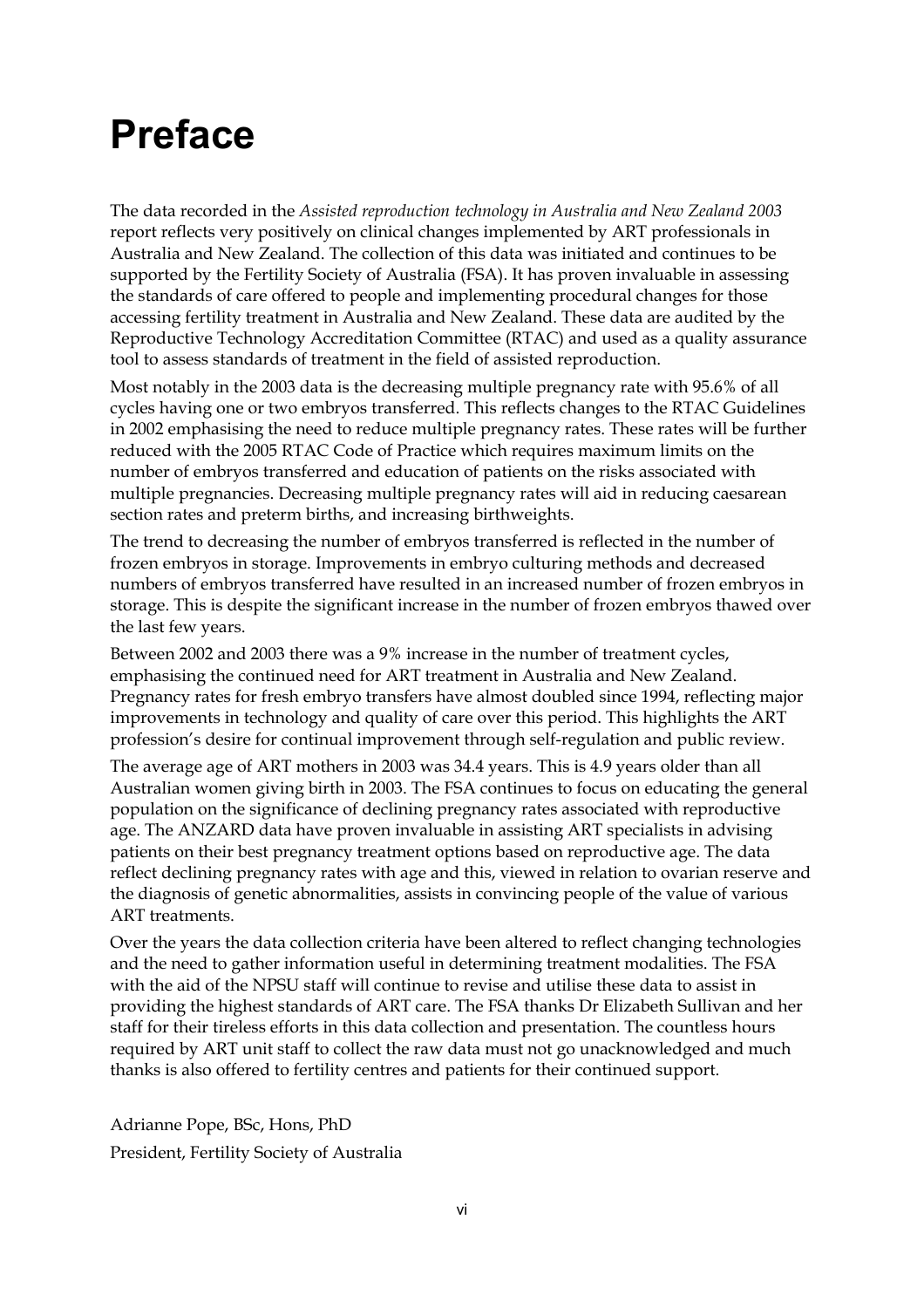# **List of tables**

| <b>Chapter 2</b>  | Assisted reproduction technology treatment in 2003                                                                                             |     |
|-------------------|------------------------------------------------------------------------------------------------------------------------------------------------|-----|
| Table 1:          | Live delivery per embryo transfer cycle, by treatment type,                                                                                    |     |
| Table 2:          | Measures of success for fresh, non-donor (oocytes/embryos)                                                                                     |     |
| Table 3:          | Live delivery per cycle started by type of fresh, non-donor<br>(oocytes/embryos) ART procedure, Australia and                                  |     |
| Table 4:          | Live delivery per cycle started by cause of infertility for fresh,<br>non-donor (oocytes/embryos) ART treatment cycles, Australia              |     |
| Table 5:          | Quartiles for fertility centres for fresh, non-donor (oocytes/embryos)<br>treatment cycles, by women's age group, Australia and                |     |
| Table 6:          | Quartiles for fertility centres for frozen, non-donor (embryos)<br>treatment cycles, by women's age group, Australia and                       |     |
| <b>Chapter 3</b>  | Pregnancies and babies from assisted reproduction<br>technology in 2003                                                                        |     |
| Table 7:          | Plurality of pregnancies of $\geq 20$ weeks gestation, by number of                                                                            | .23 |
| <b>Appendix 1</b> | <b>Report tables</b>                                                                                                                           |     |
| Table R1:         |                                                                                                                                                |     |
| Table R2:         |                                                                                                                                                |     |
| Table R3:         | Proportion of fresh and frozen embryo transfer cycles transferring                                                                             |     |
| Table R4:         | Number of embryo transfer cycles and pregnancies, by fresh and                                                                                 |     |
| Table R5:         |                                                                                                                                                |     |
| Table R6:         |                                                                                                                                                |     |
| Table R7:         |                                                                                                                                                |     |
| Table R8:         | Proportion of fresh and frozen embryo transfer cycles transferring<br>one, two, three, and four or more embryos, by women's age group, 2003 33 |     |
| Table R9:         |                                                                                                                                                |     |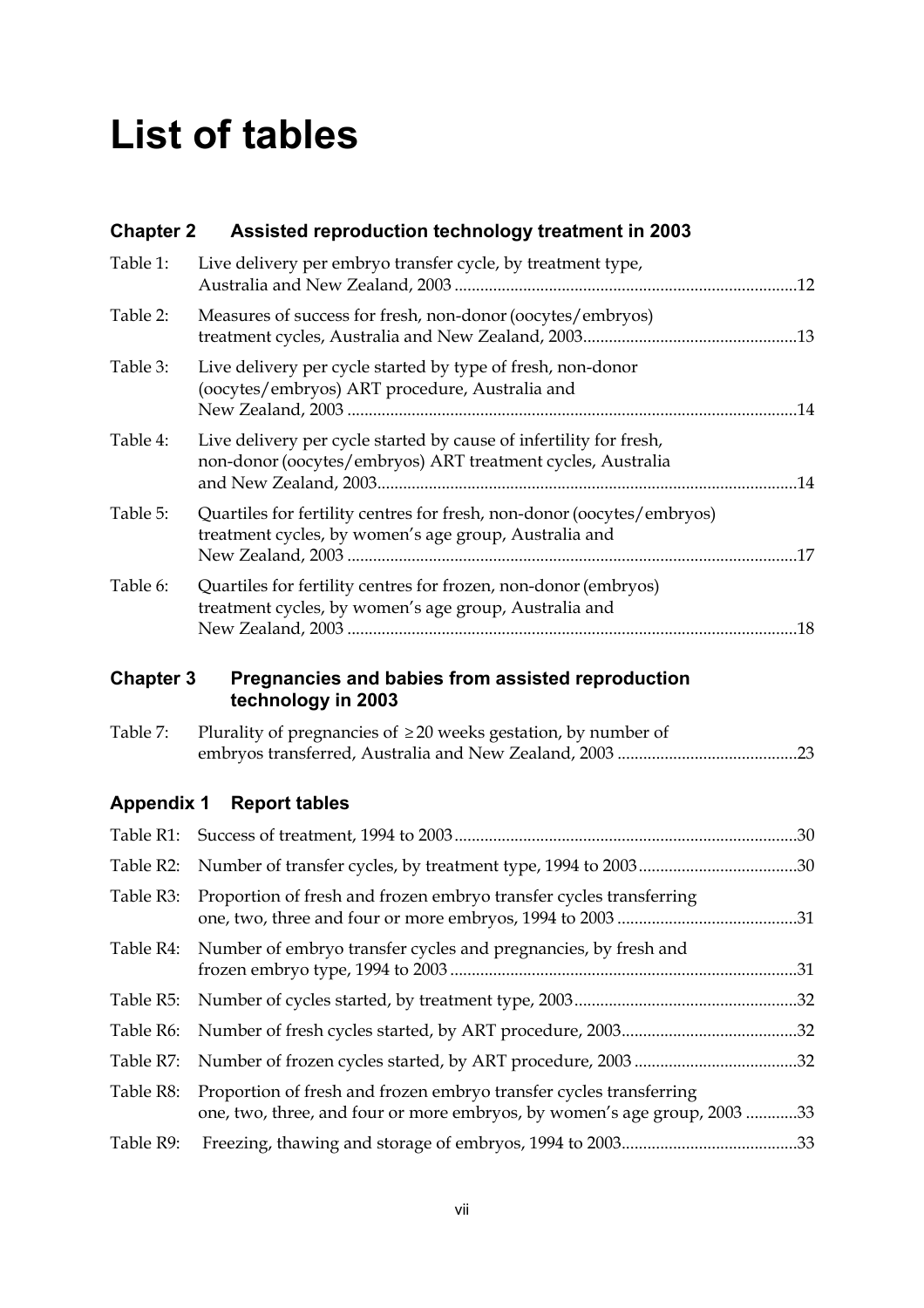|            | Table R13: Success of fresh, non-donor (oocytes/embryos) treatment,                        |    |
|------------|--------------------------------------------------------------------------------------------|----|
|            | Table R14: Success of fresh, non-donor (oocytes/embryos) treatment,                        |    |
| Table R15: | Success of frozen non-donor (embryos) treatment, by                                        |    |
|            | Table R16: Cases of ovarian hyperstimulation syndrome (OHSS),                              | 38 |
| Table R17: | Incidence of singleton, twin and higher order multiple deliveries,                         |    |
|            | Table R18: Outcome of pregnancies of <20 weeks gestation, by treatment type,               |    |
|            | Table R19: Outcome of pregnancies of $\geq$ 20 weeks gestation, by treatment type,         |    |
|            | Table R20: Number of pregnancies and number of live deliveries $\geq 20$ weeks             |    |
|            | Table R21: Method of delivery for all deliveries ≥20 weeks gestation, by plurality, 200340 |    |
| Table R22: | Method of delivery for all deliveries $\geq 20$ weeks gestation,                           |    |
| Table R23: | Gestational age of all babies of $\geq 20$ weeks gestation,                                |    |
|            | Table R24: Birthweight of all babies of $\geq$ 20 weeks gestation,                         |    |
|            | Table R25: Sex of all babies of $\geq 20$ weeks gestation,                                 |    |
|            | Table R26: Perinatal mortality of all babies of $\geq$ 20 weeks gestation or               |    |

# **Supplementary tables**

The following tables are available on the Internet at <www.npsu.unsw.edu.au/art9high.htm>

| Table W1: Distribution of women's age at time of treatment, 1994 to 2003                                                                      |
|-----------------------------------------------------------------------------------------------------------------------------------------------|
| Table W2: Distribution of causes of infertility, 1994 to 2003                                                                                 |
| Table W3: Number of fresh and frozen embryo transfer cycles transferring one, two,<br>three and four or more embryos, by treatment type, 2003 |
| Table W4: Cause of infertility, by treatment type, 2003                                                                                       |
| Table W5: Plurality of pregnancies $\geq 20$ weeks duration, by treatment type, 2003                                                          |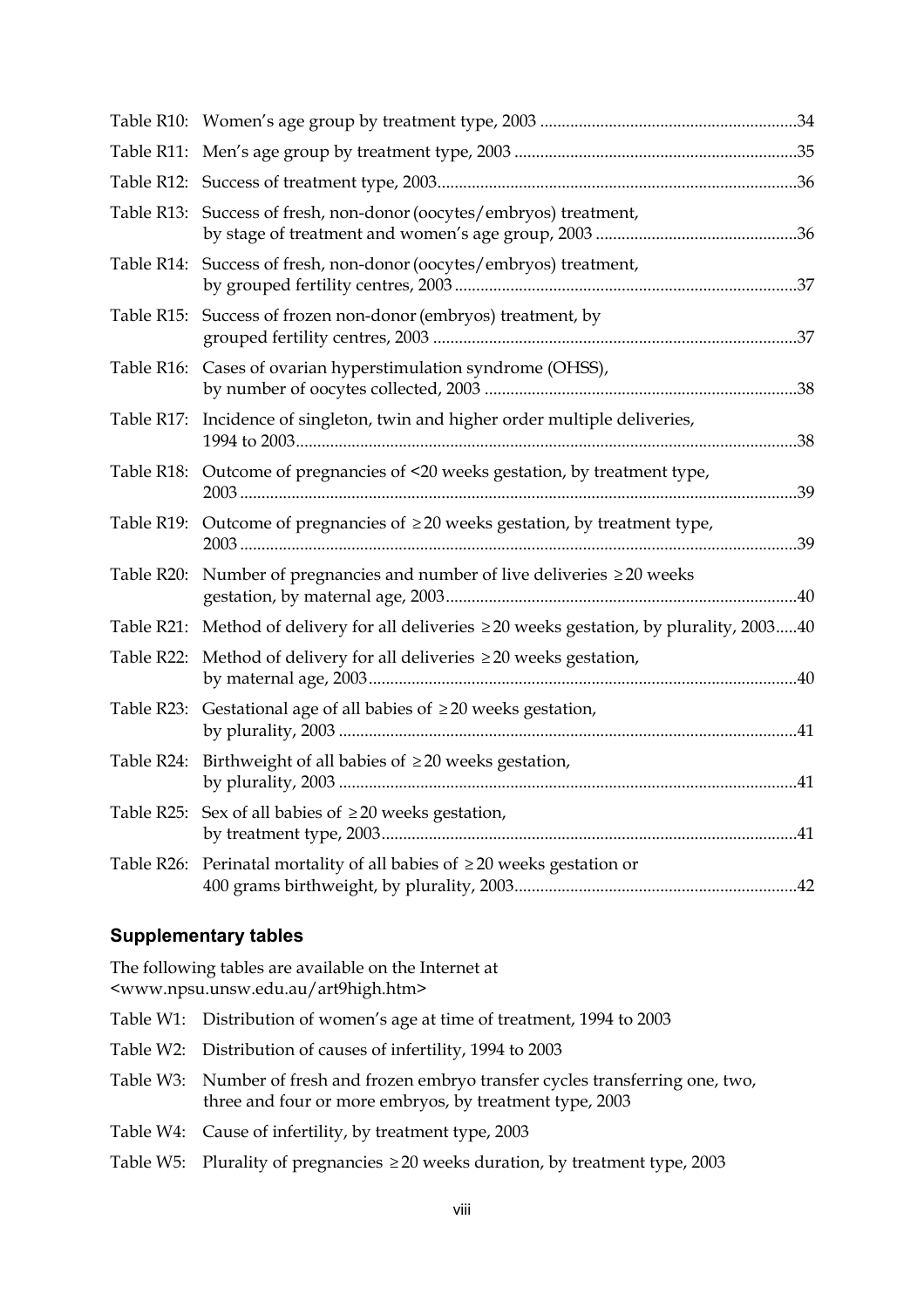- Table W6: Pregnancy outcome by cause of infertility, 2003
- Table W7: Duration of pregnancies  $\geq$  20 weeks gestation, by cause of infertility, 2003
- Table W8: Outcome of pregnancy, by maternal age, 2003
- Table W9: Duration of pregnancies  $\geq 20$  weeks gestation, by maternal age, 2003
- Table W10: Plurality of pregnancies  $\geq 20$  weeks gestation, by maternal age, 2003
- Table W11: Number of fresh and frozen embryo transfer cycles transferring one, two, three and four or more embryos, by pregnancy outcome, 2003
- Table W12: Duration of pregnancies  $\geq 20$  weeks gestation, by number of fresh and frozen embryo transfer cycles transferring one, two, three or four or more embryos, 2003
- Table W13: Birthweight of babies ≥ 20 weeks gestation, by type of treatment, 2003
- Table W14: Gestational age of babies  $\geq 20$  weeks gestation, by birth outcome, 2003
- Table W15: Birthwieght of babies ≥ 20 weeks gestation, by birth outcome, 2003
- Table W16: Perinatal mortality of babies  $\geq 20$  weeks gestation or 400 grams birthweight, by treatment type, 2003
- Table W17: Perinatal mortality of babies  $\geq 20$  weeks gestation or 400 grams birthweight, by maternal age, 2003
- Table W18: Congenital anomalies in singleton and multiple babies ≥ 20 weeks gestation, by treatment type, 2003
- Table W19: ART involving preimplantation genetic diagnosis (PGD), by selected statistics, 2003
- Table W20: ART involving assisted hatching, by selected statistics, 2003
- Table W21: ART involving blastocyst culture, by selected statistics, 2003
- Table W22: ART involving special techniques of sperm retrieval, by selected statistics, 2003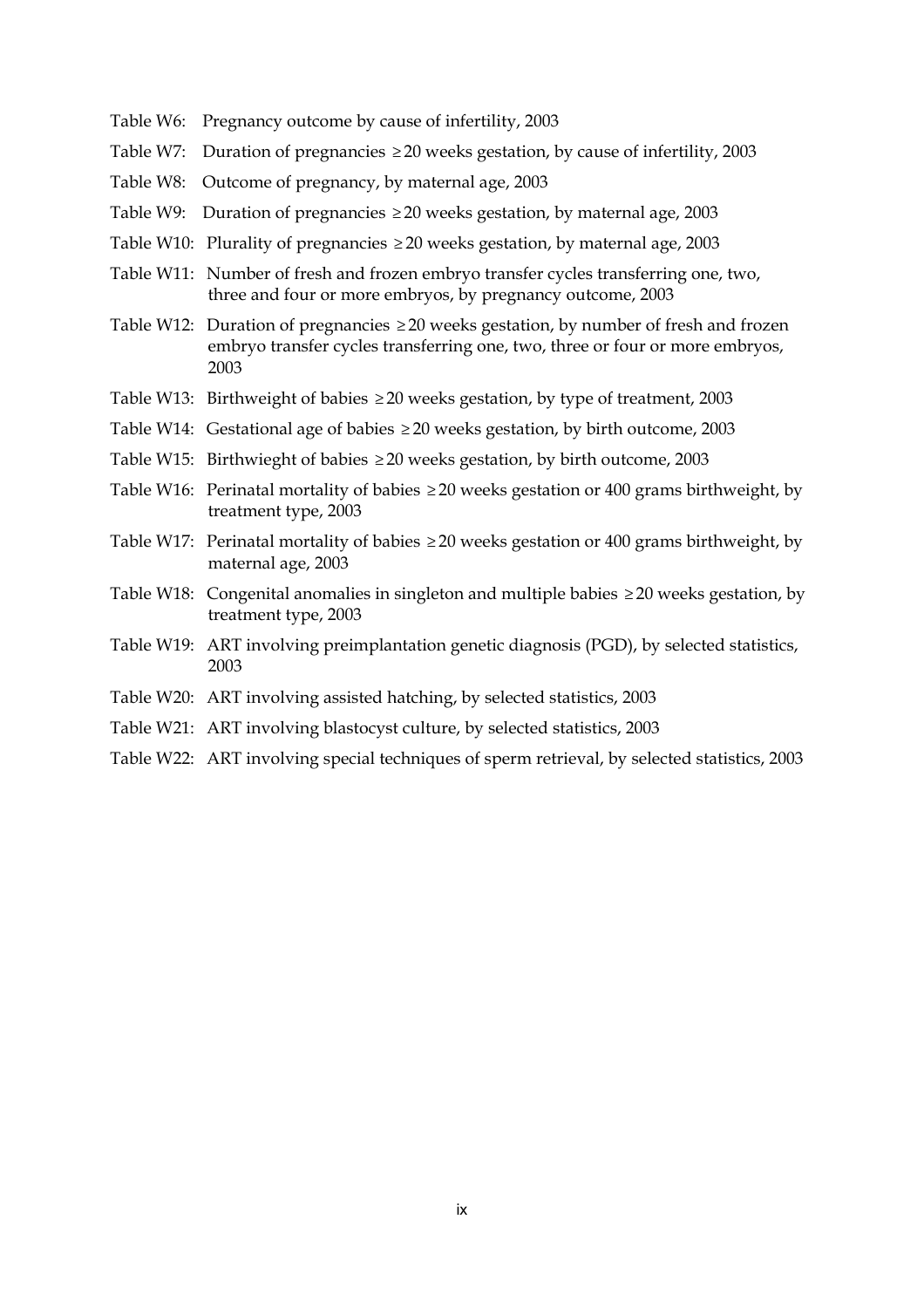# **List of figures**

| <b>Chapter 2</b> | Assisted reproduction technology treatment in 2003                                                                                                      |     |
|------------------|---------------------------------------------------------------------------------------------------------------------------------------------------------|-----|
| Figure 1:        | Treatment cycles started, pregnancies and live deliveries, Australia and                                                                                | 5   |
| Figure 2:        | Number of transfer cycles by treatment type, Australia and<br>. 6                                                                                       |     |
| Figure 3:        | Proportion of fresh and frozen embryo transfer cycles transferring one,<br>two, three or more embryos, Australia and New Zealand, 1994 to 20037         |     |
| Figure 4:        | Rate of pregnancy per embryo transfer cycle, Australia and New Zealand,                                                                                 | .8  |
| Figure 5:        | Proportion of treatment cycles, by treatment type, Australia and New Zealand,                                                                           |     |
| Figure 6:        | Proportion of fresh and frozen embryo transfer cycles transferring one,<br>two, three and four or more embryos, by age group, Australia and             |     |
| Figure 7:        | Progression of fresh, non-donor (oocytes/embryos) treatment cycles,                                                                                     |     |
| Figure 8:        | Live delivery per cycle started by women's age for fresh, non-donor<br>(oocytes/embryos) treatment cycles, Australia and New Zealand, 200315            |     |
| Figure 9:        | Progression of frozen, non-donor (embryos) treatment cycles,                                                                                            |     |
| <b>Chapter 3</b> | Pregnancies and babies from assisted reproduction<br>technology in 2003                                                                                 |     |
|                  | Figure 10: Total number of pregnancies and live deliveries, Australia and New Zealand,                                                                  |     |
|                  | Figure 11: Proportion of singleton, twin and higher order deliveries, all pregnancies<br>≥20 weeks gestation, Australia and New Zealand, 1994 to 200321 |     |
|                  | Figure 12: Live delivery per pregnancy by maternal age, Australia and New Zealand,<br>. 24                                                              |     |
|                  | Figure 13: Distribution of gestational age for all babies of $\geq$ 20 weeks gestation,                                                                 | .27 |

| Figure 14: Distribution of birthweight for all babies of $\geq 20$ weeks gestation by |  |
|---------------------------------------------------------------------------------------|--|
|                                                                                       |  |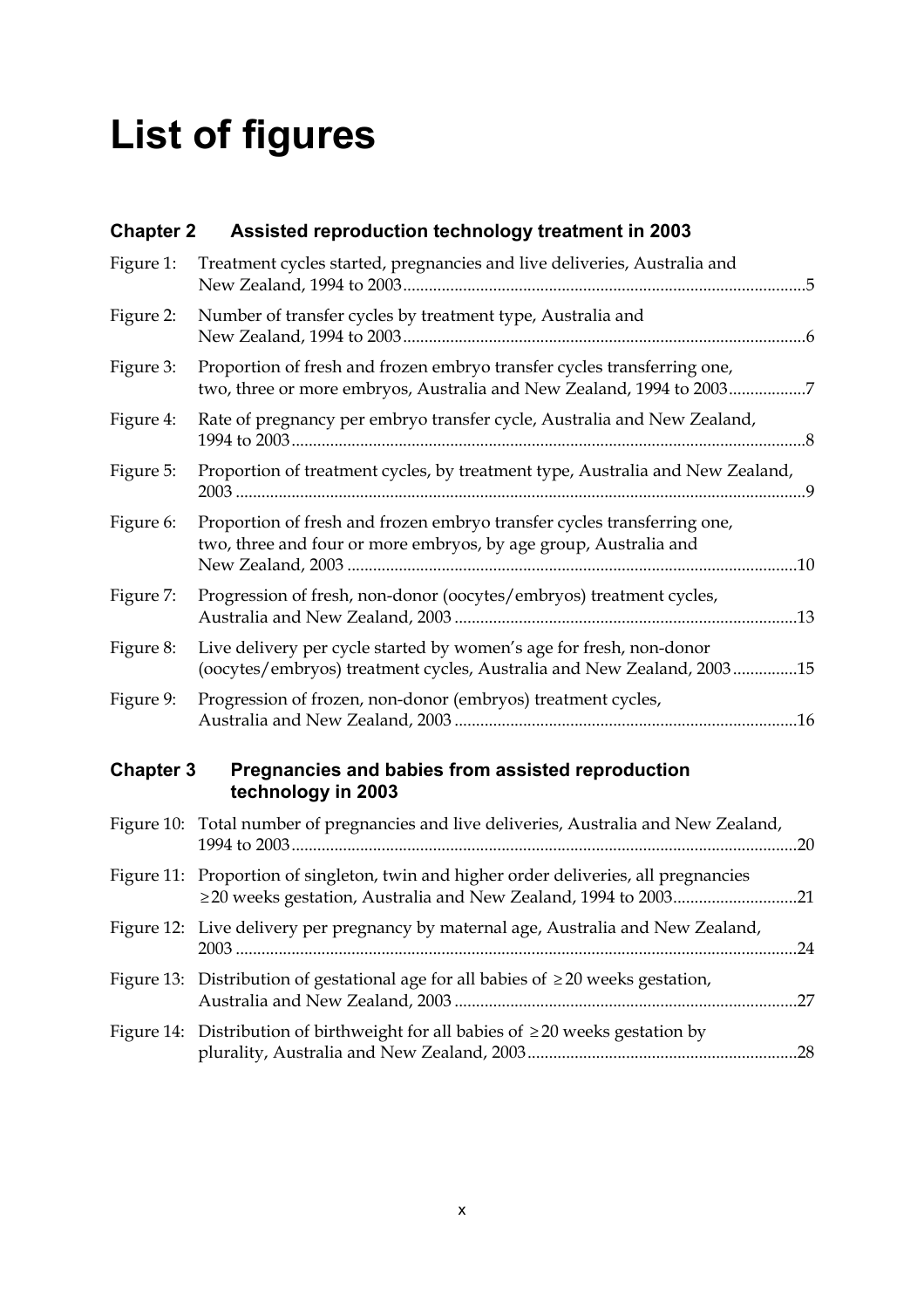# **Acknowledgments**

The Australian and New Zealand Assisted Reproduction Database (ANZARD) is a collaborative effort between the Australian Institute of Health and Welfare's National Perinatal Statistics Unit (NPSU) and the fertility centres in Australia and New Zealand. We recognise and thank all staff in the fertility centres for their efforts in compiling the data and providing additional information when requested.

We thank Professor Michael Chapman, Professor Robert Jansen, Dr Adrianne Pope, Ms Sandra Dill and Dr Ossie Petrucco for peer reviewing the report.

Within NPSU, Narelle Grayson reviewed the report, Chun Chen assisted with formatting and Jishan Dean assisted in database management. Cecilia Burke from the AIHW coordinated the printing and publication process.

The NPSU is a formally affiliated institution of the University of New South Wales (UNSW) and is linked to the School of Women's and Children's Health. We would like to acknowledge the support of the NPSU by the School of Women's and Children's Health, UNSW and the Sydney Children's Hospital.

Following is a list of the fertility centres and their directors who contributed data for this report:

# **New South Wales**

IVF Australia

North Shore, Chatswood (Dr Frank Quinn)

Central Coast, Gosford (Dr Malcolm Tucker)

Western Sydney, Westmead (Dr David Knight)

South, Kogarah (Professor Michael Chapman)

East, Maroubra (Dr Graeme Hughes)

Sydney IVF

City, Sydney (Professor Robert Jansen)

Newcastle (Dr Robert Woolcott)

Royal Prince Alfred Hospital, Camperdown (Dr Mark Bowman)

Illawarra, Wollongong (Dr Chris James)

Liverpool (Dr Derek Lok)

Orange (Dr Derek Lok)

Coffs Harbour (Dr Derek Lok)

Lismore (Dr Glenn Taylor)

Tamworth (Dr Mark Livingstone)

Gosford (Dr Robert Woolcott) (data not provided for 2003)

Maitland (Dr Robert Woolcott) (data not provided for 2003)

Port Macquarie (Dr Robert Woolcott)

Westmead Fertility Centre, Westmead (Professor Peter Illingworth)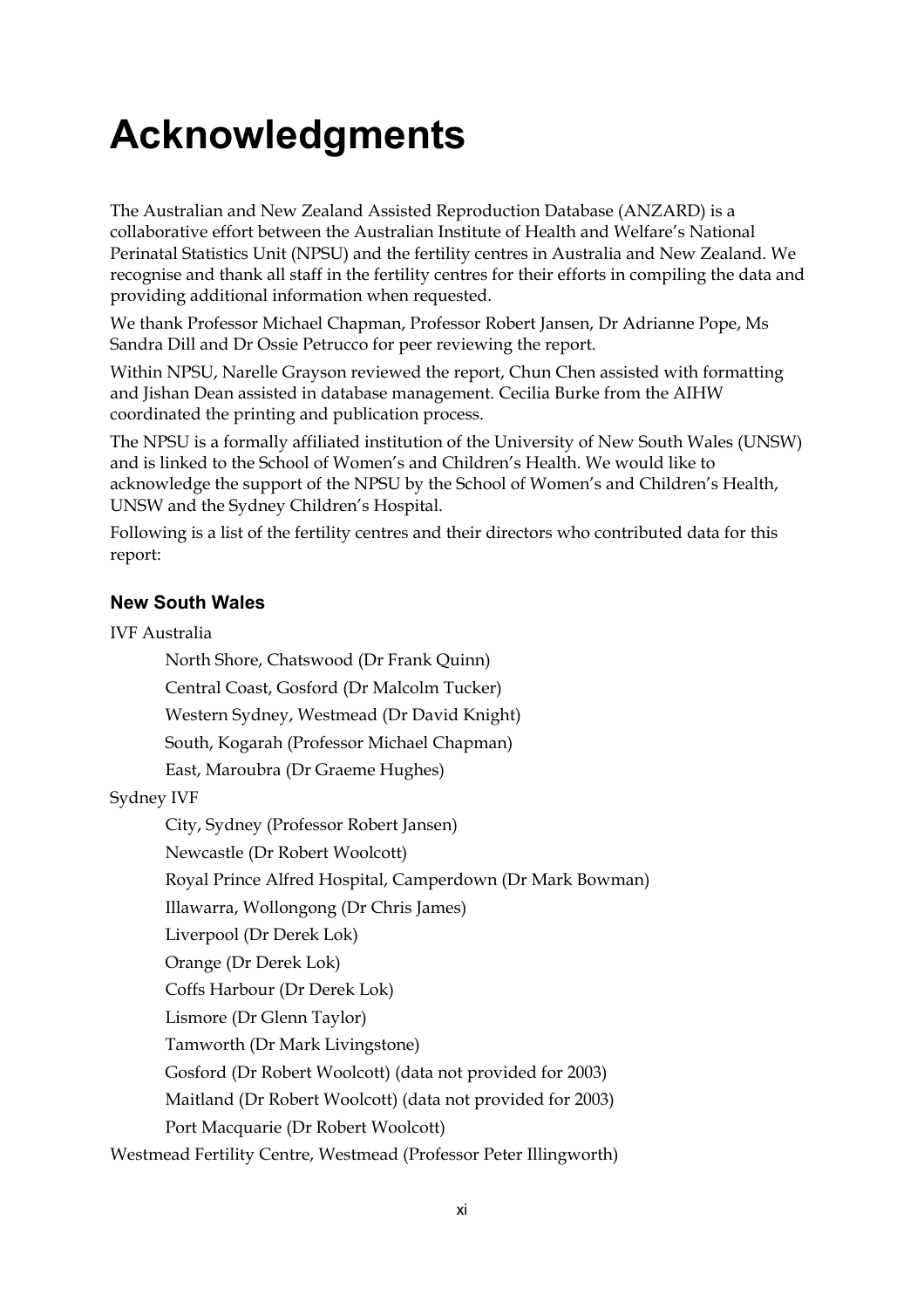IVF NSW, Bondi Junction (Dr Trevor Johnson) Albury Reproductive Medicine Centre, Albury (Dr Scott Giltrap) Fertility First, Hurstville (Dr Anne Clark) Hunter IVF, New Lambton Heights (Dr Steven Raymond, Dr Andrew Hedges)

# **Queensland**

Queensland Fertility Group Watkins Medical Centre, Brisbane (Dr David Molloy) Gold Coast, Benowa (Dr Andrew Cary) Mackay (Dr Lance Herron) Queensland Fertility Group North Queensland Cairns IVF (Dr Bob Miller) Townsville IVF, Hyde Park (Dr Ron Chang) Toowoomba IVF, Toowoomba (Dr John Esler) Monash IVF Gold Coast Fertility Centre, Southport (Dr Irving Korman) IVF Queensland, Sunnybank (Dr Kevin Forbes) The Wesley IVF Services, Auchenflower (Dr John Allan) IVF Queensland Sunshine Coast, Nambour (Dr James Moir) Coastal IVF Fertility Services, Maroochydore (Dr Paul Stokes) City Fertility Centre, Brisbane (Dr Glenn Sterling) (data not provided for 2003) IVF Bundaberg, Bundaberg (Dr Errol Gomes)

# **Victoria**

Melbourne IVF, East Melbourne and Royal Women's Hospital (Dr John McBain) Monash IVF

Epworth Hospital, Richmond (Professor Gab Kovacs) Monash Private Hospital, Clayton (Professor Gab Kovacs) Bendigo (Dr Nick Lolatgis) Casterton (Professor David Healy) Bairnsdale (Dr Mac Talbot) Sale (Dr Mac Talbot) Geelong (Professor Gab Kovacs) Northern, Broadmeadows (Dr Luc Rombauts) Melbourne Assisted Conception Centre, East Melbourne (Dr Mac Talbot) REPROMED Mildura (Dr John Bowditch) Ballarat IVF, Wendouree (Dr Russell Dalton)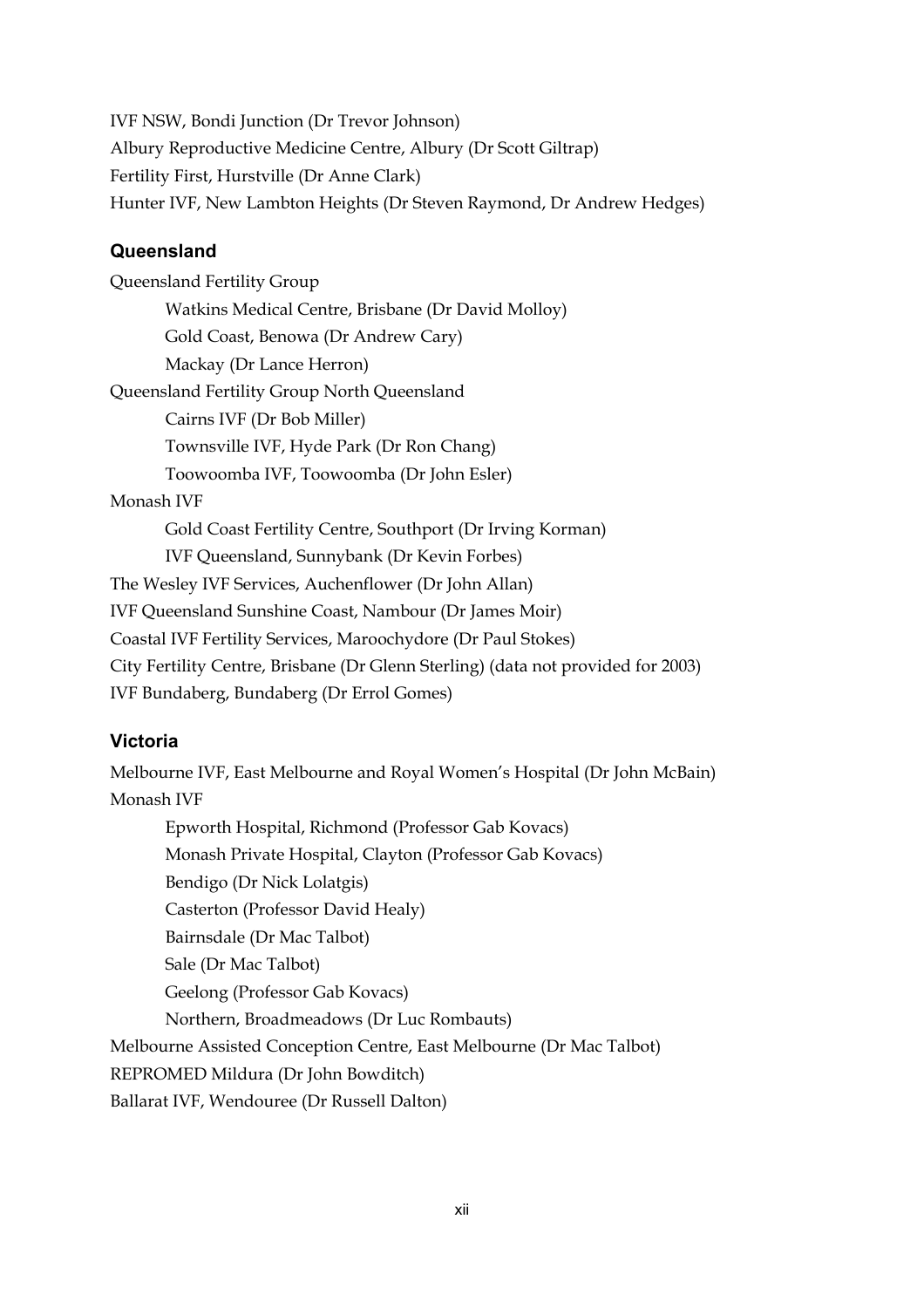# **Western Australia**

PIVET Medical Centre, Leederville (Dr John Yovich) Concept Fertility Centre, Subiaco (Dr Rob Mazzucchelli) Fertility North, Joondalup (Dr Vince Chapple) Hollywood IVF, Nedlands (Dr Simon Turner)

# **South Australia**

REPROMED Reproductive Medicine Unit, Dulwich (Dr Richard Henshaw) Flinders Reproductive Medicine, Bedford Park (Professor John Kerin)

# **Tasmania**

Tasmanian IVF, Hobart (Dr Bill Watkins) Sydney IVF, Launceston (Dr Sue James)

# **Australian Capital Territory**

Canberra Fertility Centre, Canberra (Dr Martyn Stafford-Bell) Sydney IVF, Canberra (Dr Janelle McDonald)

# **Northern Territory**

REPROMED Reproductive Medicine Unit, Darwin (Dr Ossie Petrucco)

# **New Zealand**

Fertility Associates Ascot Integrated Hospital, Auckland (Dr Mary Birdsall) Adelaide Clinic, Wellington (Professor John Hutton) Waikato Hospital, Hamilton (Dr Richard Fisher) Otago Fertility Services, Dunedin (Associate Professor Wayne Gillett) The New Zealand Centre for Reproductive Medicine, Christchurch (Dr Peter Benny) Fertility Plus, Auckland (Dr Guy Gudex)

# **Financial support**

We gratefully acknowledge financial support from the Fertility Society of Australia. The NPSU is funded by a grant from the AIHW to the UNSW.

# **Requests for data**

Enquiries about data for individual fertility centres should be directed to the centre concerned. Other enquiries should be made to the NPSU.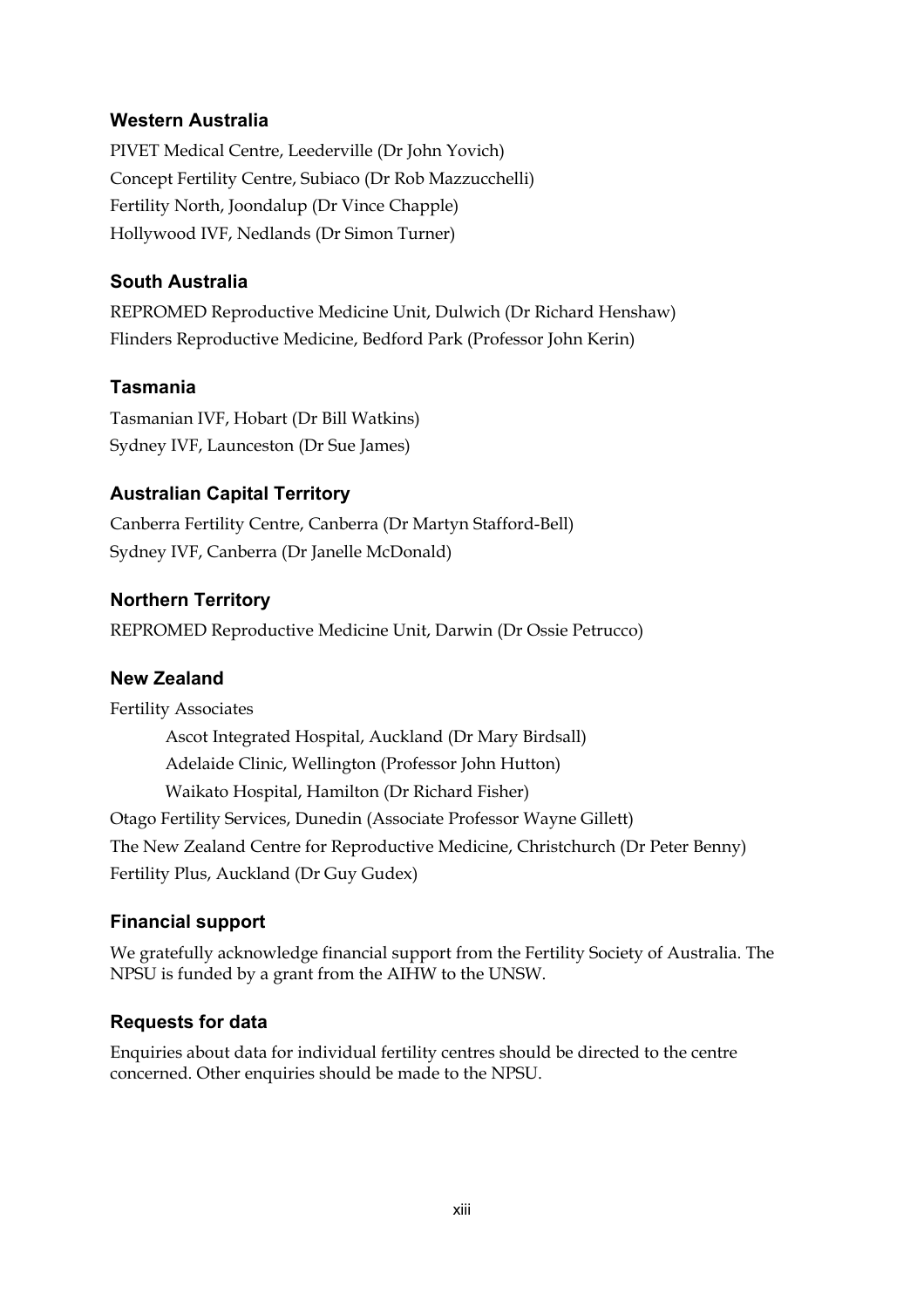# **Abbreviations and symbols**

| <b>ACT</b>    | <b>Australian Capital Territory</b>                       |
|---------------|-----------------------------------------------------------|
| <b>AIHW</b>   | Australian Institute of Health and Welfare                |
| <b>ANZARD</b> | Australian and New Zealand Assisted Reproduction Database |
| <b>ART</b>    | Assisted reproduction technology                          |
| <b>COH</b>    | controlled ovarian hyperstimulation                       |
| ET            | embryo transfer                                           |
| <b>FET</b>    | frozen embryo transfer                                    |
| <b>GIFT</b>   | gamete intrafallopian transfer                            |
| <b>ICSI</b>   | intracytoplasmic sperm injection                          |
| IUI           | intra-uterine insemination                                |
| <b>IVF</b>    | in-vitro fertilisation                                    |
| <b>LMP</b>    | last menstrual period                                     |
| <b>MESA</b>   | microscopic epididymal sperm aspiration                   |
| n.a.          | not available                                             |
| n.p.          | not published                                             |
| <b>NPSU</b>   | National Perinatal Statistics Unit                        |
| <b>NSW</b>    | New South Wales                                           |
| NT            | Northern Territory                                        |
| NZ            | New Zealand                                               |
| <b>OHSS</b>   | ovarian hyperstimulation syndrome                         |
| <b>OPU</b>    | oocyte pick-up                                            |
| <b>PESA</b>   | percutaneous epididymal sperm aspiration                  |
| PGD           | preimplantation genetic diagnosis                         |
| Qld           | Queensland                                                |
| <b>RTAC</b>   | Reproductive Technology Accreditation Committee           |
| SA            | South Australia                                           |
| <b>SUZI</b>   | subzonal insemination                                     |
| Tas           | Tasmania                                                  |
| <b>TESA</b>   | testicular sperm aspiration                               |
| <b>UNSW</b>   | University of New South Wales                             |
| Vic           | Victoria                                                  |
| <b>WA</b>     | Western Australia                                         |
| <b>ZIFT</b>   | zygote intrafallopian transfer                            |
|               | not applicable                                            |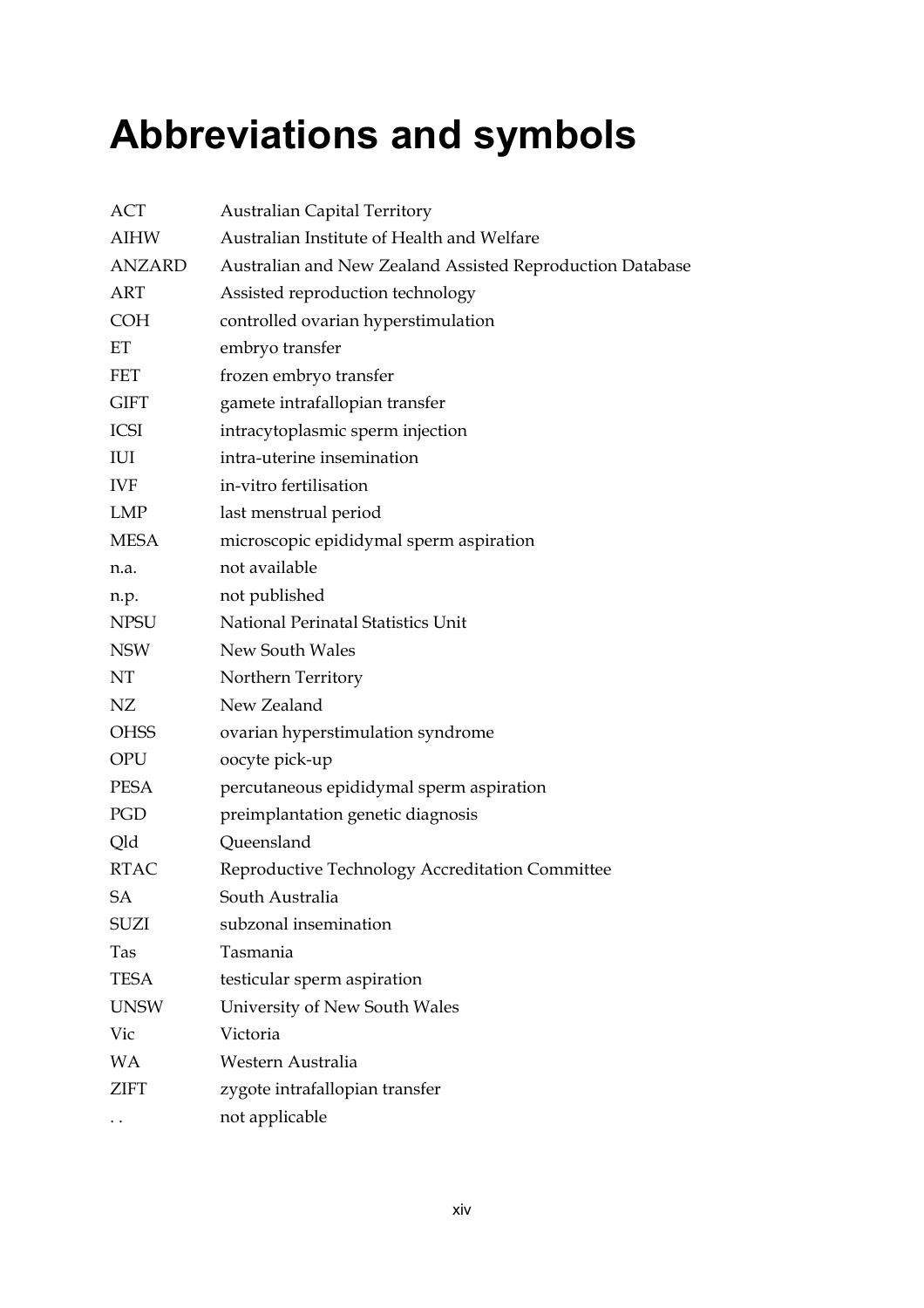# **Summary**

*Assisted reproduction technology in Australia and New Zealand 2003* is the ninth annual report on the use of assisted reproduction technology (ART) in Australia and New Zealand.

# **Treatment characteristics**

- During 2003, 39,720 treatment cycles were attempted in Australia and New Zealand. Of these, 90.7% (36,040) took place in Australia and 9.3% (3,680) in New Zealand.
- In Australia, there were 8.4 treatment cycles per 1,000 women of reproductive age (15–44 years). Correspondingly, in New Zealand, there were 4.2 cycles per 1,000 women of reproductive age (15–44 years).
- More than half (53.8%) of ART procedures involved fresh, nondonor oocytes or embryos, almost a third (31.9%) used frozen, nondonor embryos, 5.7% used oocytes or embryos received from a donor and 7.8% of cycles were intrauterine insemination using donated sperm.
- The average age of women undergoing treatment in 2003 was 35.2 years. Their partners were aged on average 37.8 years.
- For fresh, non-donor (oocytes/embryos) cycles, 18.6% of all cycles started resulted in the delivery of at least one live baby. For frozen, non-donor (embryos) cycles, 13.9% of all cycles in which embryos were thawed resulted in the delivery of at least one live baby. The success of fresh, nondonor treatment varied among fertility centres. The highest ranked group of fertility centres achieved a live delivery in at least 20.2% of

treatment attempts. The lowest ranked group of fertility centres achieved live delivery in less than 15.0% of treatment cycles.

- In 2003, the majority (95.6%) of treatment cycles transferred one or two embryos.
- The success of fresh, non-donor (oocytes/embryos) treatment cycles varied by women's age. Women aged 25–29 years achieved the greatest success, with 27.7% of initiated cycles achieving a live delivery. Women aged 40–44 years had a success rate of 6.8%.

# **Pregnancies and births**

- Overall, there were 8,365 pregnancies reported in the 2003 cohort. Of these pregnancies, 23.1% were less than 20 weeks gestation and 76.9% were at least 20 weeks gestation resulting in 7,479 liveborn babies and 108 fetal deaths.
- Of all pregnancies, 88.2% (7,374) were reported from fertility centres in Australia, resulting in 6,474 liveborn babies. Fertility centres in New Zealand reported 11.8% (991) of all pregnancies, resulting in 1,005 liveborn babies.
- Of the 8,365 pregnancies arising from the 2003 conception cohort, 20.7% resulted in miscarriage. Ectopic pregnancies accounted for 1.8%. A small proportion (0.6%) were either reduced or terminated.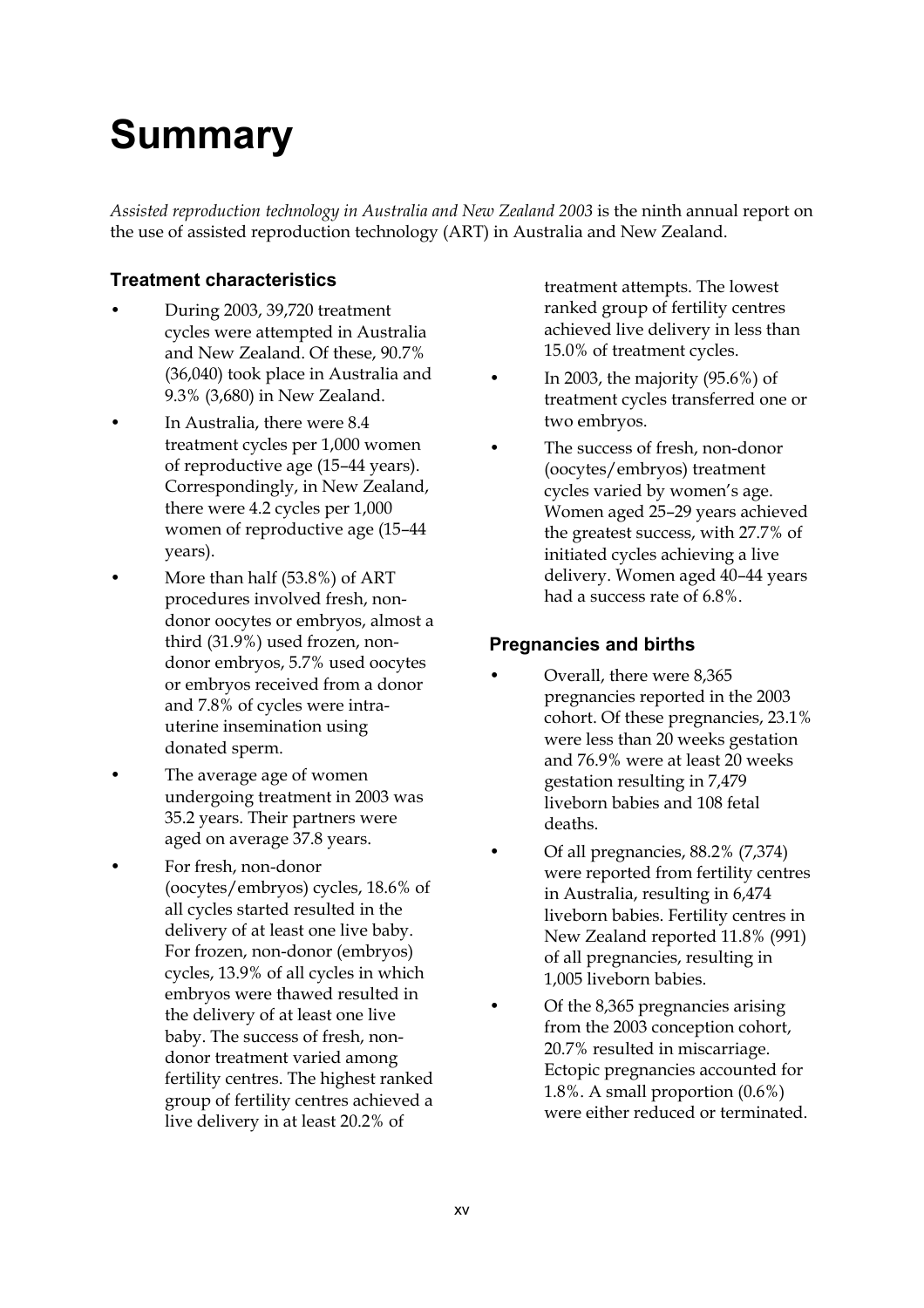- There were  $1,163$  (18.1%) multiple deliveries in the 2003 cohort. Of these, most (98.1%, 1,141) were deliveries of twins and a small proportion (0.3%, 22) were triplets.
- Half (50.0%, 3,203) of deliveries were by caesarean section, almost twice the proportion reported for all Australian births in 2003 (28.5%). Whereas 47.8% of ART mothers aged younger than 38 years delivered by caesarean section, only 27.5% of mothers in this age group in the Australian population did so. Similarly, 59.0% of ART mothers aged 38 years or older delivered by caesarean section, compared with only 41.1% of same-aged mothers in the Australian population.
- The average age of women giving birth was 34.4 years, 4.9 years older than the average age of Australian mothers in 2003 (29.5 years).
- The average gestational age of all babies was 37.2 weeks. More than a quarter (26.6%) of babies were born preterm with a gestational age of less than 37 weeks. This is a lower proportion than that reported in 2000 (32.6%), suggesting improved outcomes for babies following assisted reproduction.
- The average birthweight of all babies was 2,990 grams. Babies born with low birthweight (<2,500 g) made up 21.8% of all babies, which is less than the 26.4% of babies with low birthweight in 2000. However, babies born following ART in 2003 had a lower average birthweight than that reported for all babies in Australia in 2003 (3,372 g).
- There were 142 reported perinatal deaths in the 2003 cohort, comprising 108 fetal deaths and 34 neonatal deaths. This represents a perinatal mortality rate of 18.7 deaths per 1,000 births. This is higher than the perinatal mortality rate reported for the 2002 cohort (17.3 deaths per 1,000 births).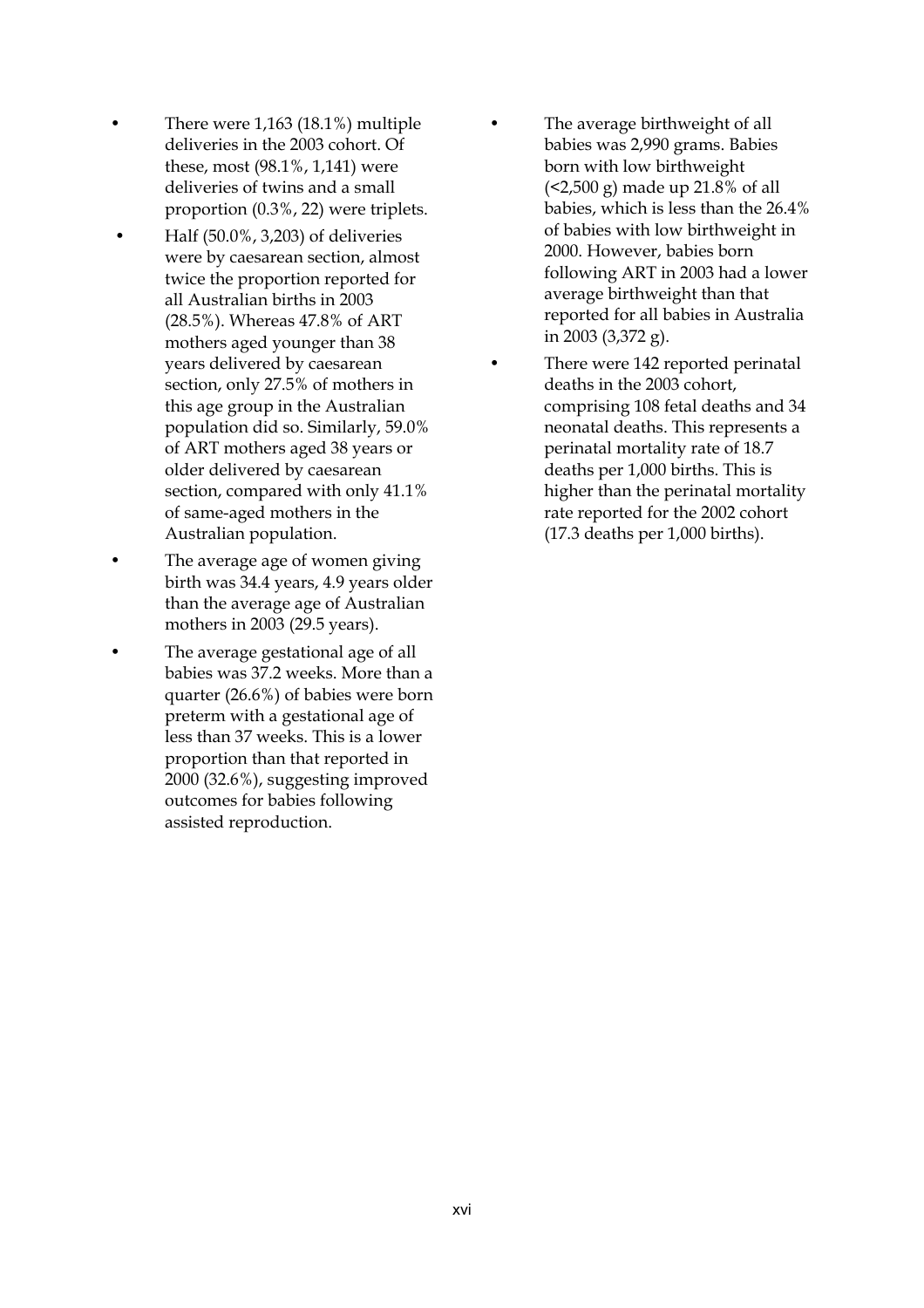# **1 Introduction**

Assisted reproduction technology (ART) methods are used by clinicians to help couples with fertility problems achieve pregnancy. The main ART methods reported here include:

- in-vitro fertilisation (IVF), where eggs and sperm are combined in the laboratory for fertilisation outside the body and replaced in the uterus
- intracytoplasmic sperm injection (ICSI), where a single sperm is injected into an egg for fertilisation outside the body and replaced in the uterus
- gamete intrafallopian transfer (GIFT) (a less common method), where eggs and sperm are placed in the fallopian tubes for fertilisation inside the body.

The embryos arising from the IVF and ICSI method can be frozen and used in subsequent ART treatment where they are thawed and transferred to the uterus.

The first ART method used in Australia was IVF in 1979. This was followed by the first Australian-born IVF baby in 1980. In New Zealand, the first IVF baby was born in 1983. GIFT was introduced in Australia in 1985 but its use has been in sharp decline in recent years and now accounts for only a small proportion of ART treatment cycles. The first microinsemination technique for treating male infertility, subzonal insemination (SUZI), was introduced in 1990. However, lately this has been superseded by the more successful ICSI technique.

The main purposes of this report are to place in the public domain:

- information on ART treatment cycles and the resulting pregnancy outcomes in Australia and New Zealand
- evidence of quality improvement through monitoring ART treatment practices, success rates and perinatal outcomes
- information to set standards for accreditation and monitoring of ART units
- information for national and international comparisons.

# **This report**

This chapter briefly describes the data source.

Chapter 2 presents data on ART procedures, embryo transfer and storage, the success of ART treatment and complications of ART treatment. Summary trends since 1994 are also presented.

Chapter 3 presents data on the outcome of pregnancies and births from ART in 2003. Summary trends since 1994 are also presented.

Appendix 1 presents tables containing data referred to in body of the report.

The data items contained in ANZARD are presented in Appendix 2.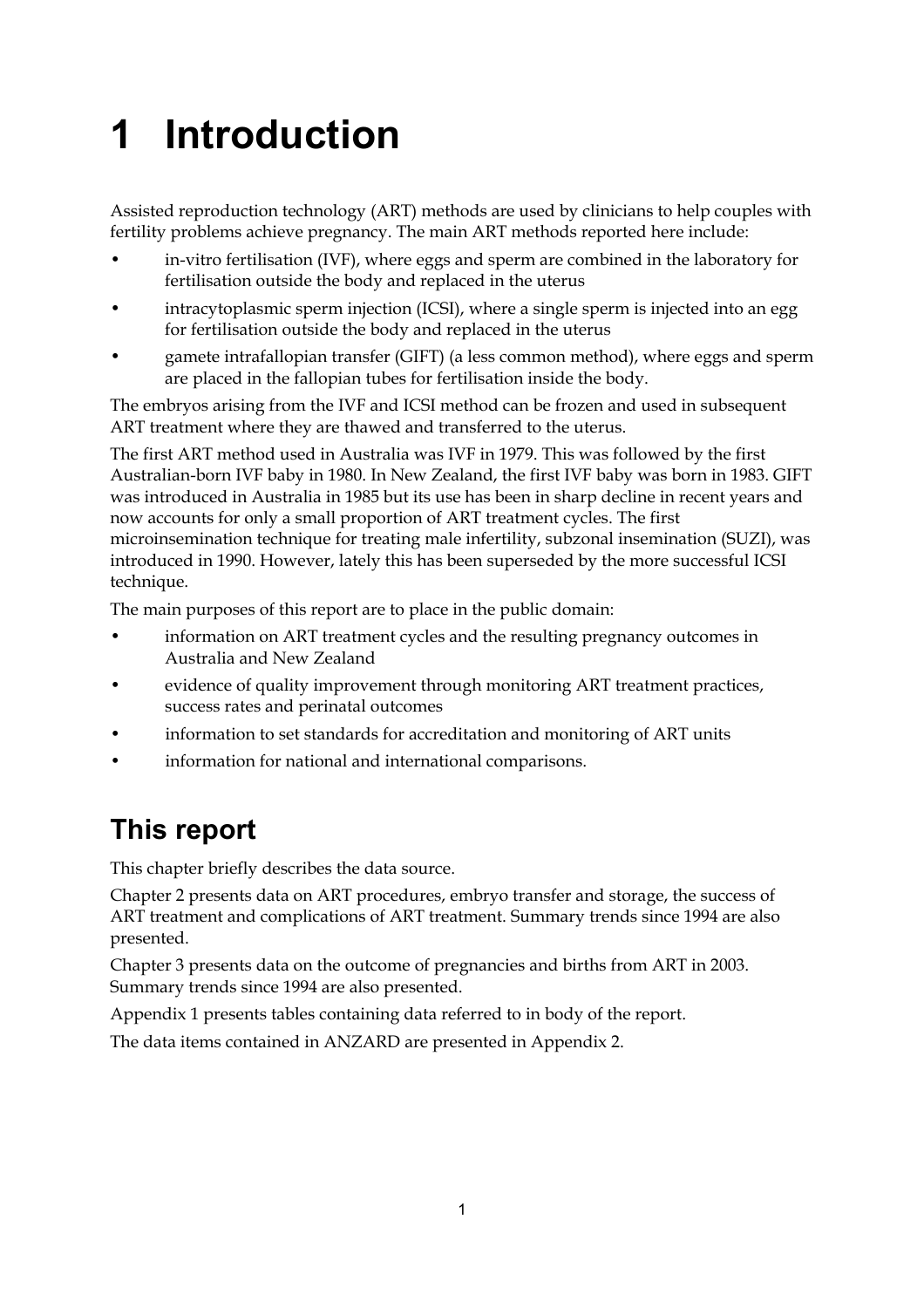# **This report and additional data on the Internet**

This report is available in PDF format on the Internet at <www.npsu.unsw.edu.au>. This site also includes supplementary tables (in PDF format) which present data not included in the report.

# **Data source**

Data used in this report come from the Australian and New Zealand Assisted Reproduction Database (ANZARD). ANZARD includes information about the treatment methods of IVF, ICSI and GIFT. It also includes information about treatment via the cryopreservation and thaw of embryos; intra-uterine insemination using donated sperm (IUI-donor); treatment involving donated gametes or embryos; and the use of technologies such as assisted hatching, preimplantation genetic diagnosis and blastocyst culture. ANZARD contains details of all pregnancy and birth outcomes, including method of delivery, birth status, birthweight, gestational age, plurality, perinatal mortality, congenital anomalies and maternal morbidity. ANZARD does not contain information about intra-uterine insemination (IUI) using partner's sperm.

Data on treatment cycles are collected at each fertility centre at the time of treatment and provided to the NPSU within 6 months. Fertility centre staff follow up patients for data on their pregnancy and birth outcomes, which is provided to the NPSU within 6–12 months.

# **Report cohort**

This report presents information on all treatment cycles that took place in 2003 and the resulting pregnancies and births. The babies discussed in this report were conceived in 2003 and born in either 2003 or 2004. The report also includes data from 1994 to 2003.

# **Data accuracy**

Most fertility centres have advanced data management systems and are able to provide the NPSU with high-quality data. The NPSU subjects all data to an extensive process of validation. Inaccuracies are followed up with fertility centre staff. For 2003, less than 0.1% of treatment data and 0.3% of pregnancy outcomes were not stated. The Reproductive Technology Accreditation Committee (RTAC) plays a role in ensuring the quality of ANZARD data by validating random data records against clinic files in their triennial inspections.

# **Data presentation**

Data presented are for treatment cycles and not patients. Thus, it is possible that an individual woman can undergo more than one treatment in an annual cohort or experience more than one pregnancy. This also means that information reported about patient characteristics, such as age, parity, and cause of infertility, are based on calculations in which individuals may be counted several times.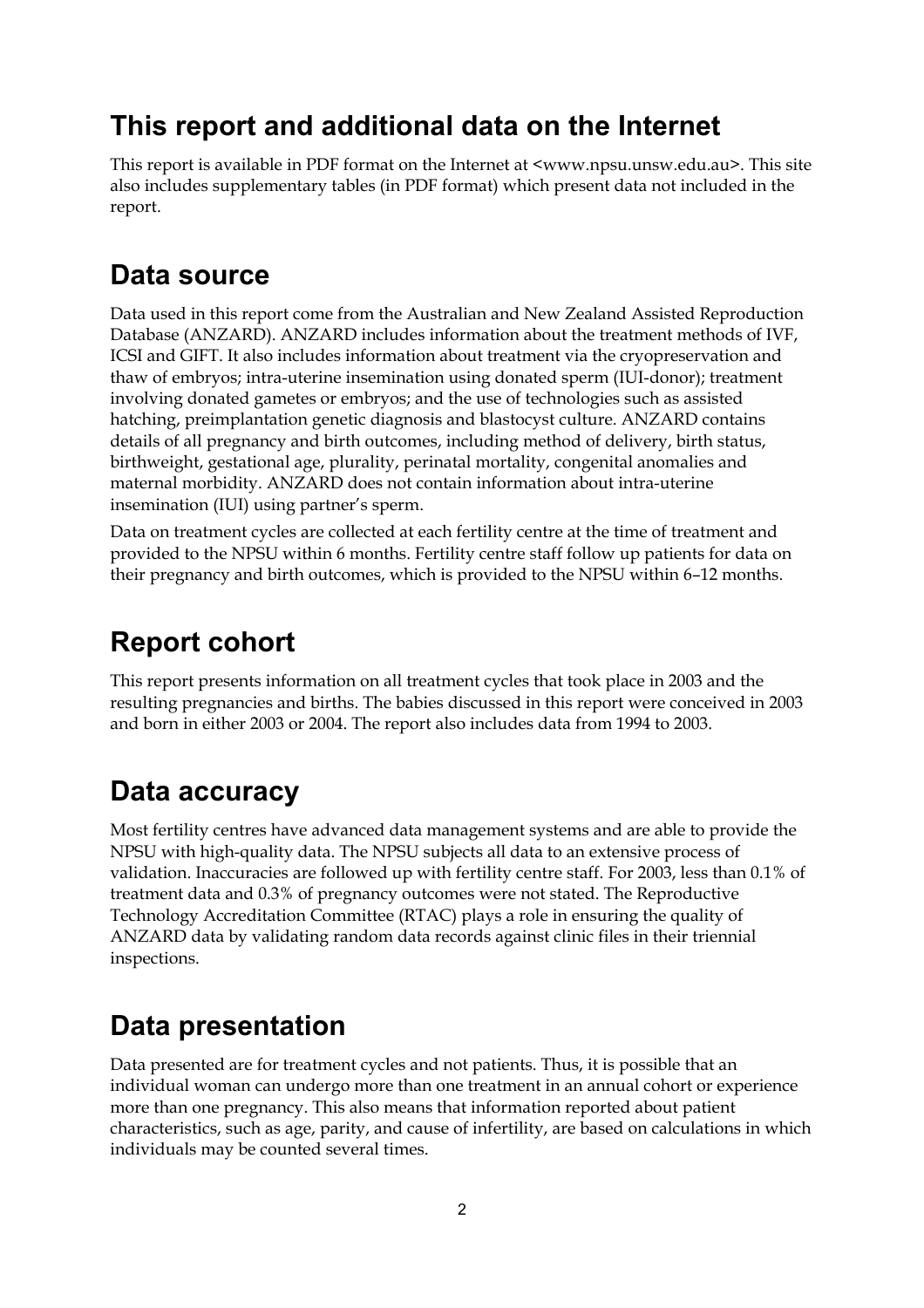For multiple pregnancies, mother items which may be different for each baby, such as gestational age and method of birth, are classified according to the features of the first born baby.

Where applicable, percentages in tables have been calculated including the 'Not stated' category. Cell sizes of three or less have not been published, in accordance with the AIHW's policy on the reporting of small numbers. Exceptions to this are small numbers in 'Other' and 'Not stated' categories.

Note that ANZARD includes 28 different ART cycle combinations and therefore in some instances totals in some tables may appear inconsistent with corresponding totals in other tables. Where this has occurred, the discrepancy has been footnoted.

# **Data limitations**

Follow-up of pregnancy information is limited because the ongoing care of pregnant patients is often carried out by non-ART practitioners. Usually, the fertility centre follows up the outcome of the pregnancy with either the patient or her clinician. In a small proportion of cases this information is not available.

For pregnancies in which there is successful follow-up, data are limited by the self-reported nature of the information. These data include pregnancy complications, complications of fertility treatment, and infant morbidity (including congenital anomalies). Fertility centre staff invest a lot of effort into validating such information by obtaining medical records from clinicians or hospitals. Data about previous ART treatment and history of pregnancies are, in some cases, self-reported.

# **Terms used in this report**

This report categorises ART treatments according to whether the patient used her own oocytes and embryos (non-donor) or oocytes and embryos donated by another woman (donor) and whether the embryos are transferred soon after fertilisation (fresh) or following cryopreservation and thaw (frozen).

**Treatment cycle:** all ART cycles initiated with the intention to treat a patient. These include cycles with: (1) attempted or successful oocyte retrieval (stimulated or unstimulated); (2) thawing of cryopreserved embryos; (3) intra-uterine insemination using donated sperm (IUIdonor); and (4) cancellation where follicle-stimulating hormone (FSH) has been administered.

**Pregnancy:** a pregnancy in which at least one of the following criteria are met: (1) known to be ongoing at 20 weeks; (2) evidence by ultrasound of an intra-uterine sac (with or without a fetal heart); (3) examination of products of conception reveal chorionic villi; or (4) a definite ectopic pregnancy that has been diagnosed laproscopically or by ultrasound.

**2003 conception cohort:** the group of patients who received ART treatment between 1 January 2003 and 31 December 2003.

**Delivery:** a birth in which one or more babies are born.

Live delivery: a birth in which one or more babies are born live.

**Live birth:** the complete expulsion or extraction from its mother of a product of conception irrespective of the duration of the pregnancy, after such separation, breathes or shows any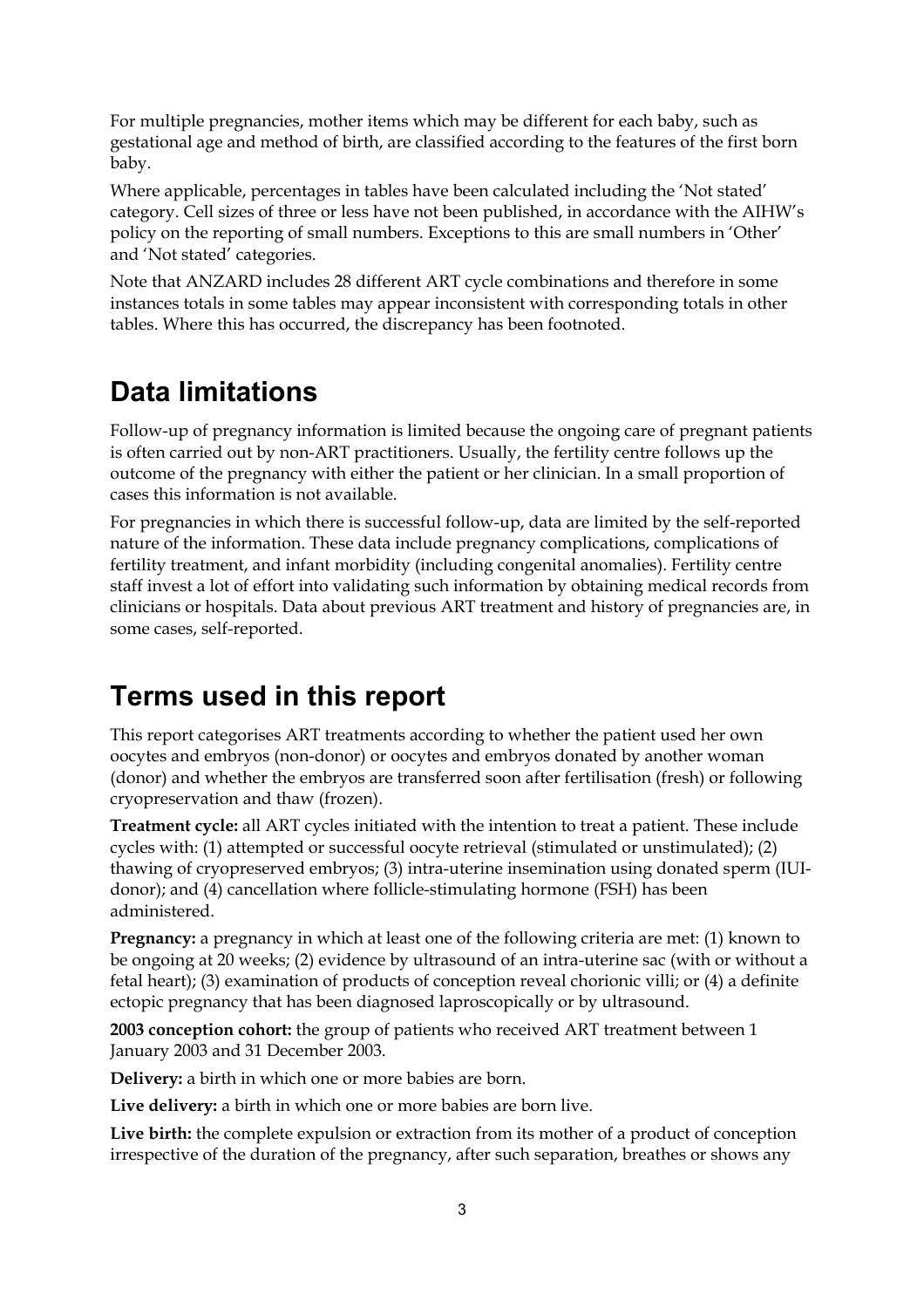other evidence of life, such as beating of the heart, pulsation of the umbilical cord, or definite movement of the voluntary muscles, whether or not the umbilical cord has been cut or the placenta is attached; each product of such a birth is considered liveborn (WHO definition).

**Gestational age:** completed weeks of gestation of fetus at the time of delivery. This is calculated as follows:

- OPU and FET cycles: (pregnancy end date embryo transfer date) + 16 days.
- GIFT cycles: (pregnancy end date OPU date) + 14 days.
- IUI-donor cycles: (pregnancy end date date of insemination) + 14 days.

**OPU:** oocyte pick-up, refers to the procedure in which oocytes are collected from the ovaries via ultrasound-guided, fine-needle aspiration.

**IVF:** refers to all treatment cycles in which embryos were fertilised via IVF; mixed IVF–ICSI cycles are excluded.

**ICSI:** refers to all treatment cycles in which embryos were fertilised via ICSI; mixed IVF–ICSI cycles are excluded.

**IUI-donor:** intra-uterine insemination using donated sperm.

**Mixed IVF–ICSI:** refers to a treatment cycle in which some oocytes are subjected to IVF and others to ICSI.

**GIFT:** refers to any cycle involving GIFT, including GIFT combined with IVF or ICSI.

FET: treatment by frozen embryo transfer.

Full-term: gestation of at least 37 weeks.

Preterm: gestation of at least 20 weeks but less than 37 weeks.

**Very preterm:** gestation of at least 20 weeks but less than 32 weeks.

**Normal birthweight:** birthweight of at least 2,500 grams.

Low birthweight: birthweight of less than 2,500 grams.

**Very low birthweight:** birthweight of less than 1,500 grams.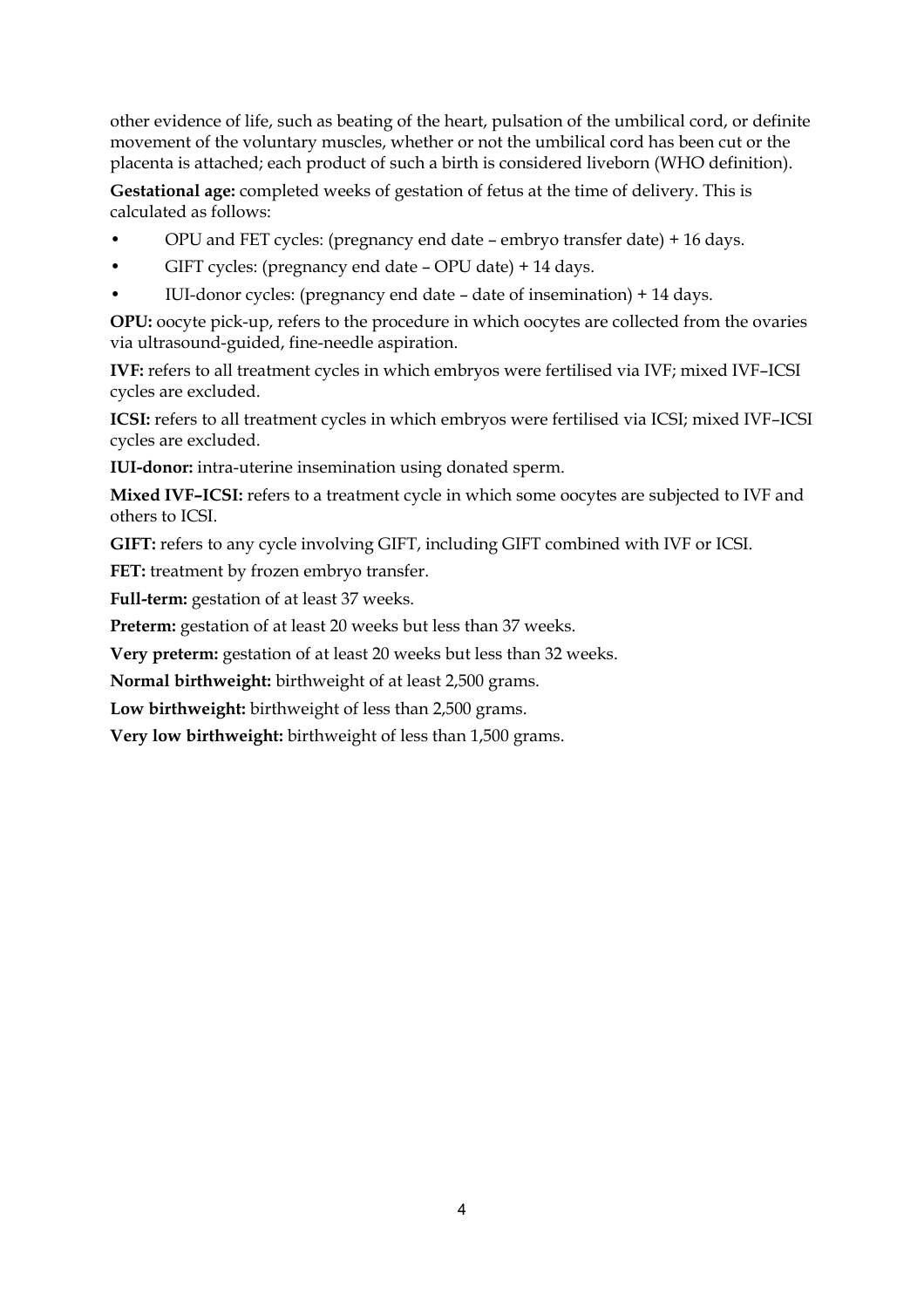# **2 Assisted reproduction technology treatment in 2003**

# **2.1 Ten-year trends (1994 to 2003)**

# **Has the use of ART changed since 1994?**

In 2003, 39,720 treatment cycles were started in Australia and New Zealand, which is an increase of 9% on the 36,483 that took place in 2002 (Table R1). Figure 1 demonstrates the increase in the number of pregnancies and deliveries resulting from ART treatment in Australia and New Zealand since 1994. In 2003, 7,964 pregnancies were reported, which is an almost three-fold increase on the 3,139 pregnancies reported for 1994 (Table R1). The number of live deliveries reported in 2003 (6,026) was almost three times the number reported for 1994 (2,318).



ANZARD was introduced in 2002 and includes donor insemination cycles, cancelled ART cycles and unsuccessful OPUs and embryo thaws in addition to cycles for the treatment methods included in the previous Assisted Conception data collection. Counting these treatment cycles provides a more accurate assessment of the total number of treatment cycles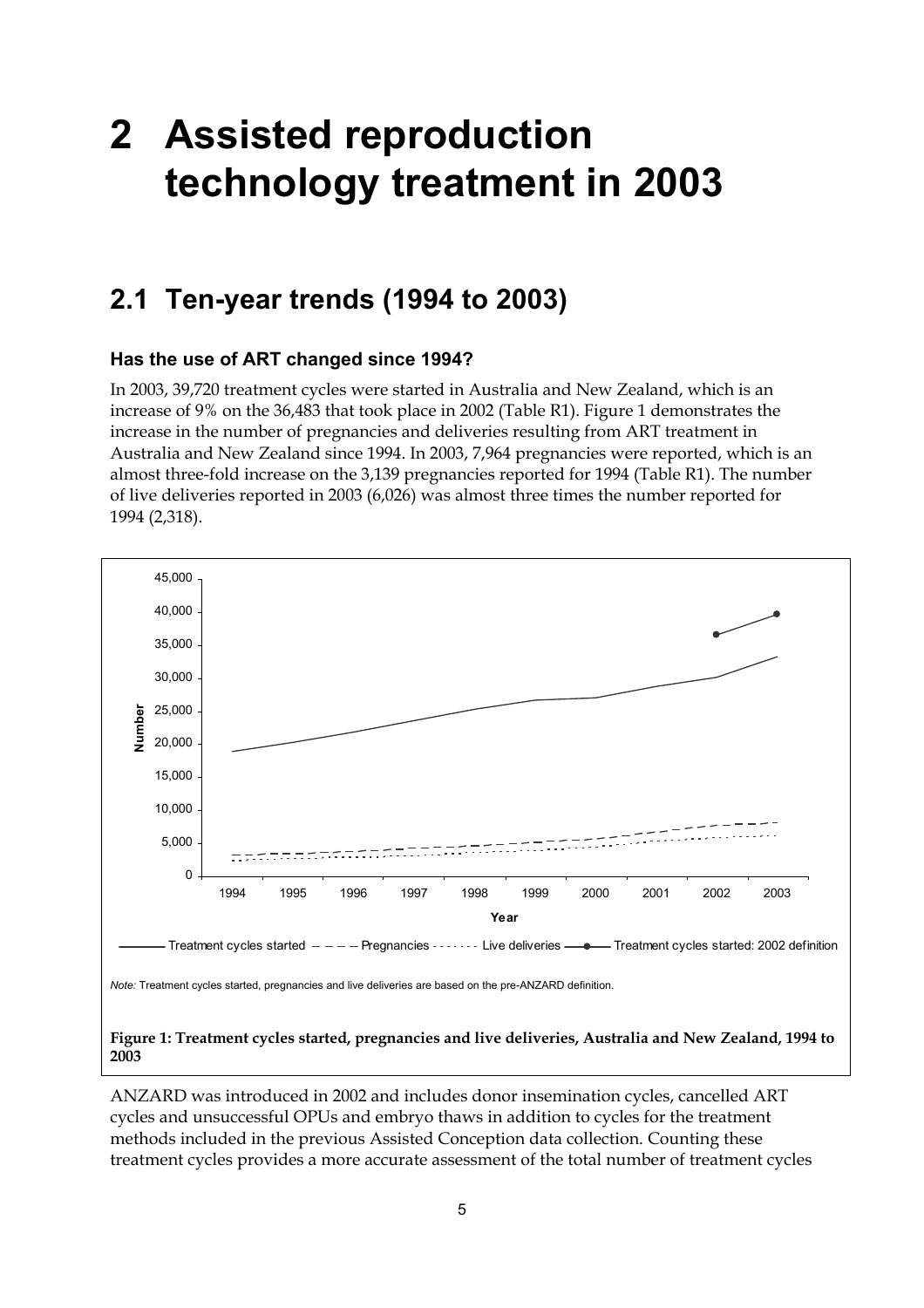attempted, which allows better appraisal of ART success. The total number of attempted treatments in 2002 and 2003 using the ANZARD definition is presented separately in Figure 1. By this definition, there were 36,627 attempted ART treatment cycles and 3,093 donor insemination cycles (IUI-donor), producing a total of 39,720 treatments in Australia and New Zealand in 2003 (Table R1).

## **Has the use of different ART treatment types changed since 1994?**

Figure 2 demonstrates the changes that have occurred in the types of treatment used in Australia and New Zealand since 1994. Most notably, the use of ICSI has increased almost fourfold since 1994 and now surpasses IVF treatment by approximately 23% (Tables R2 and R7). Treatment by GIFT has declined markedly over this period, representing 27% of fresh transfer cycles in 1994 but only 1% of fresh transfer cycles in 2003 (Table R2).

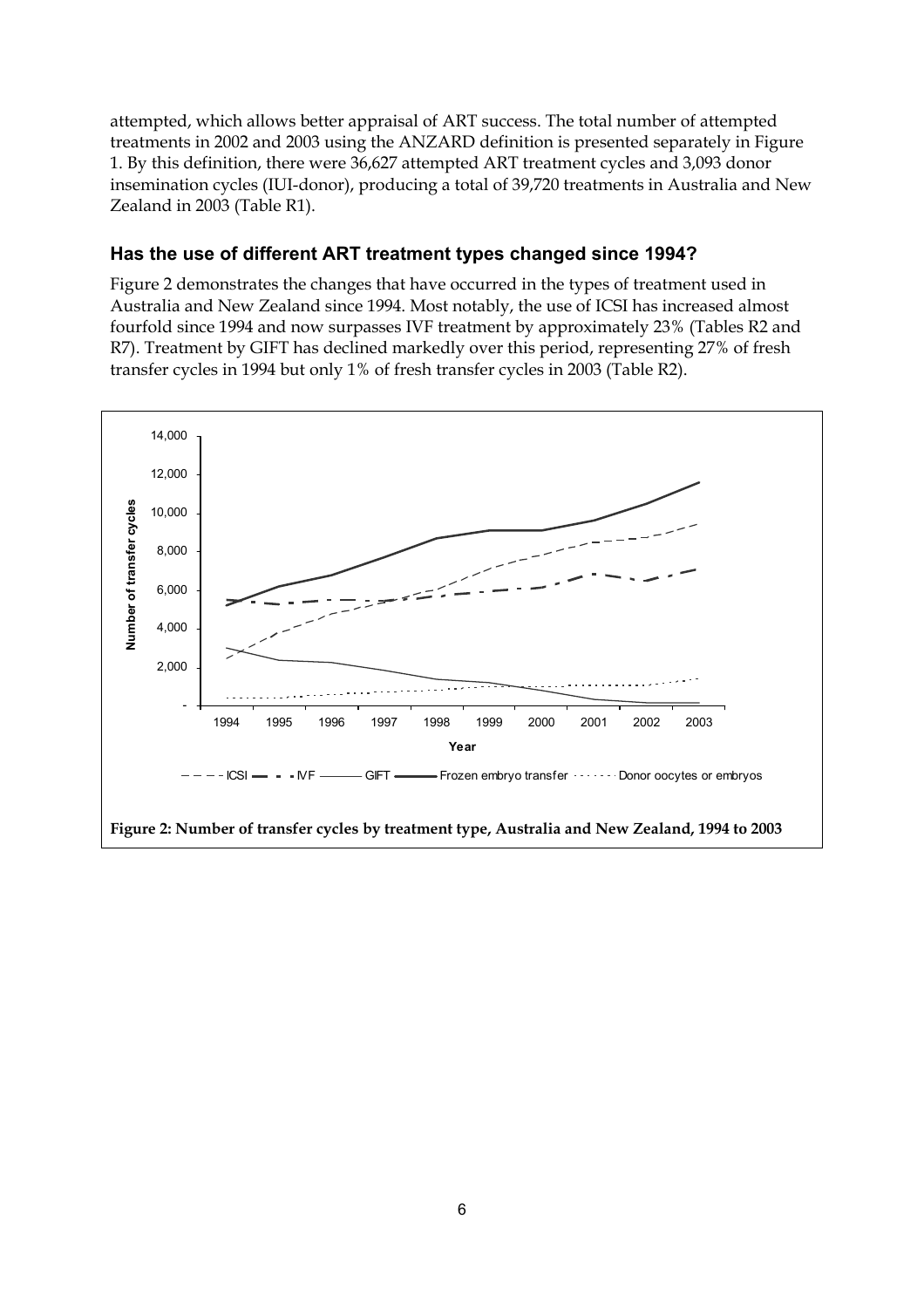# **Has the number of embryos transferred per treatment cycle changed since 1994?**

Figure 3 demonstrates that the majority of treatment cycles involving the transfer of embryos in 2003 had one or two embryos transferred. In 1994, 48.7% of embryo transfer cycles transferred three or more embryos compared with 4.3% of cycles in 2003 (Table R3). These data demonstrate that it is now common practice in Australia and New Zealand to transfer no more than two embryos per embryo transfer cycle.



**embryos, Australia and New Zealand, 1994 to 2003**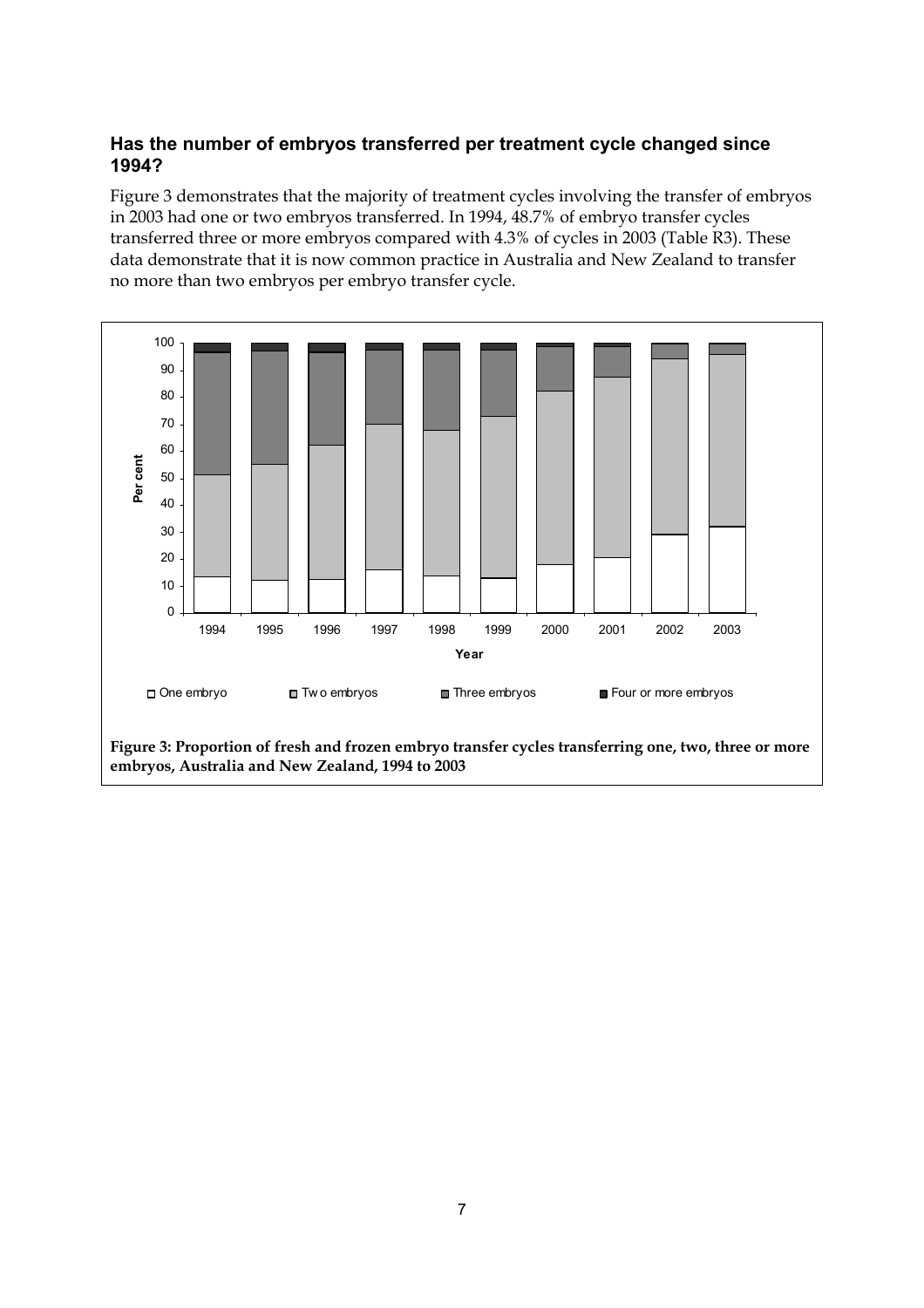## **Has the success of ART treatment improved since 1994?**

Figure 4 shows the increasing success of ART treatment since 1994. ART treatment using fresh embryos demonstrates the greatest increase, with the pregnancy success rate in 2003 (30.9 pregnancies per 100 embryo transfer cycles) being almost twice what it was in 1994 (17.5 pregnancies per 100 embryo transfer cycles) (Table R4). Similarly, the pregnancy success rate of ART using frozen embryos has increased from 15.5% of embryo transfer cycles in 1994 to 20.4% in 2003 (Table R4).

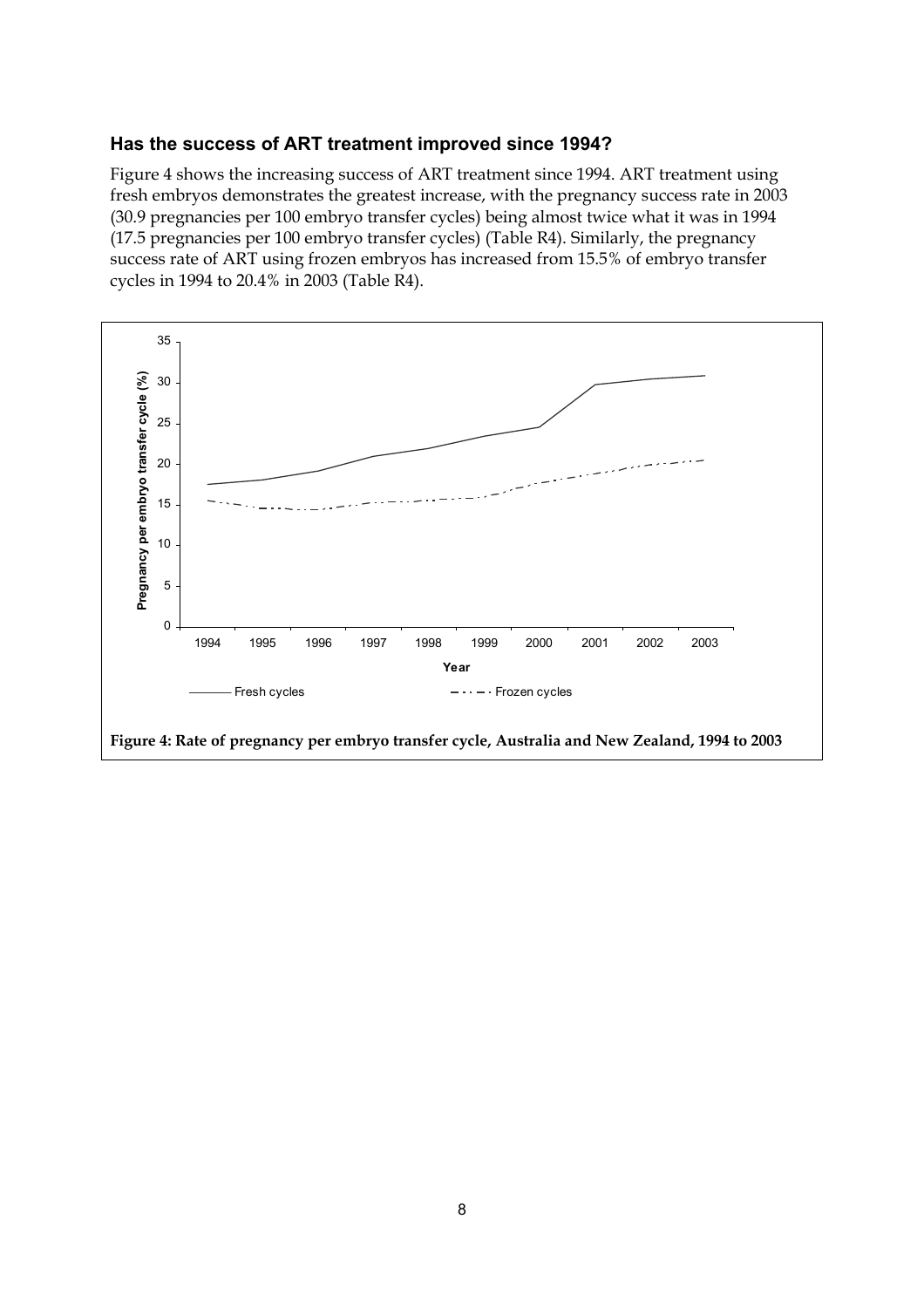# **2.2 ART treatment in 2003**

A total of 39,720 ART treatment cycles took place in Australia and New Zealand in 2003. Of these, 90.7% (36,040) occurred in Australia and 8.3% (3,680) in New Zealand. In Australia there were 8.4 cycles per 1,000 women of reproductive age (15–44 years) and in New Zealand there were 4.2 cycles per 1,000 women of reproductive age.

# **What types of ART treatments took place in Australia and New Zealand in 2003?**

Figure 5 shows that the majority of ART treatment cycles in 2003 (53.8%, 21,443) used fresh, non-donor oocytes or embryos (Table R5). About a third (31.9%, 12,702) used frozen, nondonor embryos (Table R5) and a small proportion (5.7%, 2,262) used donated oocytes or embryos that were either fresh or frozen (Table R5). Of the remaining treatment cycles, 7.8% (3,093) involved intra-uterine insemination (IUI-donor) using sperm donated from an anonymous or known donor (Table R5).

Almost half of all fresh, non-donor cycles involved ICSI (10,373) and more than a third used IVF (8,028) (Table R6). GIFT accounted for 0.9% (183) of all fresh, non-donor cycles. The remaining 13.3% of fresh, non-donor treatments included mixed IVF and ICSI cycles, cycles that did not successfully retrieve oocytes, and cycles that were cancelled before oocyte retrieval.

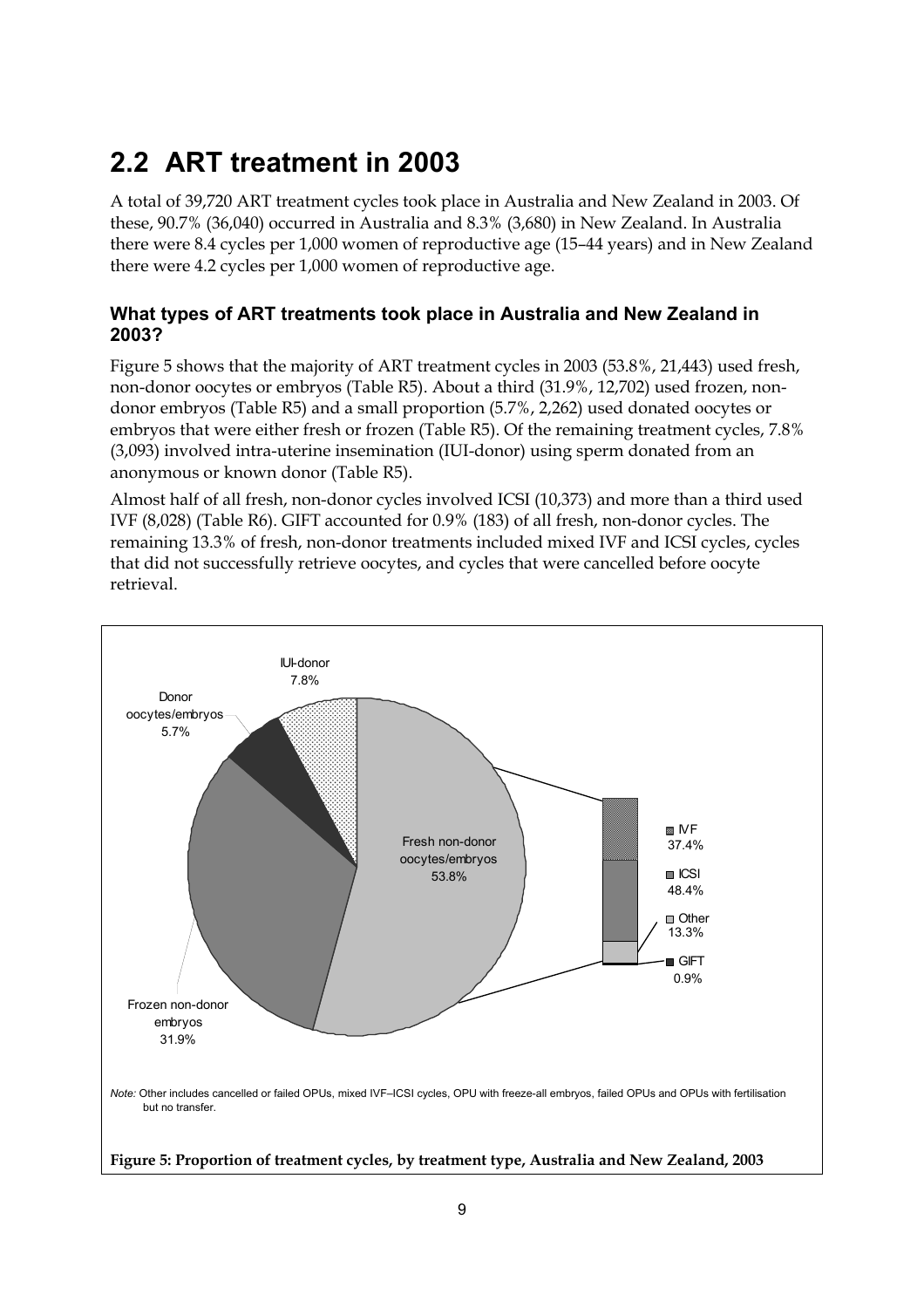# **How many embryos were transferred in embryo transfer cycles in 2003?**

Most ART treatment cycles (95.6%) in 2003 involved the transfer of one or two embryos (Table R8). Figure 6 shows that, in 2003, women aged 38 years or older tended to have more embryos transferred than those aged less than 38 years (Table R8).

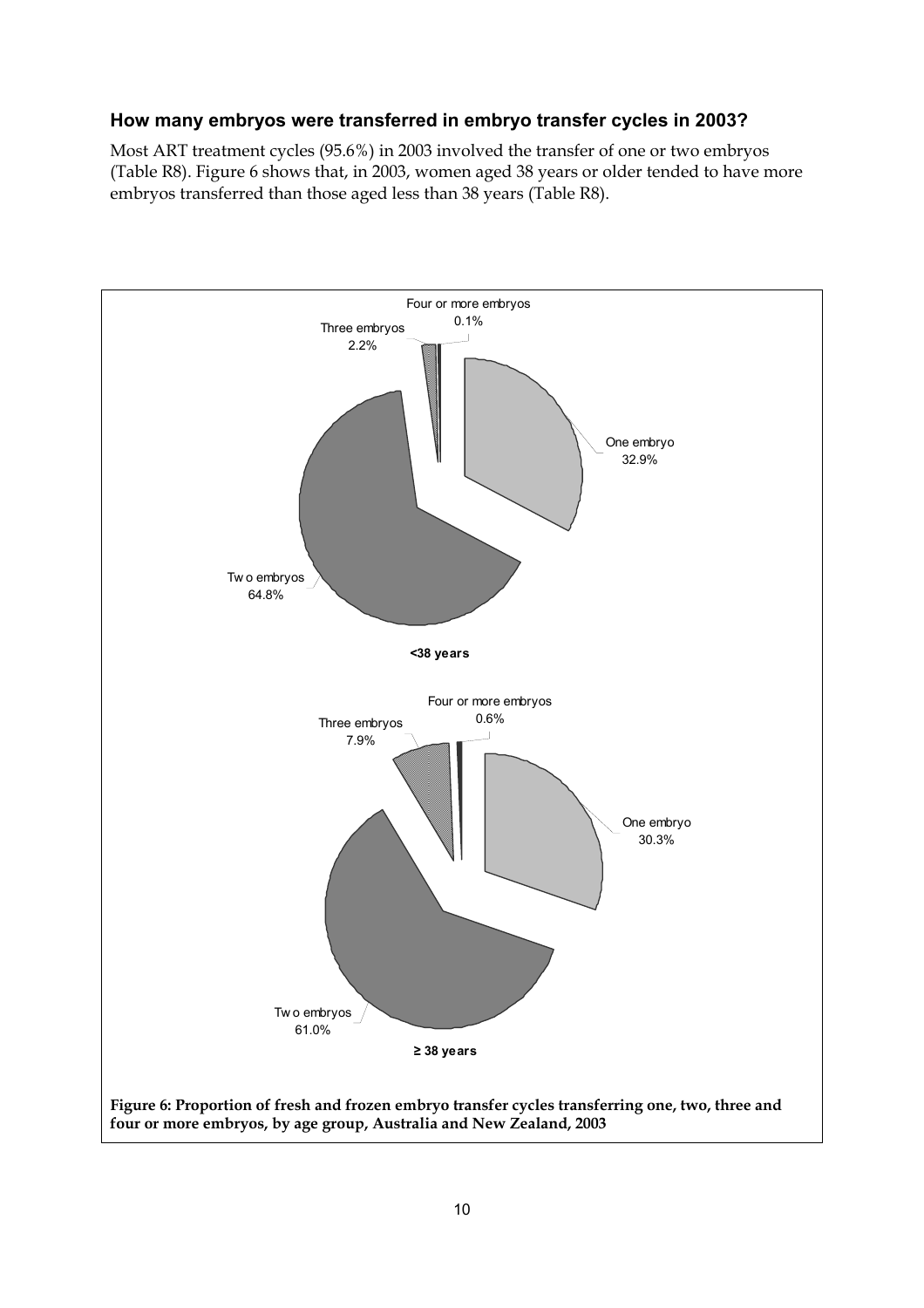# **How many embryos were stored in 2003?**

The number of embryos removed from or added to storage in fertility centres each year is provided to ANZARD. In 2003, there were 10,630 fresh cycles where embryos were frozen (Table R9). A total of 48,579 embryos were stored for the purposes of future treatment. Another 13,691 cycles involved the thawing of embryos for treatment purposes where 32,728 embryos were thawed. A further 3,475 embryos were removed from storage due to patient request, government regulation or donation to research. This contributed a net 12,376 embryos to the current pool of embryos available for treatment, leaving 104,917 embryos in storage at 31 December 2003 (Table R9).

# **What was the average age of couples undergoing ART treatment in 2003?**

In 2003, the average age of women having treatment cycles was 35.2 years and they ranged in age from 17 to 55 years (Table R10). Men tended to be older and ranged in age from 19 to 87 years, with an average age of 37.7 years (Table R11).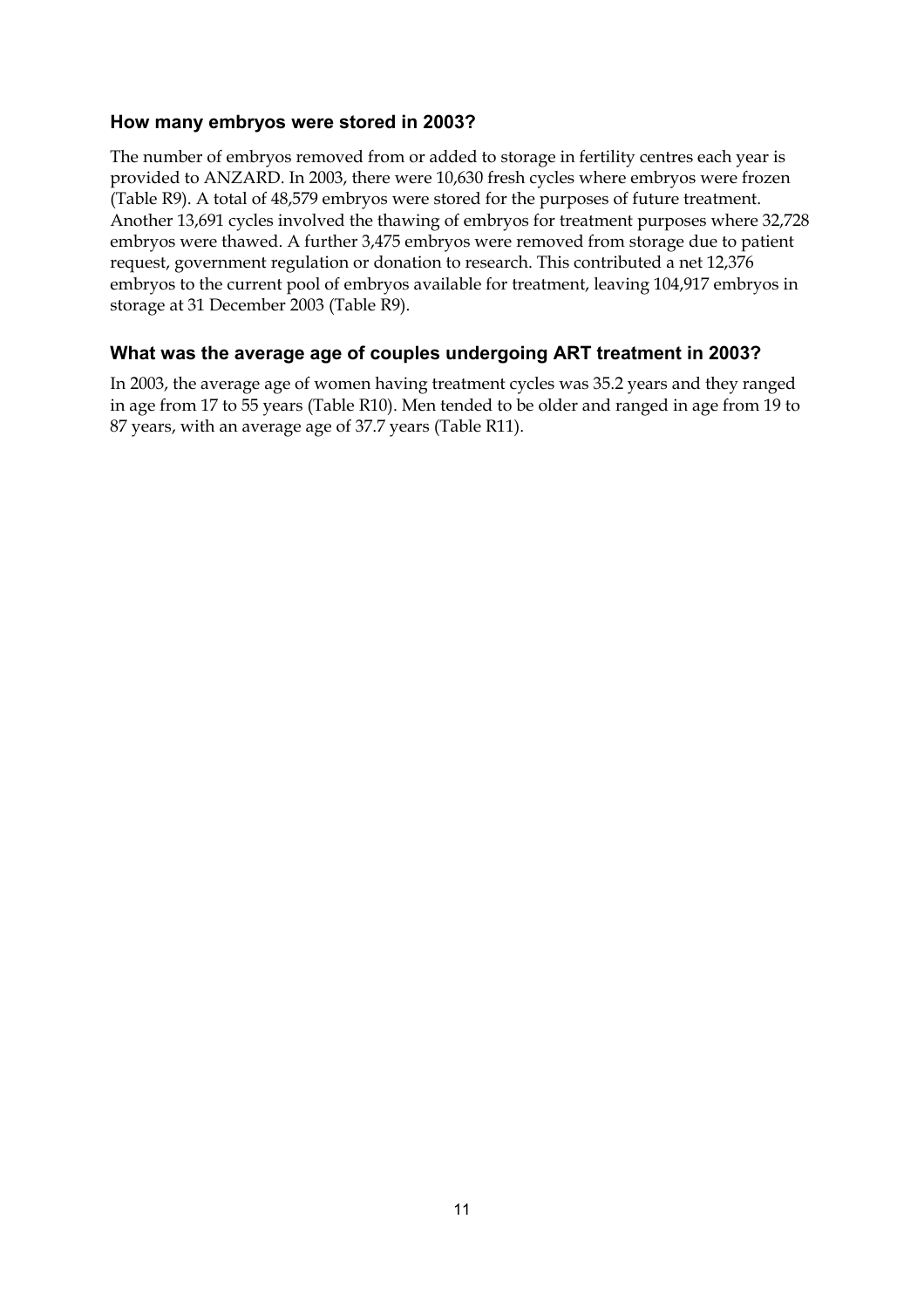# **2.3 Success of ART in 2003**

The success of different types of ART procedures can be compared by measuring the number of live deliveries per embryo transfer cycle. Table 1 presents the number of live deliveries per embryo transfer as a percentage for each ART treatment type (Table R12). In 2003, 23.7% of fresh non-donor embryo transfer cycles resulted in the delivery of one or more live babies, compared with 15.2% of frozen non-donor embryo transfer cycles.

However, calculating the number of successful embryo transfer cycles is only one way of measuring ART success. Because the processes behind fresh and frozen treatment are different, it is often more accurate to use measures of success that are specific to fresh or frozen ART treatments. These are presented in the following sections 2.3.1–2.3.3.

**Table 1: Live delivery per embryo transfer cycle, by treatment type, Australia and New Zealand, 2003** 

| <b>Treatment type</b>     |        | Live delivery per embryo transfer (%) |
|---------------------------|--------|---------------------------------------|
| Non-donor oocytes/embryos | Fresh  | 23.7                                  |
|                           | Frozen | 15.2                                  |
| Donor oocytes/embryos     | Fresh  | 24.5                                  |
|                           | Frozen | 14.5                                  |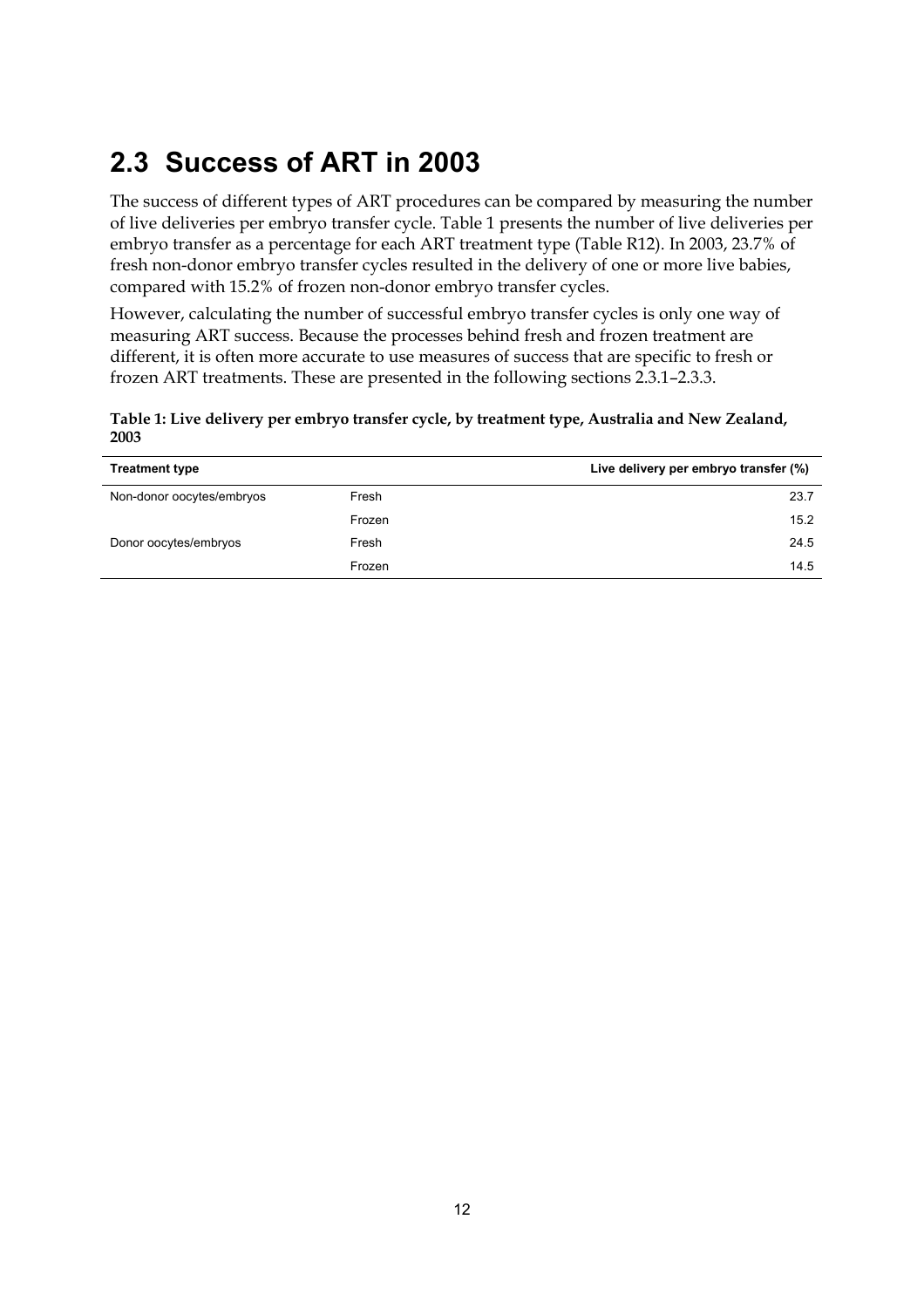# **2.3.1 Success of fresh, non-donor (oocytes/embryos) ART treatment cycles in 2003**

## **How is fresh, non-donor (oocytes/embryos) ART success measured?**

Figure 7 shows the total number of fresh, non-donor cycles started in 2003 and how many of these progressed to the stage of oocyte retrieval, embryo transfer, pregnancy and the delivery of at least one live baby. The treatment process can be discontinued at any stage for a variety of reasons, including inadequate oocyte production, failure of the oocyte and sperm to fertilise, inadequate embryo growth, development of treatment side effects, patient choice, or failure of the embryo to implant in the uterus.



The success of fresh, non-donor (oocytes/embryos) ART treatment is determined in a number of ways, depending on which values are considered the endpoint (numerator) and the starting point (denominator). Below, Table 2 presents the various success measures that can be derived from the steps depicted in Figure 7. For instance, in 2003, 18.6% of all fresh, non-donor cycles started resulted in the delivery of one or more live babies.

| Table 2: Measures of success for fresh, non-donor (oocytes/embryos) treatment cycles, Australia and |  |
|-----------------------------------------------------------------------------------------------------|--|
| New Zealand, 2003                                                                                   |  |

| <b>Stage of treatment</b> | Pregnancy            | Live delivery        |
|---------------------------|----------------------|----------------------|
| Cycle started             | 24.3% (5,203/21,443) | 18.6% (3,988/21,443) |
| Oocyte retrieval          | 27.1% (5,203/19,191) | 20.8% (3,988/19,191) |
| Embryo transfer           | 30.9% (5,203/16,842) | 23.7% (3,988/16,842) |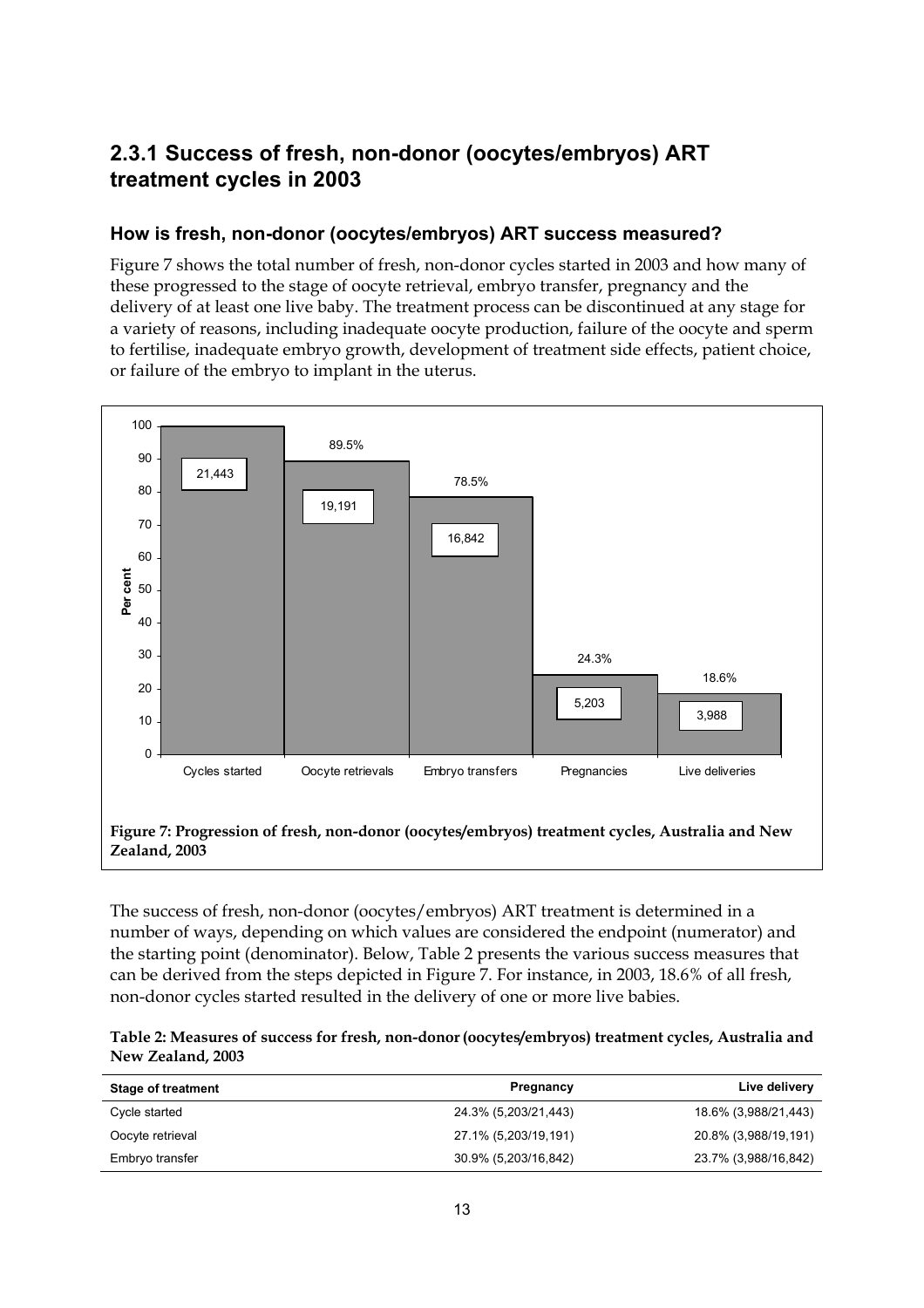# **Did ART success vary by type of ART treatment procedure in 2003?**

Table 3 shows the number of live deliveries per cycle started as a percentage for IVF and ICSI treatment. In 2003, treatment by IVF and ICSI achieved similar success (Table R12). Only 183 cycles of GIFT were reported in 2003 resulting in a live delivery rate per cycle of 12%; however, this figure should be interpreted with caution because of the small number of treatment cycles involved.

**Table 3: Live delivery per cycle started by type of fresh, non-donor (oocytes/embryos) ART procedure, Australia and New Zealand, 2003** 

| <b>ART procedure</b> | Live delivery per cycle started (%) |
|----------------------|-------------------------------------|
| <b>IVF</b>           | 21.2                                |
| <b>ICSI</b>          | 21.2                                |
|                      |                                     |

## **Did ART success vary by cause of infertility?**

Table 4 shows the number of live deliveries per cycle started as a percentage of fresh, nondonor (oocytes/embryos) cycles by different causes of infertility. The causes are based on clinical diagnosis; however the diagnostic definitions may vary among fertility centres. In 2003, couples in which male factor only infertility was reported achieved the highest live delivery success rate (21.8%). Those with female factors of infertility, such as tubal disease or endometriosis, had comparatively less success. The relative success of couples with male factor infertility is to be expected when it is taken into account that the female partner usually has normal reproductive physiology.

| <b>Cause of infertility</b>                                                   | <b>Number of cycles</b><br>started | <b>Number of live</b><br>deliveries | Live delivery per<br>cycle started (%) |
|-------------------------------------------------------------------------------|------------------------------------|-------------------------------------|----------------------------------------|
| Male factor only                                                              | 5.009                              | 1.094                               | 21.8                                   |
| Female factor only                                                            |                                    |                                     |                                        |
| Tubal disease                                                                 | 1.835                              | 326                                 | 17.8                                   |
| Endometriosis                                                                 | 1,221                              | 240                                 | 19.7                                   |
| Multiple causes <sup>(a)</sup>                                                | 7,127                              | 1,241                               | 17.4                                   |
| Unexplained                                                                   | 3,669                              | 711                                 | 19.4                                   |
| Other (including fibroids, ovulation disorders,<br>premature ovarian failure) | 2,170                              | 320                                 | 14.7                                   |
| No cause/not stated                                                           | 412                                | 56                                  | 13.6                                   |

### **Table 4: Live delivery per cycle started by cause of infertility for fresh, non-donor (oocytes/embryos) ART treatment cycles, Australia and New Zealand, 2003**

(a) Includes tubal disease and endometriosis, male factor and tubal disease, and male factor and endometriosis.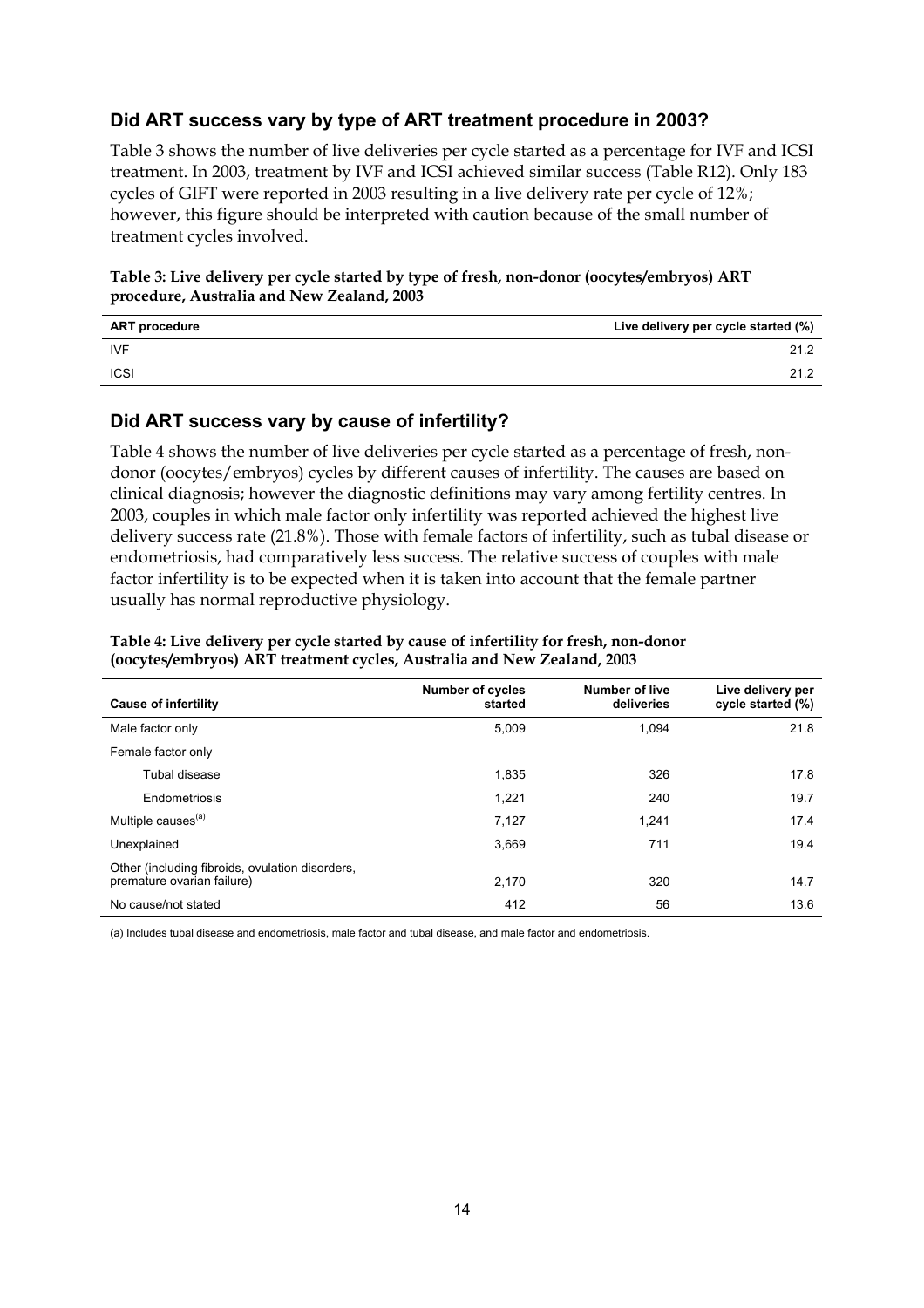## **Did ART success vary by women's age in 2003?**

Figure 8 indicates how the success of fresh, non-donor (oocytes/embryos) cycles varied among women of different ages in 2003 (Table R13). Women's ovarian or reproductive age is one of the key factors associated with ART success when women use their own oocytes. The figure demonstrates how success is greatest when women are aged in their mid-20s to mid-30s but declines steadily from this age onwards. For women over the age of 40 years the chance of achieving a live delivery is, on average, less than 5% (Table R13).

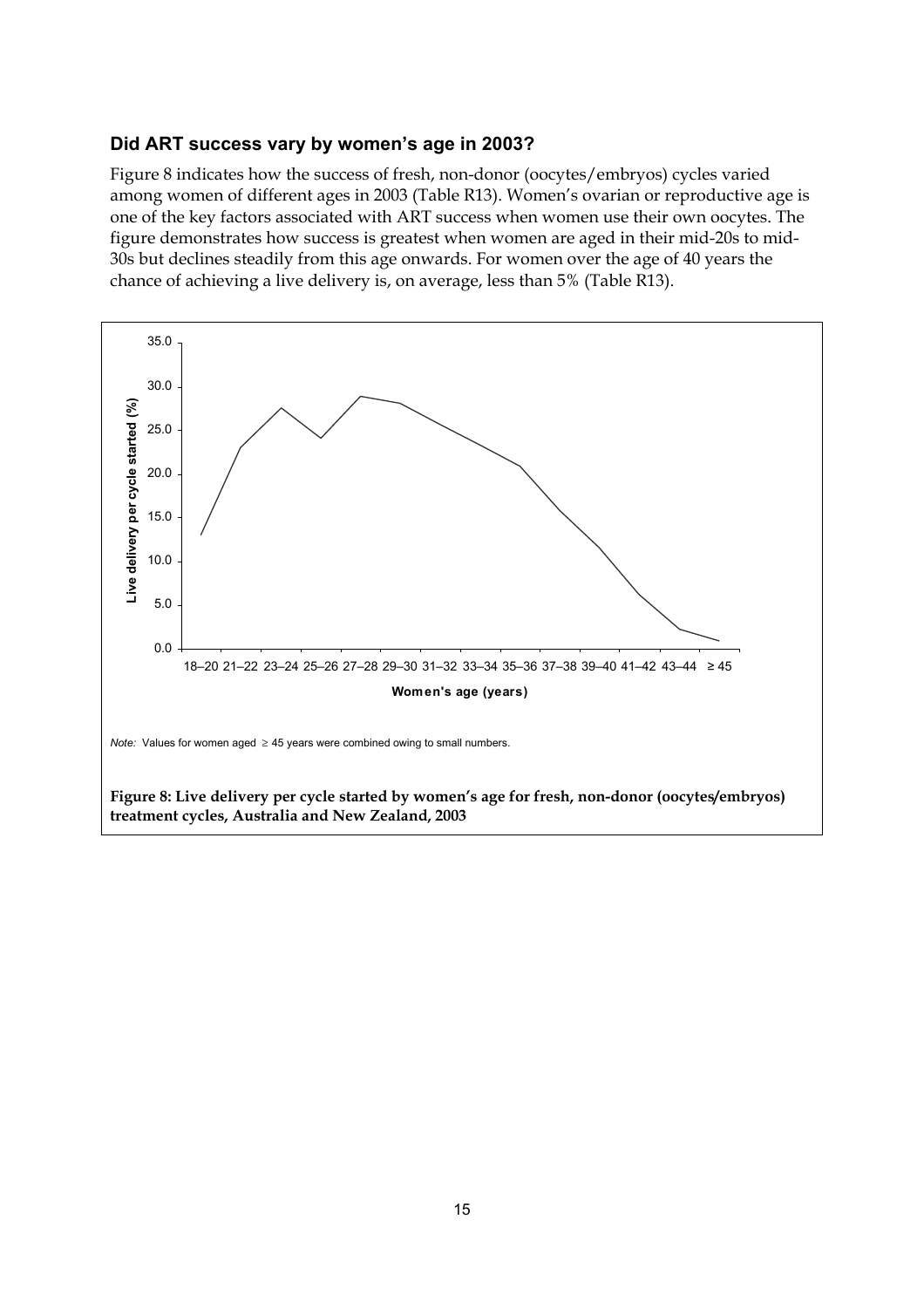# **2.3.2 Success of frozen, non-donor (embryos) ART treatment cycles in 2003**

# **How is frozen, non-donor (embryos) ART success measured?**

Figure 9 shows the total number of frozen, non-donor treatment cycles started in 2003 and the number that progressed from the stage of attempted embryo thaw to embryo transfer, pregnancy and delivery of at least one live baby. In 2003, 13.9% of all attempted thaw cycles resulted in the delivery of at least one live baby (Table R12). This compares well with the success of fresh, non-donor (oocytes/embryos) treatment in which 18.6% of cycles initiated resulted in the delivery of one or more live babies (Figure 7), particularly when considering that treatment with frozen embryos can be less invasive.



# **2.3.3 Success of donor sperm intra-uterine insemination procedures in 2003**

Treatment by artificial insemination is defined as intra-uterine insemination using donated sperm (IUI-donor) for the purpose of this report. With IUI-donor, oocytes are not retrieved from the body. Instead, sperm is placed in the uterus and fertilisation occurs inside the body. Accordingly, the success of IUI-donor is measured differently from ART procedures, usually as the number of live deliveries per cycle started. In 2003, there were 3,093 IUI-donor procedures using sperm donated from an anonymous or known donor. Of these, 10.1% (313) resulted in the delivery of one or more live babies (Table R12).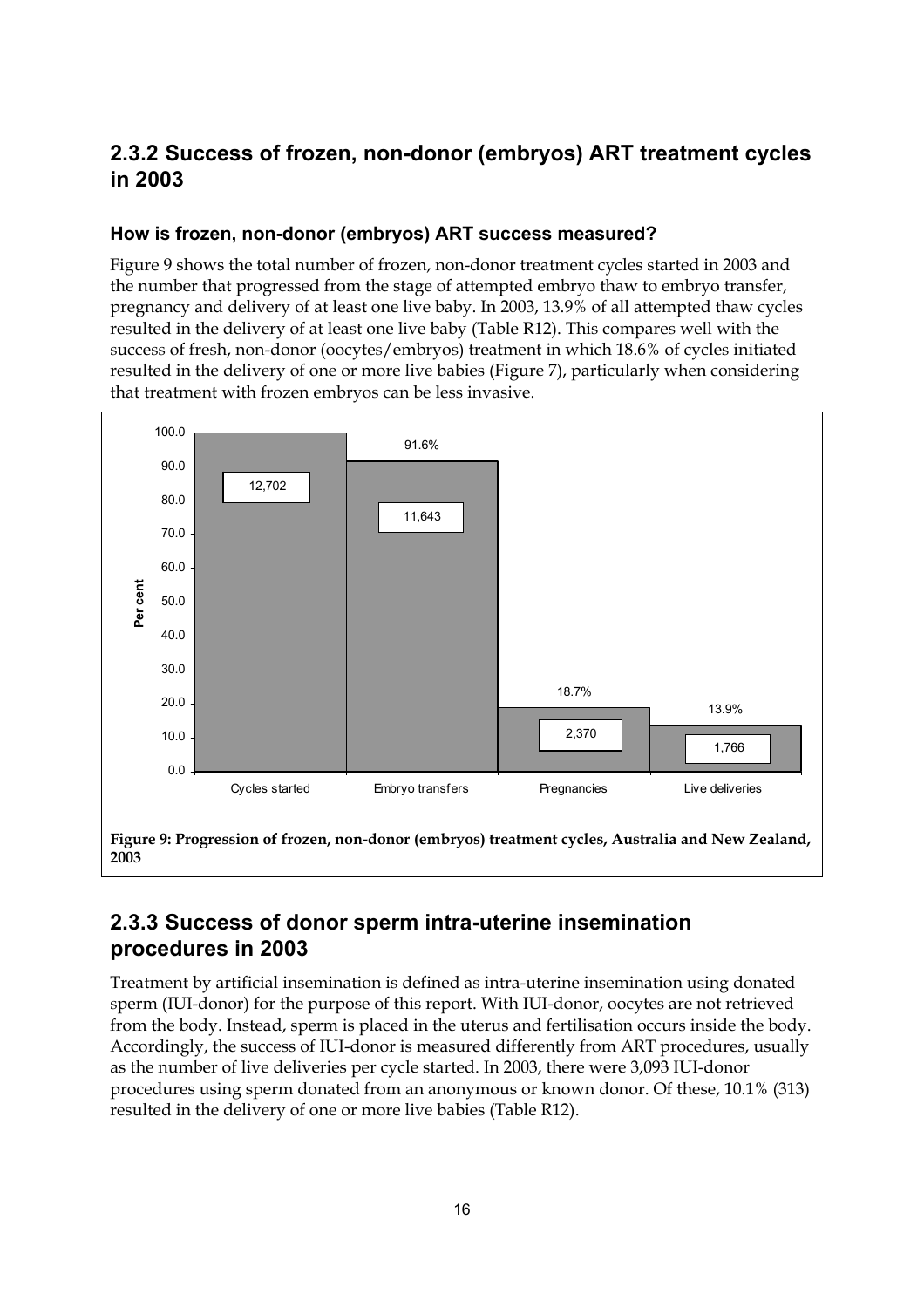# **2.4 Variation in success rates among fertility centres**

# **How did fresh, non-donor (oocytes/embryos) ART success vary among fertility centres in Australia and New Zealand in 2003?**

The variation in success among fertility centres is best measured using quartiles which rank individual centre success rates and report the success of the top and bottom 25% of centres.

For fresh, non-donor (oocytes/embryos) ART treatment cycles in 2003, the top 25% of fertility centres (first quartile) achieved live deliveries in at least 20.2% of treatment attempts (first quartile range 20.2–32.9%) (Table R14). The bottom 25% of fertility centres (fourth quartile) achieved live deliveries in less than 15.0% of treatment attempts. The remaining 50% of fertility centres achieved success rates (live delivery per cycle started) between 15.0% and 20.1% (Table R14).

The variation in fertility centre success persists across age groups. Table 5 shows the rankings for fresh, non-donor (oocytes/embryos) ART treatment by women's age group. For women aged 40 years or older, the top 25% of fertility centres achieved live delivery in at least 10.0% of treatment attempts (first quartile range 10.0–15.8%).

| Table 5: Quartiles for fertility centres for fresh, non-donor (oocytes/embryos) treatment cycles, by |
|------------------------------------------------------------------------------------------------------|
| women's age group, Australia and New Zealand, 2003                                                   |

|                      | Live delivery per cycle started (%)  |                       |                 |                |                        |  |  |  |  |  |
|----------------------|--------------------------------------|-----------------------|-----------------|----------------|------------------------|--|--|--|--|--|
| Age group<br>(years) | Average for all<br>fertility centres | <b>First quartile</b> | Second quartile | Third quartile | <b>Fourth quartile</b> |  |  |  |  |  |
| <35 years            | 24.9                                 | $28.0 - 40.9$         | $24.3 - 27.9$   | $22.1 - 24.2$  | < 22.1                 |  |  |  |  |  |
| $35-39$ years        | 14.7                                 | $17.5 - 30.0$         | $13.9 - 17.4$   | $11.1 - 13.8$  | 11.1                   |  |  |  |  |  |
| $\geq$ 40 years      | 7.1                                  | $10.0 - 15.8$         | $6.3 - 9.9$     | $4.2 - 6.2$    | 4.2                    |  |  |  |  |  |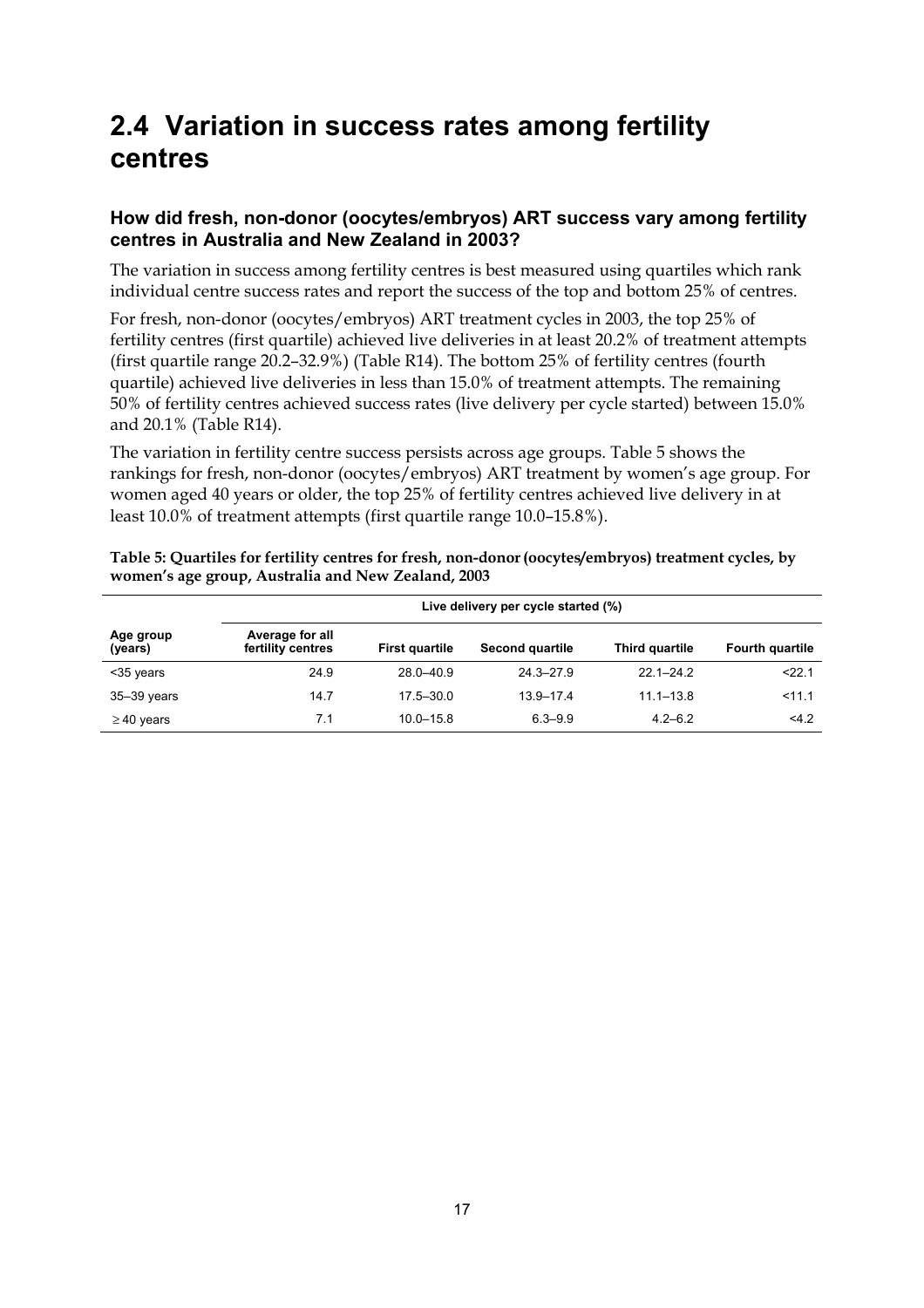# **How did frozen, non-donor (embryos) ART success vary among fertility centres in Australia and New Zealand in 2003?**

For frozen, non-donor (embryos) ART treatment in 2003, the top 25% of fertility centres (first quartile) achieved live delivery in at least 16.5% of treatment attempts (first quartile range 16.5–24.9%) (Table R15). The bottom 25% of fertility centres (fourth quartile) achieved live delivery in less than 10.0% of treatment attempts (Table R15). The remaining 50% of fertility centres achieved success rates (live delivery per cycle started) between 10.0% and 16.4% (Table R15).

Table 6 presents the rankings for frozen, non-donor (embryos) ART treatment by women's age group.

### Table 6: Quartiles for fertility centres for frozen, non-donor (embryos) treatment cycles, by **women's age group, Australia and New Zealand, 2003**

|                                     | Live delivery per attempted thaw cycle (%) |                       |                 |                |                        |
|-------------------------------------|--------------------------------------------|-----------------------|-----------------|----------------|------------------------|
| Age group<br>(years) <sup>(a)</sup> | Average for all<br>fertility centres       | <b>First quartile</b> | Second quartile | Third quartile | <b>Fourth quartile</b> |
| <35 years                           | 15.8                                       | $20.3 - 29.5$         | $15.6 - 20.2$   | $10.1 - 15.5$  | < 10.1                 |
| 35–39 vears                         | 12.9                                       | $173 - 245$           | $13.2 - 17.2$   | $8.5 - 13.1$   | < 8.5                  |

(a) Data not shown for women aged 40 years and over owing to small cell sizes.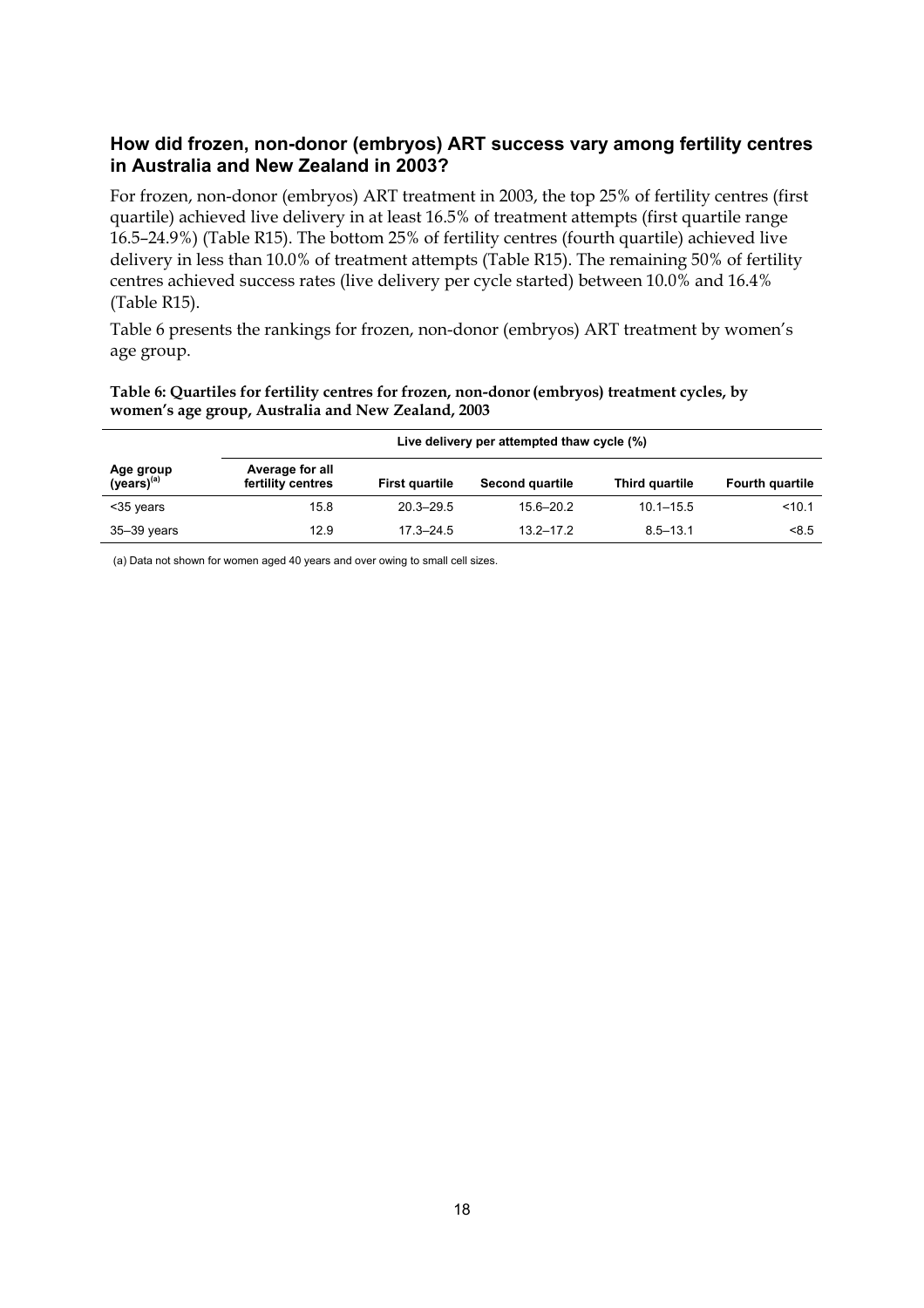# **2.5 Complications of ART in 2003**

ANZARD includes morbidity information that is specifically related to ART but only where hospital admission is required. Morbidity data are self-reported by patients and validated later with hospital records by fertility centre staff. It is possible that there is under-reporting of this information.

In 2003, there were 390 cases in which women were admitted to hospital with complications of ART treatment, representing 1.0% of all treatment cycles. Of these, most (56%, 218) were hospitalised for symptoms of ovarian hyperstimulation syndrome (OHSS) (Table R16). OHSS is a complication of ovulation induction therapy and includes symptoms of abdominal pain and fluid retention. Other treatment-related complications in 2003 included abdominal pain, bleeding and infection.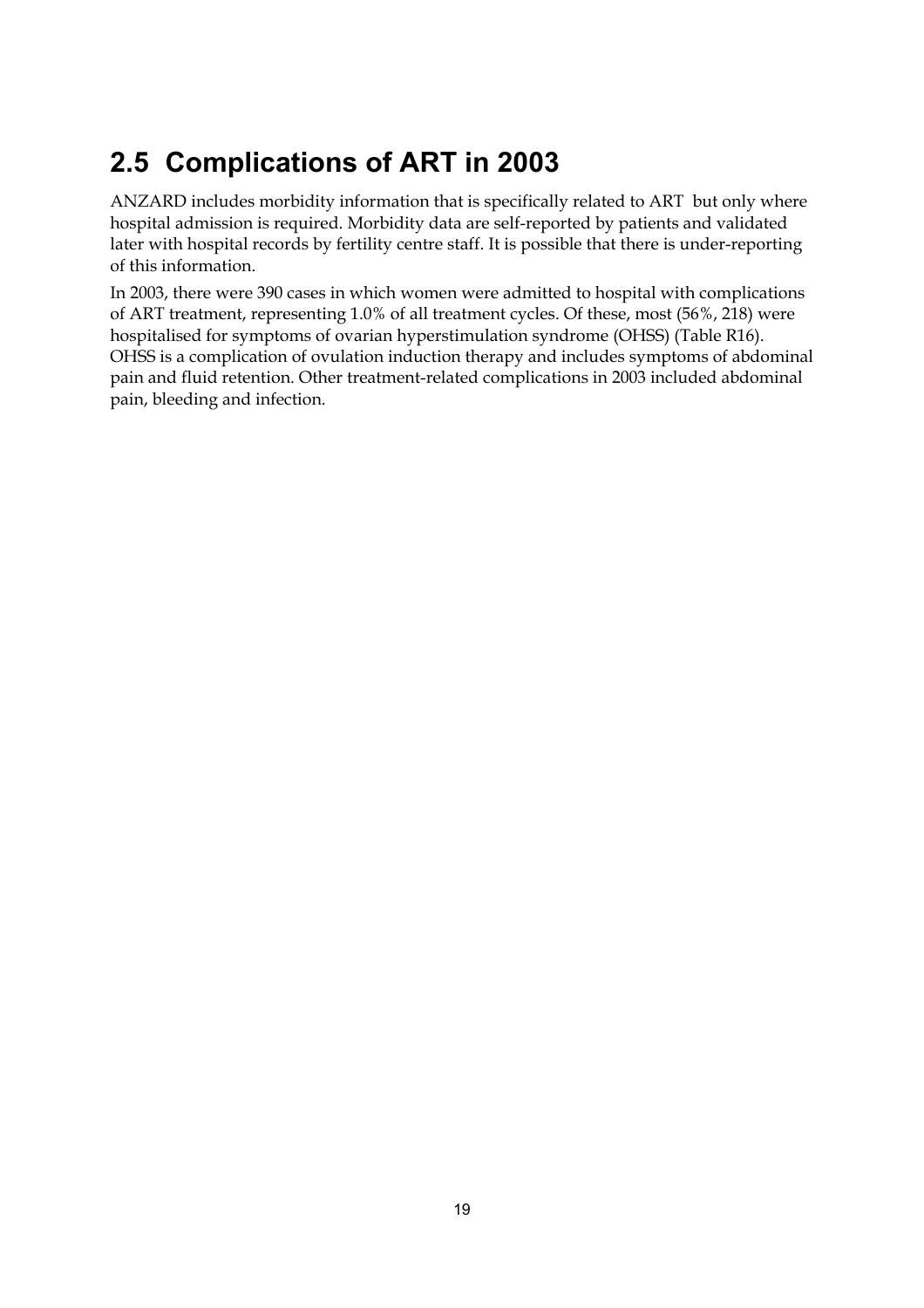# **3 Pregnancies and babies from assisted reproduction technology in 2003**

# **3.1 Ten-year trends (1994 to 2003)**

## **How many pregnancies have resulted from ART treatment since 1994?**

Figure 10 shows the steady increase in the number of pregnancies and live deliveries resulting from ART treatment since 1994. In 2003, there were 6,026 live deliveries in Australia and New Zealand following ART, which is 2.6 times more than 2,318 in 1994 (Table R1).

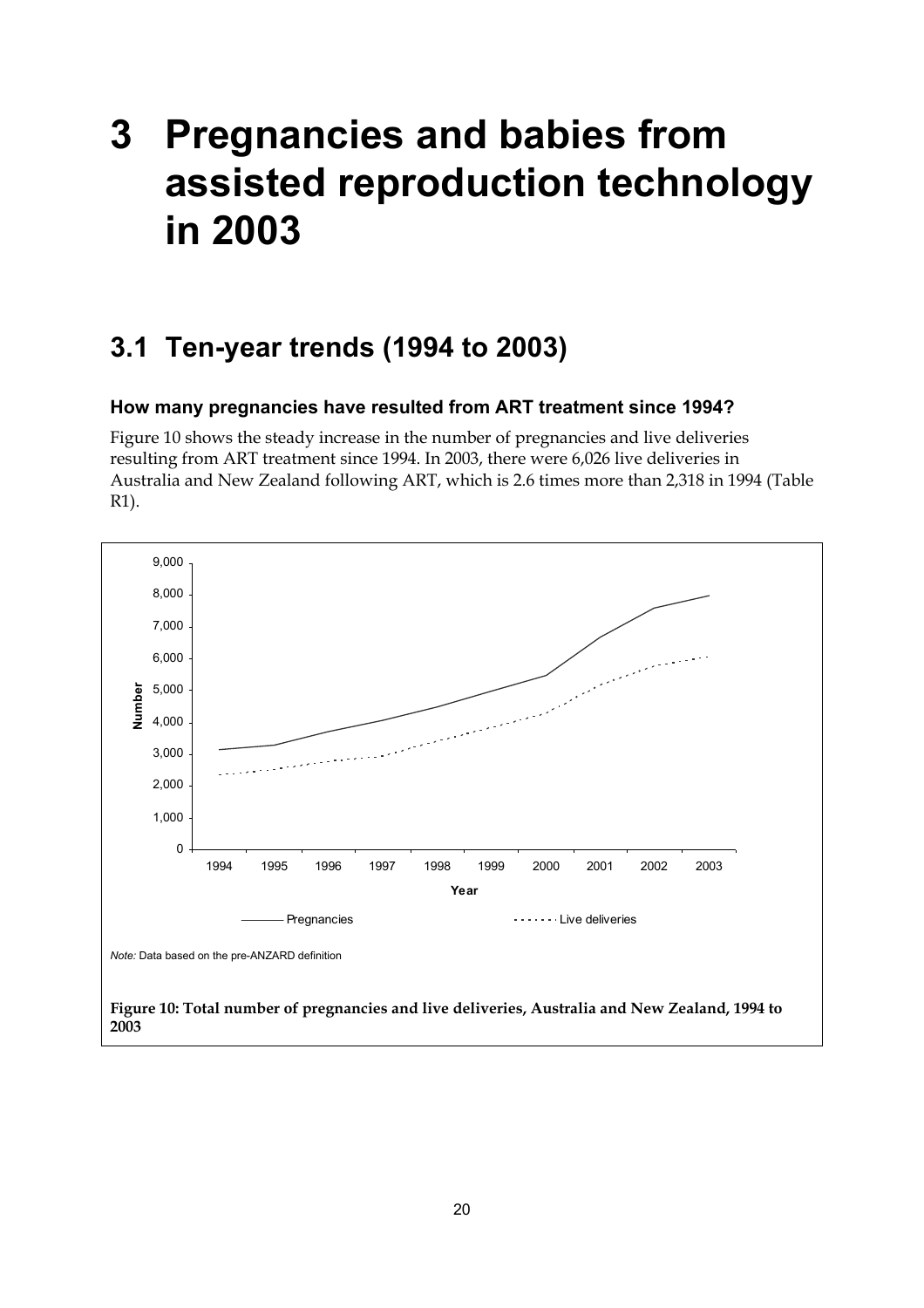# **Has the proportion of multiple births changed since 1994?**

Figure 11 shows the decline in the proportion of triplet or higher order deliveries since 1994. In 1994, 2.4% of deliveries were of triplets or higher order multiples compared with 0.3% of deliveries in the 2003 conception cohort. In 2003, the proportion of twin deliveries (17.8%) declined to its lowest level since 1994 (Table R17).



**Figure 11: Proportion of singleton, twin and higher order deliveries, all pregnancies** ≥ **20 weeks gestation, Australia and New Zealand, 1994 to 2003**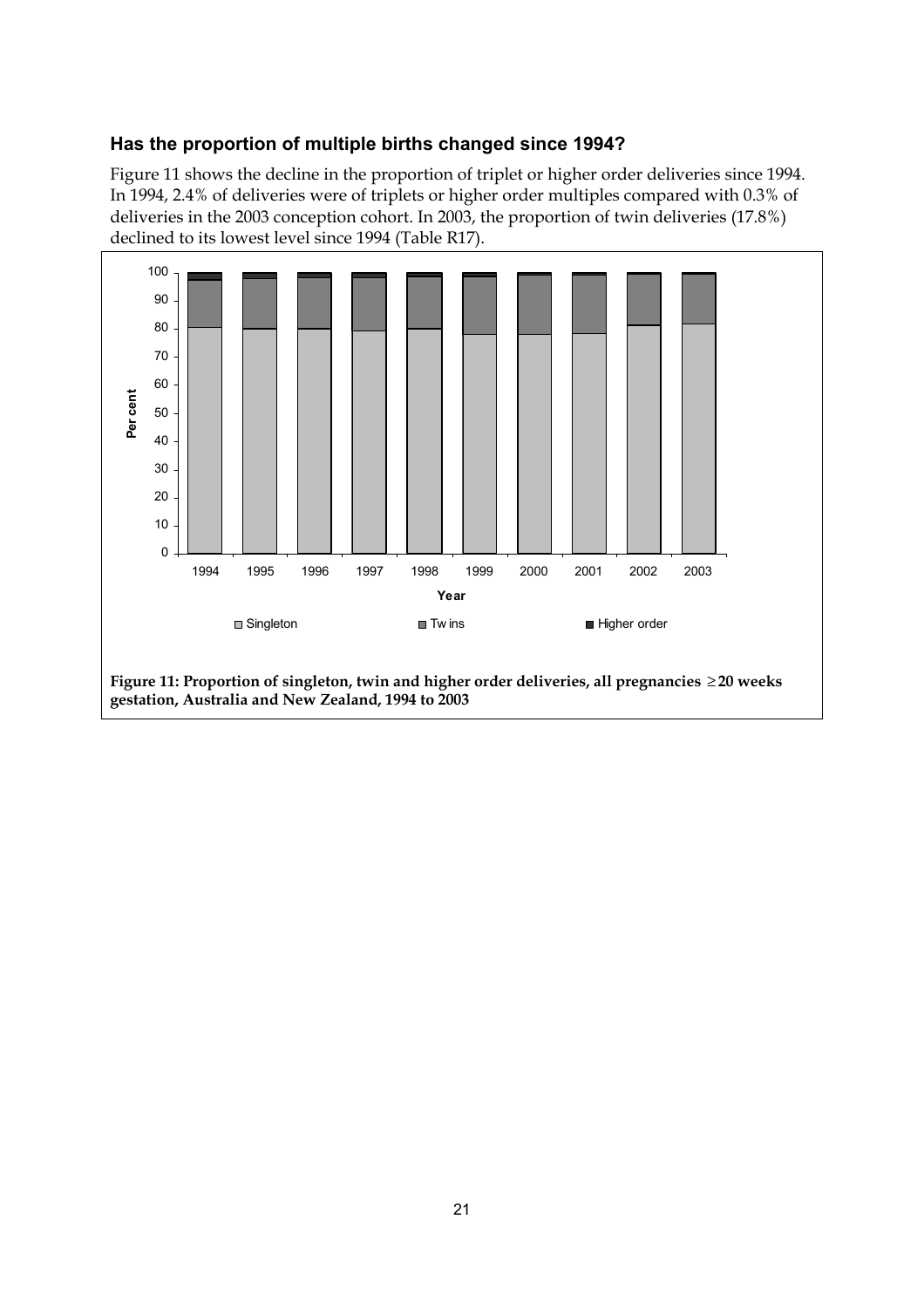# **3.2 Pregnancies achieved from ART treatment in 2003**

In 2003, 8,365 ART treatment pregnancies were reported in Australia and New Zealand (Table R18 and R19). Of these, 88.2% (7,374) were reported from fertility centres in Australia and 11.8% (991) from centres in New Zealand. Overall, 20.7% of pregnancies resulted in miscarriage, 1.8% of pregnancies were ectopic or heterotopic pregnancies and a small proportion of pregnancies (0.6%) were either reduced or terminated (Table R18).

# **Early pregnancy loss of ART pregnancies**

Of the 8,365 pregnancies arising from the 2003 conception cohort, 23.1% (1,933) ended before 20 weeks gestation. Of these, 89.5% resulted in miscarriage, 7.9% were ectopic or heterotopic pregnancies and 2.6% were either reduced or terminated (Table R18).

# **Outcomes of ART pregnancies of at least 20 weeks gestation**

More than three-quarters of pregnancies reported in the 2003 conception cohort had a gestation of at least 20 weeks (6,432 pregnancies, 76.9%) (Table R19). Of these pregnancies, 6,334 (98.5%) were reported as live deliveries and just over 1% (77) were deliveries where fetal death (stillbirth) was reported.

# **What was the risk of multiple pregnancy in 2003?**

Of all deliveries in the 2003 conception cohort, live and stillborn, 18.1% (1,163) involved the delivery of twins or triplets (Table R17). There were 1,141 deliveries of twins (17.8% of all deliveries) and 22 deliveries of triplets (0.3% of all deliveries). The decline in the number of triplets is a continuing trend, with a 50% decline from 2002, and better approximates triplet rates found in the general community. Nevertheless, the proportion of multiple pregnancies is considerably higher than that reported in the Australian population where, in 2003, 1.7% of deliveries were multiple (AIHW: Laws & Sullivan 2005).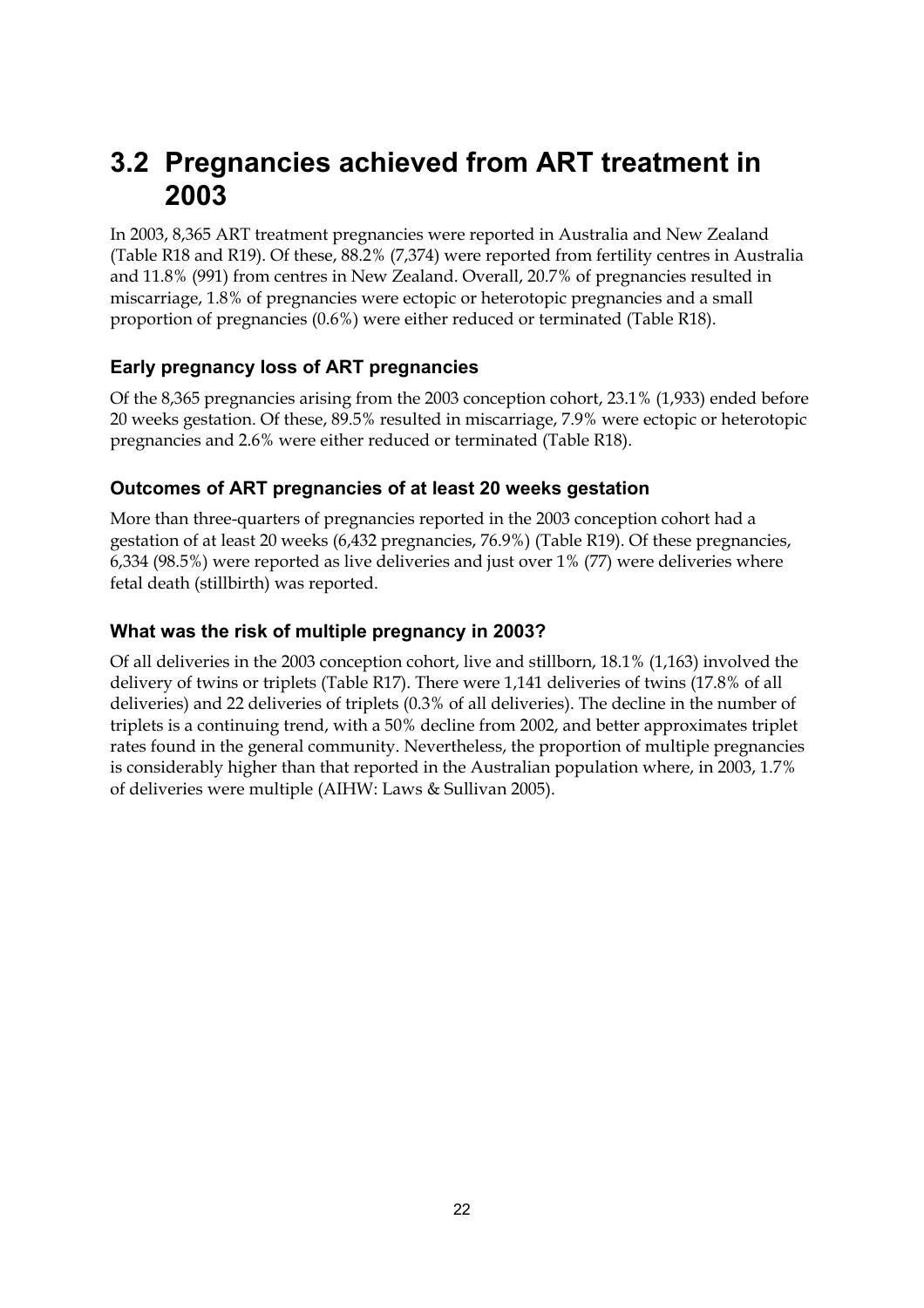# **What was the risk of multiple pregnancy in relation to the number of embryos transferred?**

Table 7 correlates the number of embryos transferred in a treatment cycle to the number of babies resulting from that transfer. Single and double embryo transfer accounted for 95.6% of embryo transfers in 2003. Nine out of ten twin pregnancies followed a double embryo transfer with single embryo transfers resulting in only 2% of twin pregnancies. Twin pregnancies following single embryo transfer were spontaneously occurring monozygotic twins. Similarly, although not shown in Table 7 because of small cell sizes, most triplets arose from two-embryo transfers, also suggesting the occurrence of monozygotic twinning.

|                                 | Table 7: Plurality of pregnancies of $\geq$ 20 weeks gestation, by number of embryos transferred, |
|---------------------------------|---------------------------------------------------------------------------------------------------|
| Australia and New Zealand, 2003 |                                                                                                   |

|                  |               | Number of embryos transferred |            |             |                                         |                            |  |  |  |  |  |  |
|------------------|---------------|-------------------------------|------------|-------------|-----------------------------------------|----------------------------|--|--|--|--|--|--|
| <b>Plurality</b> |               |                               | 3          | 4 or more   | <b>Not</b><br>applicable <sup>(a)</sup> | <b>Total</b><br>deliveries |  |  |  |  |  |  |
| Singleton        | 1,536 (29.3%) | $3,208(61.2\%)$               | 173 (3.3%) | $14(0.3\%)$ | 315 (6.0%)                              | 5,246                      |  |  |  |  |  |  |
| Twin             | $23(2.0\%)$   | 1,053 (92.3%)                 | 45 (3.9%)  | n.p.        | n.p.                                    | 1.141                      |  |  |  |  |  |  |

(a) Includes treatments in which no embryos were transferred, such as IUI-donor and GIFT.

n.p. Not published owing to small cell size.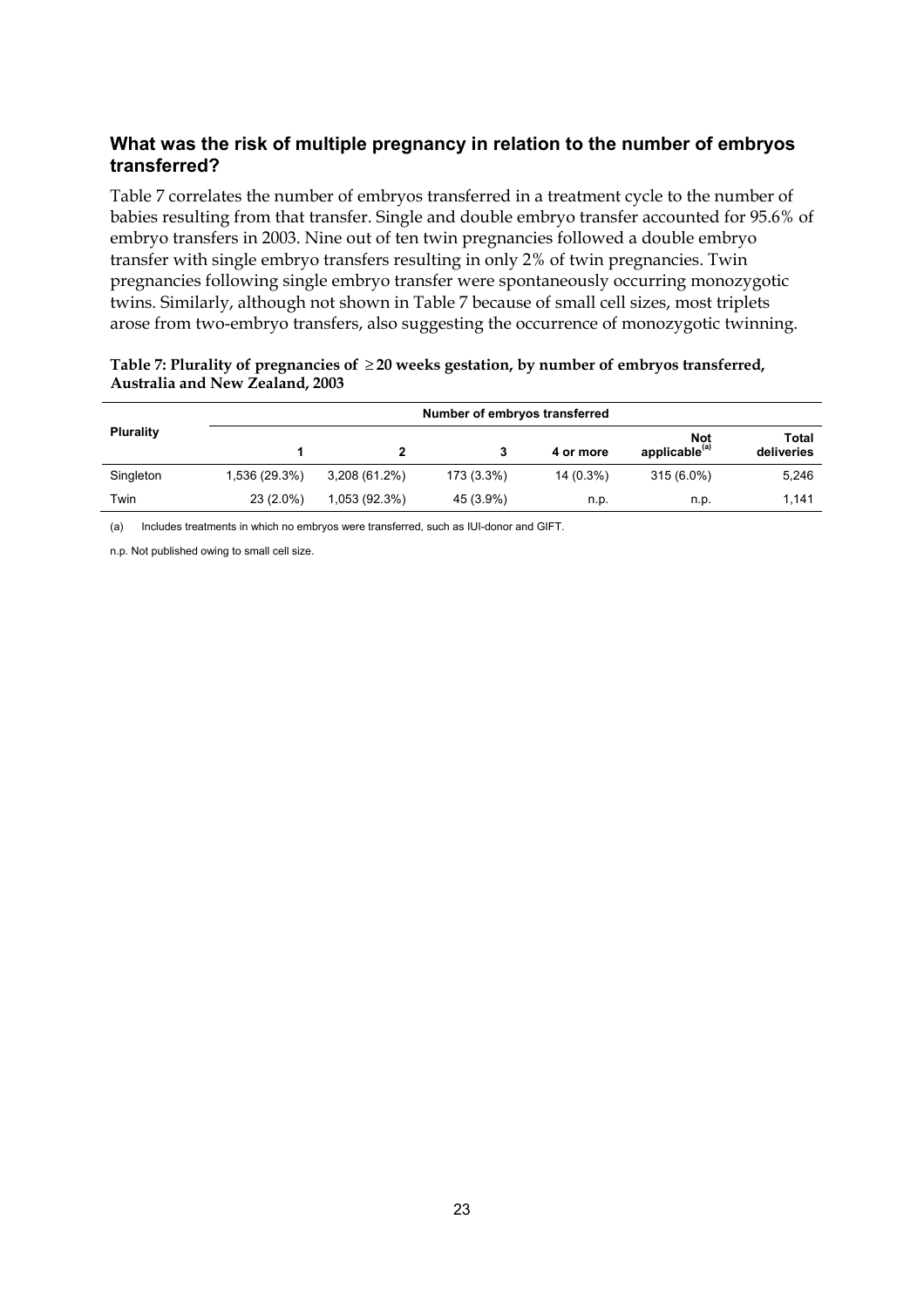## **Did pregnancy outcome vary with maternal age?**

The average age of women giving birth to ART babies in the 2003 conception cohort was 34.4 years, 4.9 years older than the average age (29.5) of Australian mothers in 2003 (AIHW: Laws & Sullivan 2005).

On average, in 2003, 75.7% of all pregnancies resulted in the delivery of one or more live babies (Table R20). Figure 12 shows the rate of live delivery per pregnancy for the 2003 cohort. It demonstrates how the capacity of women to maintain a pregnancy through to live delivery changes with advancing age. For women aged 25–29 years, 80.6% of all pregnancies resulted in a live delivery (Table R20). However, this steadily declined with advancing age and, for women aged 40–44 years, only 60.0% of all pregnancies resulted in a live delivery (Table R20).

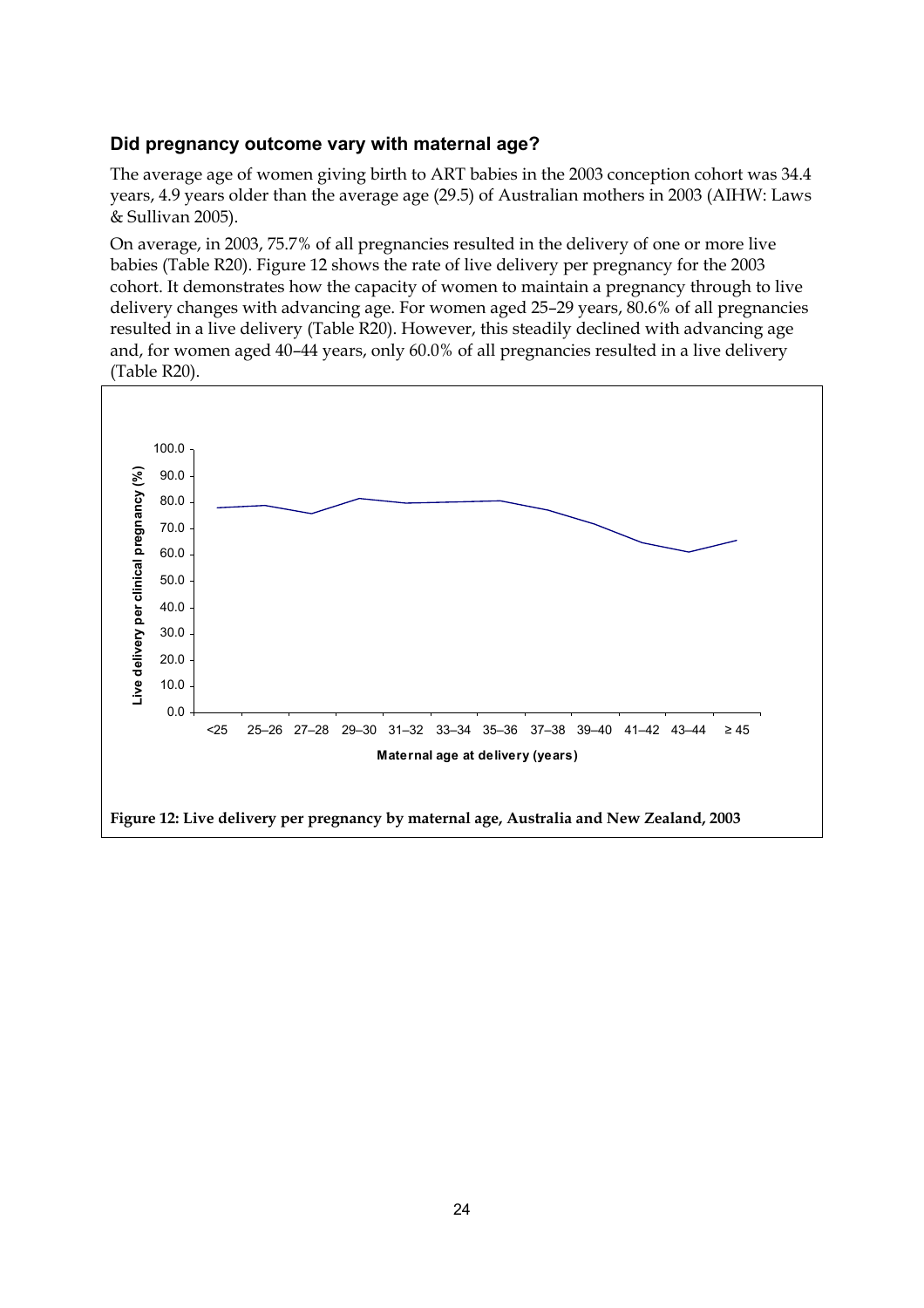## **Caesarean section deliveries**

There were 3,203 caesarean sections performed, accounting for 50.0% of all women who gave birth from the 2003 conception cohort (Table R21). This represents half (50.0%) of all deliveries after ART and is almost twice that reported in the Australia population for 2003 in which 28.5% of deliveries were by caesarean section (AIHW: Laws & Sullivan 2005). The high proportion of caesarean deliveries in ART pregnancies compared with that in the Australian population persisted across age groups. Whereas 47.8% of ART mothers aged younger than 38 years delivered by caesarean section (Table R22), only 27.5% of mothers in this age group in the Australian population did so. Similarly, 59.0% of ART mothers aged 38 years or older delivered by caesarean section (Table R22), compared with only 41.1% of same-aged mothers in the Australian population.

The high proportion of caesarean sections among ART births is in part influenced by the high number of multiple pregnancies resulting from ART. Whereas 44.3% of singletons were delivered by caesarean section, 75.3% of multiples were delivered in this way (Table R21).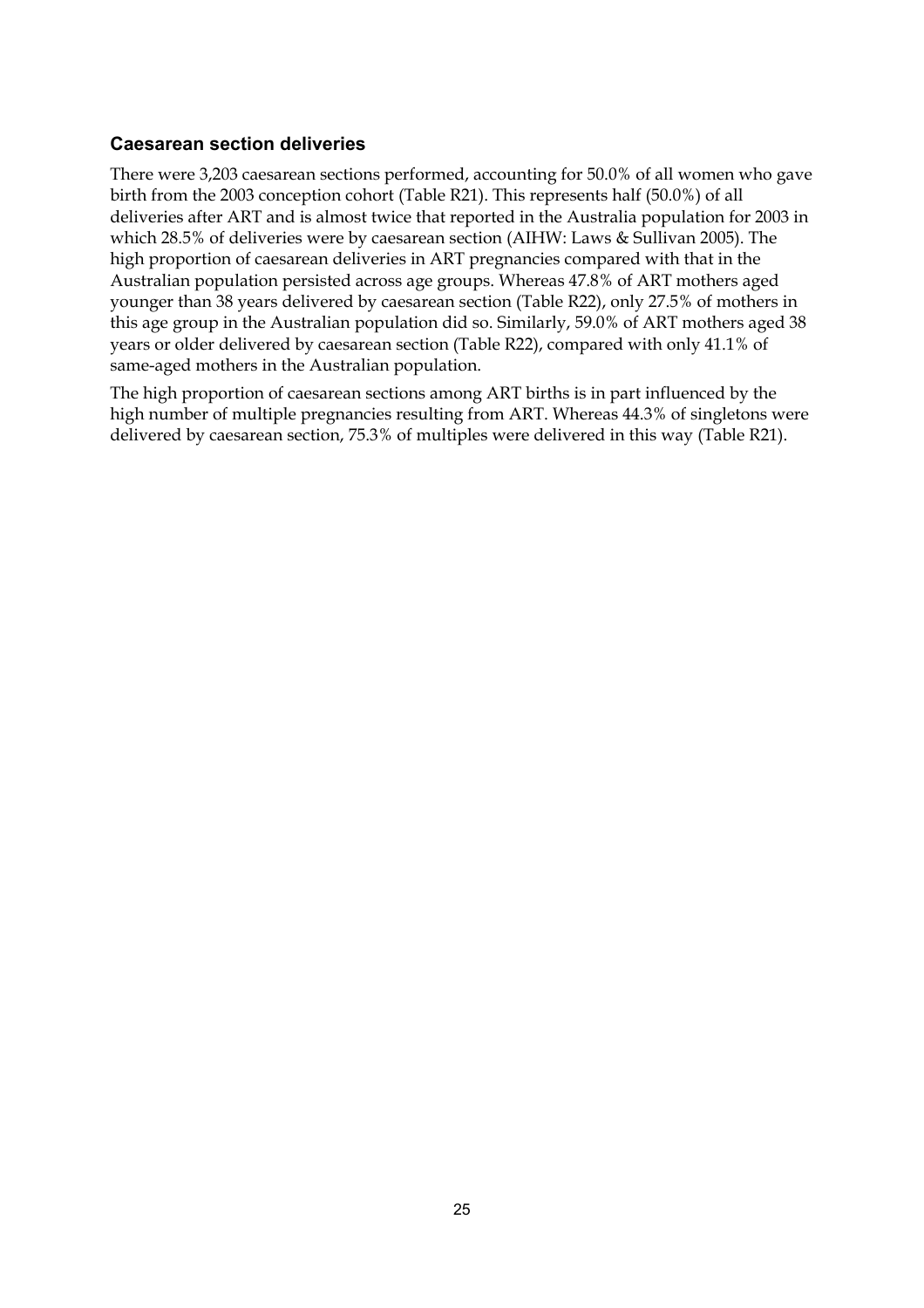# **3.3 Babies conceived in 2003**

The 2003 conception cohort resulted in the birth of 7,589 babies of at least 20 weeks gestation. Singletons accounted for 69.1% (5,242) of babies, twins accounted for 30.0% (2,281 babies), and 0.9% (66 babies) were triplets (Table R23, Table R24). Of these, 86.5% (6,474) were conceived at fertility centres in Australia and 15.5% (1,005) in New Zealand. There were 7,479 liveborn babies, representing 98.6% of all ART babies.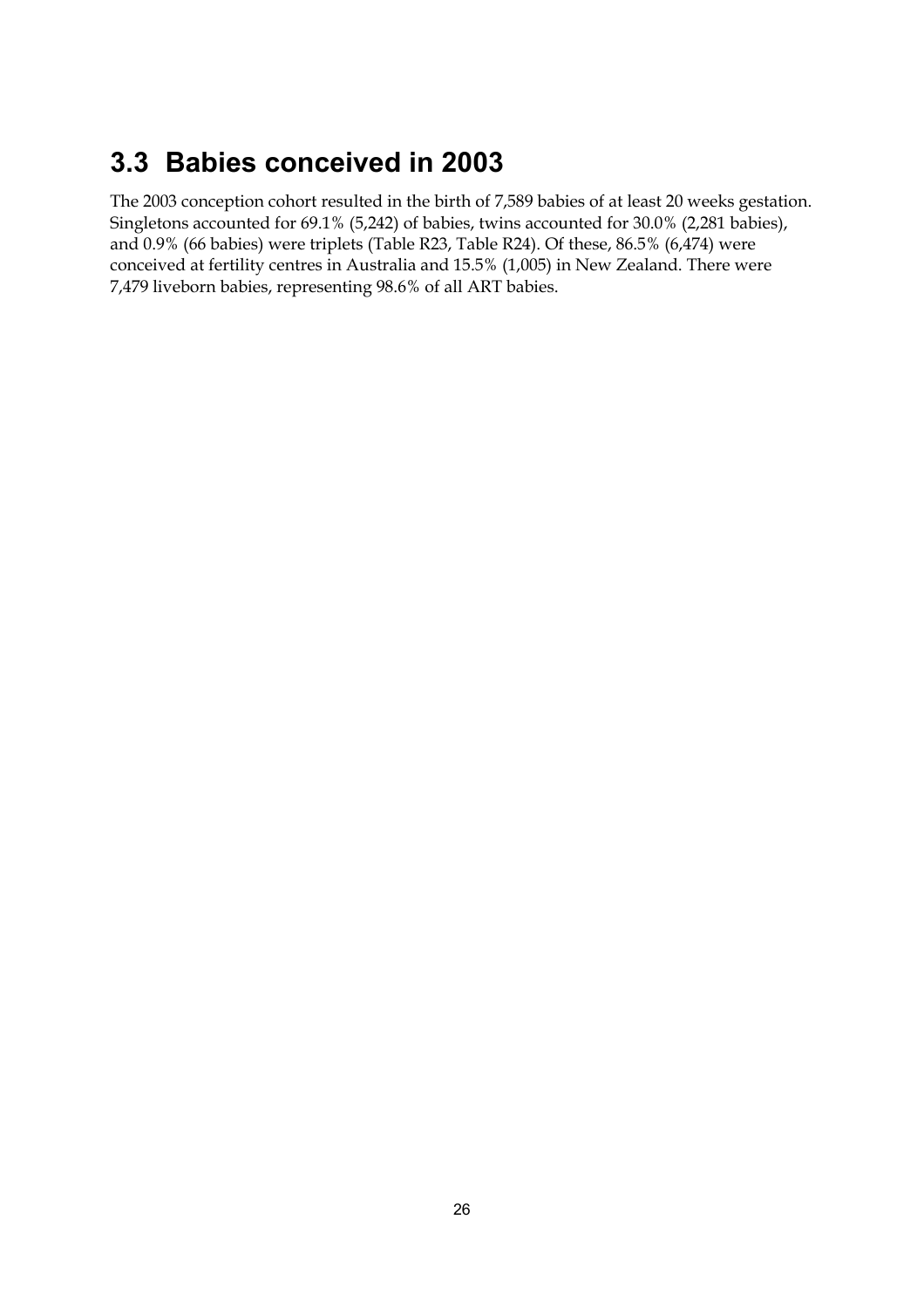## **What was the risk of preterm birth for ART babies?**

The average gestational age for all babies of at least 20 weeks gestation in the 2003 conception cohort was 37.2 weeks (Table R23). This is less than the average of 38.9 weeks of all babies born in Australia in 2003 (AIHW: Laws & Sullivan 2005).

Figure 13 shows the distribution of gestational age for all babies in the 2003 cohort. Most (73.4%, 5,574) reached full-term gestation of at least 37 weeks (Table R23). This is similar to the 72.7% of ART babies that were born at full-term in the 2002 cohort (AIHW: Bryant et al. 2004). In 2003 20.5% (1,557) of babies were born at 32–36 weeks and a further 6.1% at 20–31 weeks (Table R23).

The proportion of ART babies that were preterm was 26.6%, which is much higher than the Australian population in 2003 in which 7.9% of babies were preterm (AIHW: Laws & Sullivan 2005). The high proportion of babies that were preterm is possibly related to the high incidence of multiple births resulting from ART pregnancies. Whereas the average gestational age for singletons was 38.2 weeks, for twins this was 35.0 weeks and for triplets 30.6 weeks (Table R23). Similarly, only 11.8% of singletons were born preterm but 58.4% of twins and 95.5% of triplets were born preterm (Table R23).

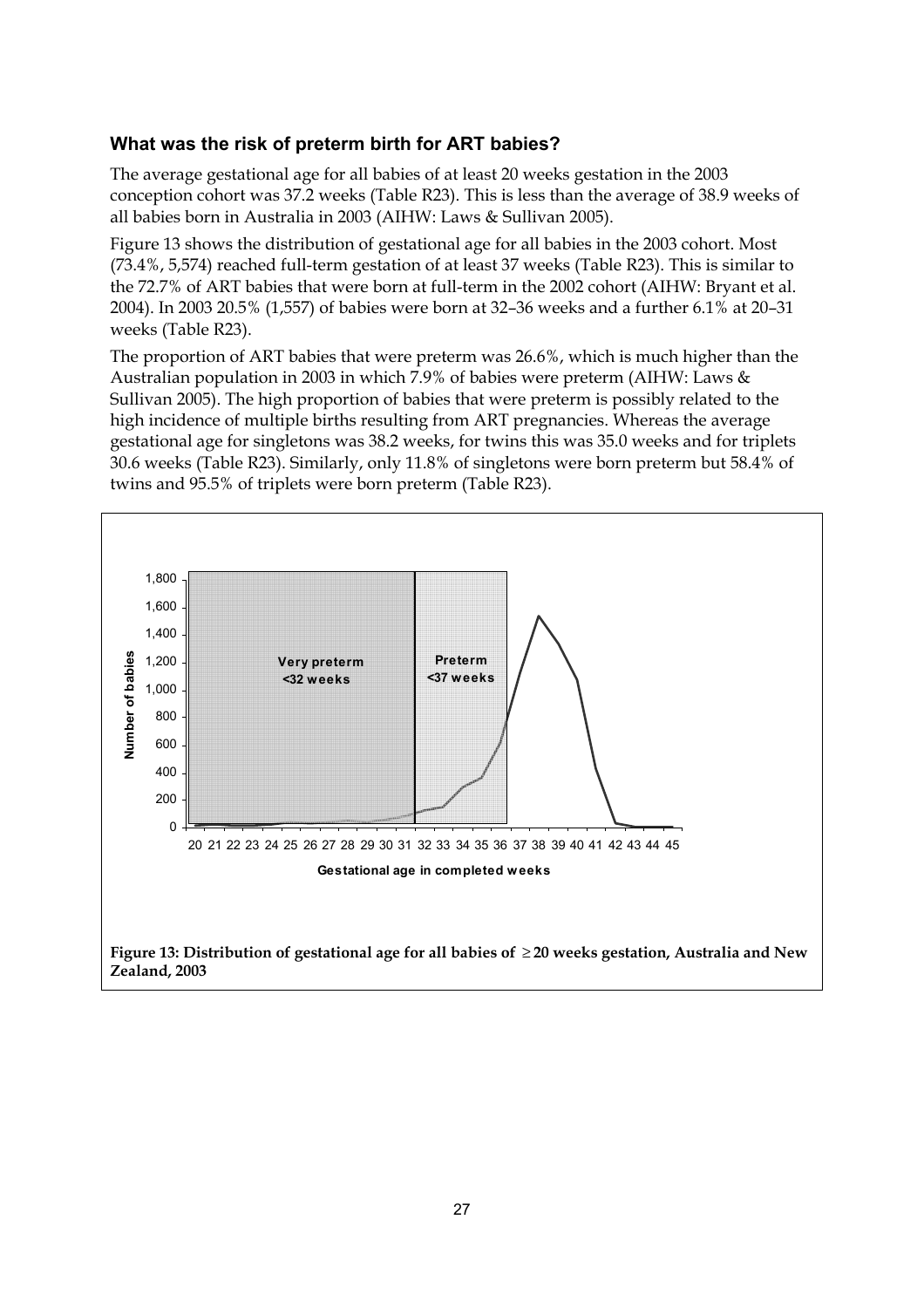### **What was the risk of low birthweight for ART babies?**

The average birthweight for all babies of at least 20 weeks gestation in the 2003 conception cohort was 2,990 grams. Liveborn babies had an average birthweight of 3,010 grams. The average birthweight for ART babies was less than the average of 3,372 grams for the Australian population in 2003 (AIHW: Laws & Sullivan 2005). Of all ART babies, 21.8% were classified as having low birthweight (<2,500g) (Table R24), which is similar to the 21.7% of ART babies reported to be low birthweight in the 2002 cohort (AIHW: Bryant et al. 2004).

Again, this outcome is possibly related to the high number of twins resulting from ART pregnancies. Figure 14 shows the difference in the average birthweight and distribution of singletons compared with twins for the 2003 conception cohort. Singletons had an average birthweight of 3,281 grams compared with twins whose average birthweight was 2,363 grams (average indicated by vertical lines). Similarly, 8.4% of singletons were classified as low or very low birthweight compared with 50.6% of twins (Table R24).



**and New Zealand, 2003**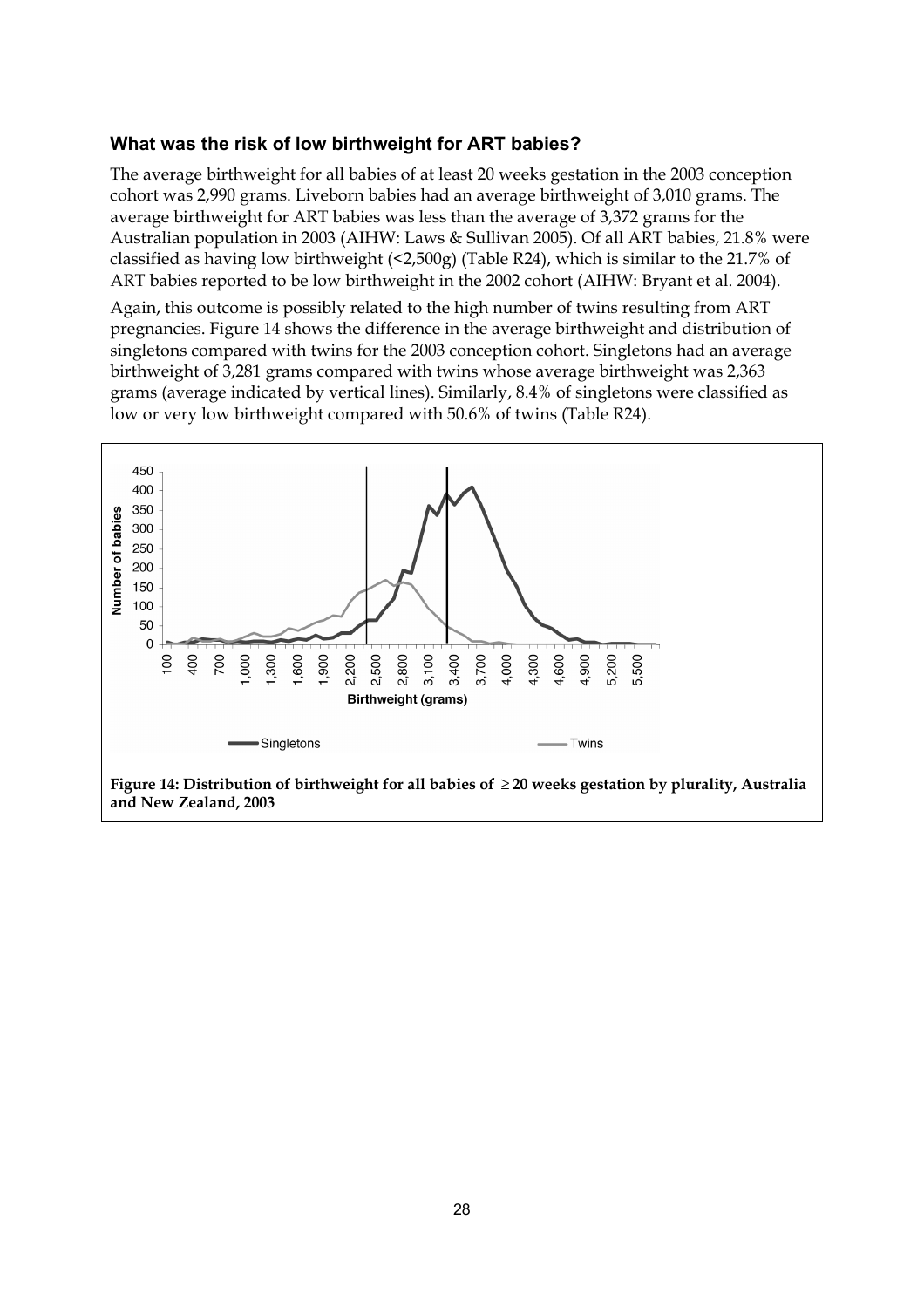## **What was the sex distribution for ART babies in 2003?**

In the 2003 cohort, there were 102.6 male babies for every 100 female babies (Table R25). This is similar to that reported in the 2002 ART cohort in which there were 104.6 males per 100 females (AIHW: Bryant et al. 2004). Fresh non-donor (oocytes/embryos) ICSI treatment had a lower ratio of 92.0 males to 100 females and fresh non-donor (oocytes/embryos) IVF treatment had a higher ratio of 110.7 males to 100 females (Table R25).

## **What was the risk of perinatal mortality among ART babies conceived in 2003?**

Perinatal mortality refers to fetal deaths (stillbirths) of at least 20 weeks gestation or 400 grams birthweight and the deaths of liveborn babies occurring within 28 days of birth (neonatal deaths). In the 2003 conception cohort, 108 fetal deaths and 34 neonatal deaths were reported, giving a total of 142 perinatal deaths. This represents a perinatal death rate of 18.7 deaths per 1,000 ART births in Australia and New Zealand (Table R26). This was higher than the 10.1 deaths per 1,000 births reported in the Australian population in 2003 (AIHW: Laws & Sullivan 2005) and is marginally higher than the rate of 17.3 reported for ART babies in the 2002 cohort.

Perinatal mortality correlates with plurality of ART pregnancies. Singletons had the lowest perinatal mortality rate: 12.0 deaths per 1,000 births. Twins had a higher rate: 31.6 deaths per 1,000 births; and triplets reported the highest rate: 106.1 deaths per 1,000 births (Table R26).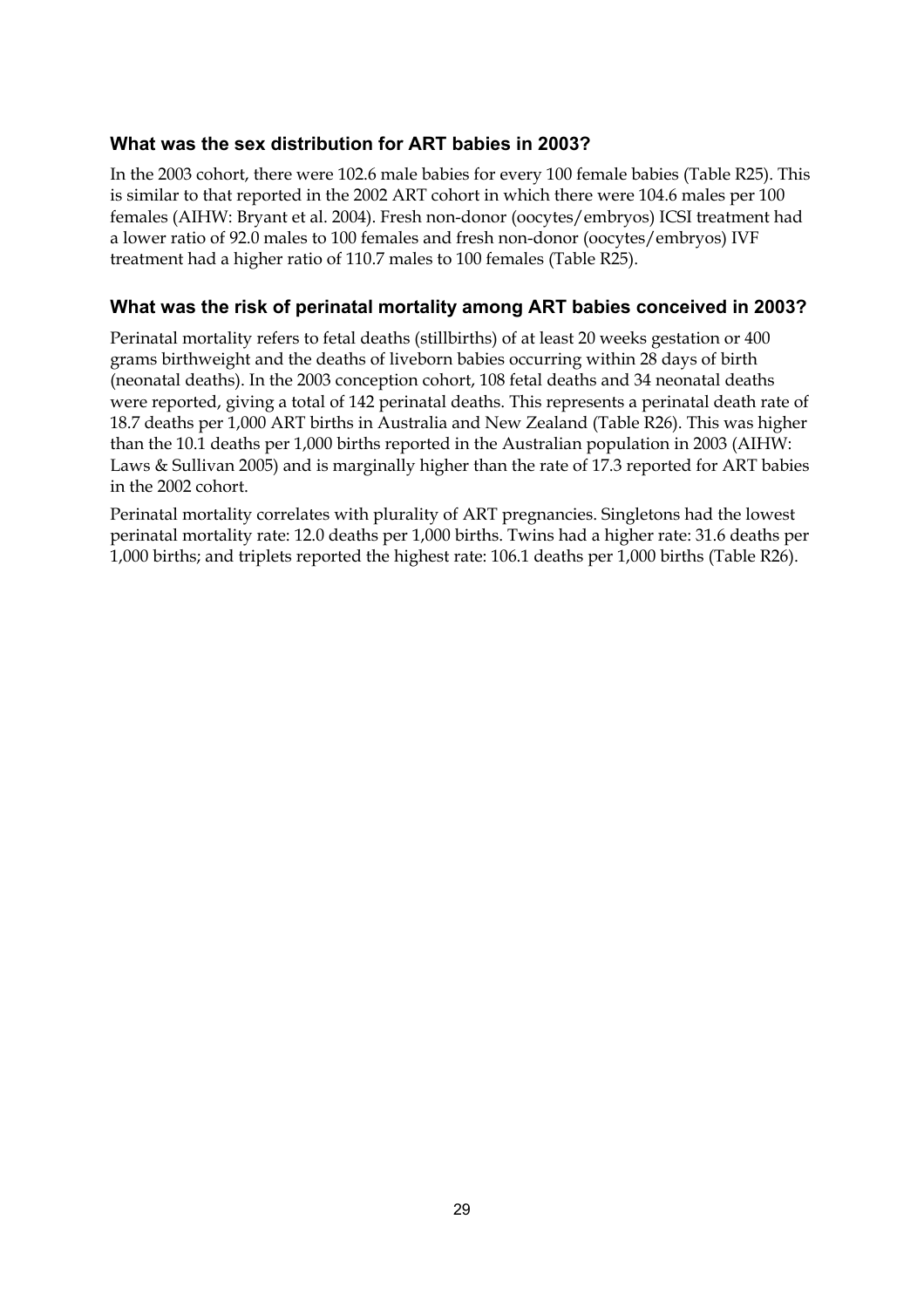# **Appendix 1 Report tables**

|                                           | Year   |        |        |        |        |        |        |        |                     |                    |
|-------------------------------------------|--------|--------|--------|--------|--------|--------|--------|--------|---------------------|--------------------|
| <b>Stage of treatment</b>                 | 1994   | 1995   | 1996   | 1997   | 1998   | 1999   | 2000   | 2001   | 2002                | 2003               |
| Cycles started <sup>(a)</sup>             | 18,876 | 20.181 | 21,739 | 23,512 | 25,235 | 26,592 | 27,067 | 28,797 | 36.483<br>(30, 119) | 39.720<br>(33,195) |
| Oocyte retrievals                         | 13,247 | 13,556 | 14,337 | 15,071 | 15,728 | 16,461 | 16,982 | 18,092 | 18,506              | 20,151             |
| Embryo transfers                          | 16,966 | 18,337 | 20,052 | 21,330 | 22,829 | 24,534 | 24,915 | 26,556 | 27,154              | 29,968             |
| Pregnancies                               | 3,139  | 3,282  | 3,706  | 4,071  | 4,481  | 4,988  | 5,467  | 6,660  | 7,577               | 7,964              |
| Live deliveries                           | 2,318  | 2,515  | 2,765  | 2,932  | 3,395  | 3,796  | 4,253  | 5,154  | 5,761               | 6,026              |
| Liveborn babies                           | 2,801  | 3,071  | 3,355  | 3,530  | 4,099  | 4,658  | 5,208  | 6,285  | 6,856               | 7,147              |
| Pregnancies per<br>cycles started (%)     | 16.6   | 16.3   | 17.0   | 17.3   | 17.8   | 18.8   | 20.2   | 23.1   | 25.2                | 24.0               |
| Live deliveries per<br>cycles started (%) | 12.3   | 12.5   | 12.7   | 12.5   | 13.5   | 14.3   | 15.7   | 17.9   | 19.1                | 18.2               |

#### **Table R1: Success of treatment, 1994 to 2003**

-a) In 2002 the definition of 'treatment cycle' was broadened to include cancelled ART cycles, unsuccessful OPUs and embryo thaws, and IUI<br>donor. The numbers in brackets reflect the treatment cycles defined as for previous cycles defined as per the new definition.

### **Table R2: Number of transfer cycles, by treatment type(a), 1994 to 2003**

|                       |             |       |       |       |       | Year  |       |       |       |        |        |
|-----------------------|-------------|-------|-------|-------|-------|-------|-------|-------|-------|--------|--------|
| <b>Treatment type</b> |             | 1994  | 1995  | 1996  | 1997  | 1998  | 1999  | 2000  | 2001  | 2002   | 2003   |
| $Fresh^{(b)}$         | ICSI        | 2.436 | 3.778 | 4,738 | 5.364 | 6.038 | 7.098 | 7.854 | 8.499 | 8.716  | 9,436  |
|                       | IVF         | 5.524 | 5.295 | 5,520 | 5.471 | 5,685 | 6,010 | 6,155 | 6.871 | 6.490  | 7,142  |
|                       | <b>GIFT</b> | 3.012 | 2.387 | 2.250 | 1,858 | 1,415 | 1,239 | 800   | 341   | 189    | 183    |
| Frozen                |             | 5.238 | 6,198 | 6.801 | 7.723 | 8,720 | 9,130 | 9.117 | 9.664 | 10.505 | 11,634 |
| Donor oocytes/embryos |             | 391   | 427   | 601   | 718   | 787   | 1.001 | 968   | 1.041 | 1.052  | 1,387  |

(a) Excludes intra-uterine insemination (IUI-donor).

(b) Excludes mixed IVF–ICSI cycles.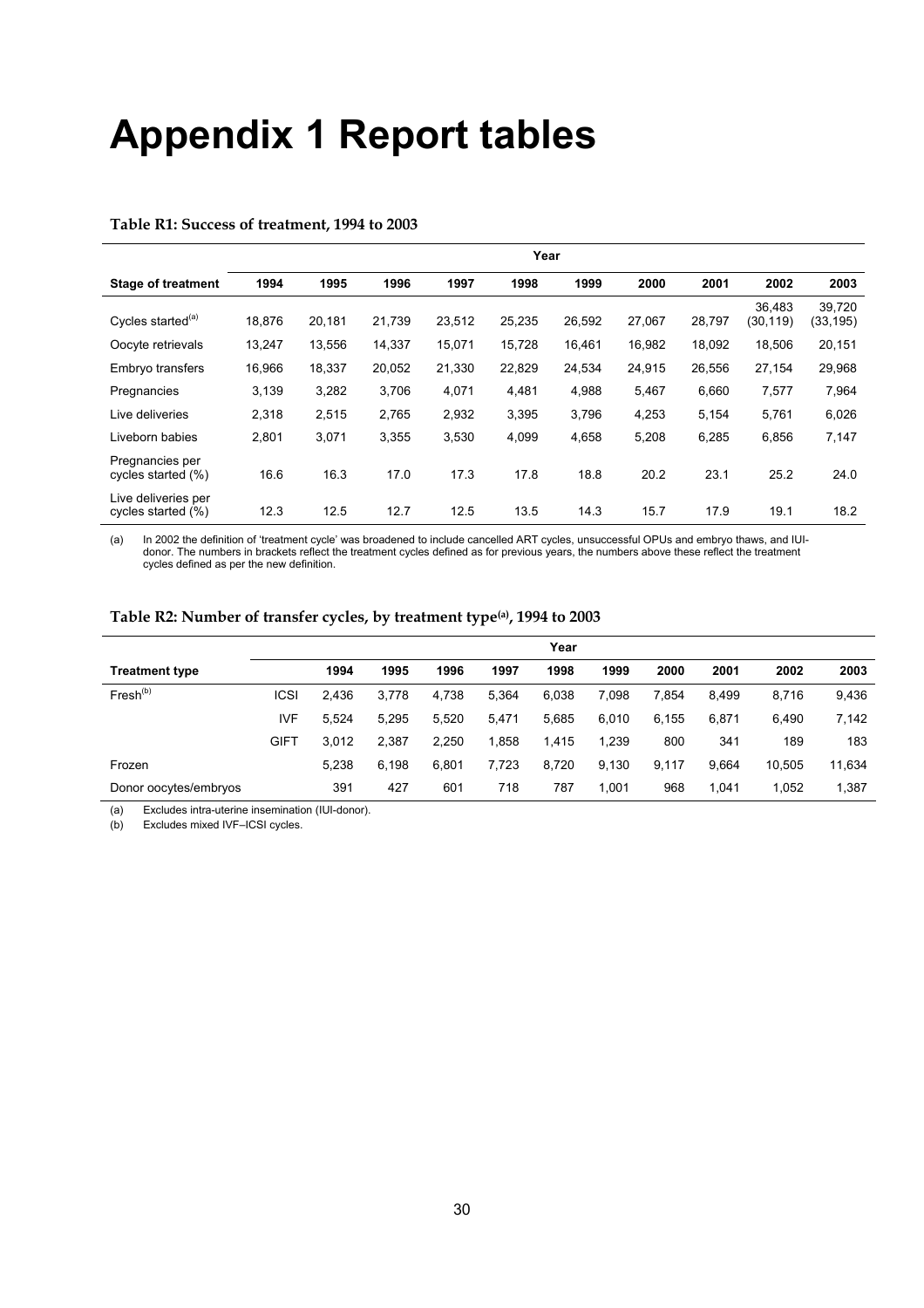| Number of           |       |       |       |       | Year              |       |       |       |       |       |
|---------------------|-------|-------|-------|-------|-------------------|-------|-------|-------|-------|-------|
| embryos             | 1994  | 1995  | 1996  | 1997  | 1998              | 1999  | 2000  | 2001  | 2002  | 2003  |
|                     |       |       |       |       | Fresh (per cent)  |       |       |       |       |       |
| $\mathbf{1}$        | n.a.  | n.a.  | n.a.  | 12.6  | 12.0              | 12.9  | 14.4  | 16.7  | 24.7  | 28.1  |
| 2                   | n.a.  | n.a.  | n.a.  | 51.2  | 50.5              | 59.9  | 63.6  | 67.9  | 68.5  | 66.8  |
| 3                   | n.a.  | n.a.  | n.a.  | 32.9  | 33.8              | 24.7  | 20.2  | 13.9  | 6.4   | 4.8   |
| $\geq 4$            | n.a.  | n.a.  | n.a.  | 3.3   | 3.7               | 2.5   | 1.8   | 1.5   | 0.5   | 0.4   |
| <b>Total cycles</b> | n.a.  | n.a.  | n.a.  | 100.0 | 100.0             | 100.0 | 100.0 | 100.0 | 100.0 | 100.0 |
|                     |       |       |       |       |                   |       |       |       |       |       |
|                     |       |       |       |       | Frozen (per cent) |       |       |       |       |       |
| 1                   | n.a.  | n.a.  | n.a.  | 21.3  | 16.9              | 12.9  | 23.1  | 26.2  | 34.7  | 37.6  |
| 2                   | n.a.  | n.a.  | n.a.  | 59.3  | 60.0              | 59.9  | 66.0  | 65.3  | 61.1  | 59.3  |
| 3                   | n.a.  | n.a.  | n.a.  | 18.5  | 22.1              | 24.7  | 10.4  | 8.1   | 3.9   | 3.0   |
| $\geq 4$            | n.a.  | n.a.  | n.a.  | 0.9   | 1.0               | 2.5   | 0.5   | 0.4   | 0.3   | 0.2   |
| <b>Total cycles</b> | n.a.  | n.a.  | n.a.  | 100.0 | 100.0             | 100.0 | 100.0 | 100.0 | 100.0 | 100.0 |
|                     |       |       |       |       |                   |       |       |       |       |       |
|                     |       |       |       |       | All (per cent)    |       |       |       |       |       |
| 1                   | 13.1  | 11.8  | 12.5  | 15.7  | 13.8              | 12.9  | 17.7  | 20.3  | 28.8  | 32.1  |
| 2                   | 38.1  | 43.2  | 49.5  | 54.1  | 53.9              | 59.9  | 64.5  | 66.9  | 65.4  | 63.6  |
| 3                   | 45.4  | 42.0  | 34.5  | 27.7  | 29.6              | 24.7  | 16.5  | 11.7  | 5.4   | 4.0   |
| $\geq 4$            | 3.3   | 3.0   | 3.5   | 2.4   | 2.7               | 2.4   | 1.3   | 1.1   | 0.4   | 0.3   |
| <b>Total cycles</b> | 100.0 | 100.0 | 100.0 | 100.0 | 100.0             | 100.0 | 100.0 | 100.0 | 100.0 | 100.0 |

| Table R3: Proportion of fresh and frozen embryo transfer cycles transferring one, two, three and |  |
|--------------------------------------------------------------------------------------------------|--|
| four or more embryos, 1994 to 2003                                                               |  |

n.a. Not available. Data on the number of embryos transferred that were fresh or frozen was not available before 1997.

#### **Table R4: Number of embryo transfer cycles(a) and pregnancies, by fresh and frozen embryo type, 1994 to 2003**

| Transfer                             |       |       |        |        |        | Year                |        |        |        |        |
|--------------------------------------|-------|-------|--------|--------|--------|---------------------|--------|--------|--------|--------|
| cycles/outcomes                      | 1994  | 1995  | 1996   | 1997   | 1998   | 1999                | 2000   | 2001   | 2002   | 2003   |
|                                      |       |       |        |        |        | <b>Fresh cycles</b> |        |        |        |        |
| Embryo transfer cycles               | 8,325 | 9,325 | 10.400 | 11,031 | 11.907 | 13.164              | 14,036 | 15,510 | 15.906 | 17,418 |
| Pregnancies                          | 1,455 | 1,688 | 2,000  | 2,306  | 2,610  | 3,079               | 3,432  | 4,602  | 4,858  | 5,380  |
| Pregnancy per embryo<br>transfer (%) | 17.5  | 18.1  | 19.2   | 20.9   | 21.9   | 23.4                | 24.5   | 29.7   | 30.5   | 30.9   |
|                                      |       |       |        |        |        | Frozen cycles       |        |        |        |        |
| Embryo transfer cycles               | 5,238 | 6,198 | 6,801  | 7.723  | 8,720  | 9,130               | 9,117  | 9,664  | 11.160 | 12,466 |
| Pregnancies                          | 811   | 899   | 973    | 1,172  | 1,348  | 1,442               | 1,618  | 1,812  | 2,225  | 2,543  |
| Pregnancy per embryo<br>transfer (%) | 15.5  | 14.5  | 14.3   | 15.2   | 15.5   | 15.8                | 17.7   | 18.8   | 19.9   | 20.4   |

(a) Excludes mixed fresh–thaw cycles.

*Note:* Excludes intra-uterine insemination (IUI-donor) for which embryo transfer is not applicable.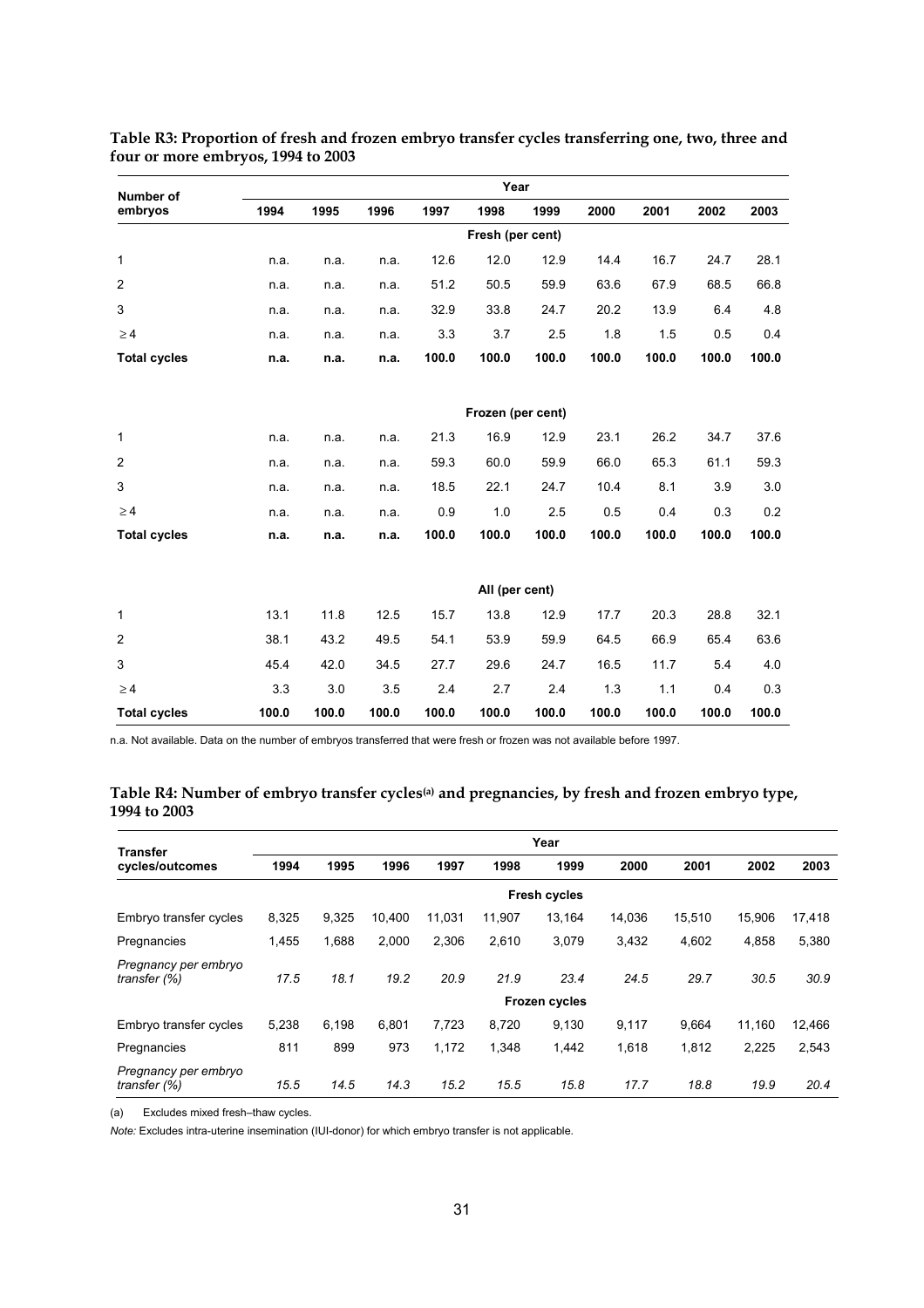### **Table R5: Number of cycles started, by treatment type, 2003**

| <b>Treatment type</b>                        | <b>Number</b> | Per cent |
|----------------------------------------------|---------------|----------|
| Fresh non-donor (oocytes/embryos)            | 21,443        | 53.8     |
| Frozen non-donor (embryos)                   | 12,702        | 31.9     |
| Fresh donor <sup>(a)</sup> (oocytes/embryos) | 1,396         | 3.5      |
| Frozen donor (embryos)                       | 866           | 2.2      |
| <b>IUI-donor</b>                             | 3,093         | 7.8      |
| Other <sup>(b)</sup>                         | 320           | 0.8      |
| Not stated                                   | 5             | 0.0      |
| <b>Total cycles</b>                          | 39,825        | 100.0    |

(a) Includes 105 oocyte recipient fresh cycles where no embryo transfer took place.

(b) Includes surrogate cycles with oocyte retrieval, embryo thaw or embryo transfer; donor insemination (IUI-donor) combined with ART; cycles where embryos were thawed and discarded; and oocyte retrievals with neither fertilisation nor transfer.

### **Table R6: Number of fresh cycles started, by ART procedure, 2003**

|                      | Non-donor oocytes/embryos |          | Donor oocytes/embryos <sup>(a)</sup> |          |
|----------------------|---------------------------|----------|--------------------------------------|----------|
| <b>ART</b> procedure | <b>Number</b>             | Per cent | <b>Number</b>                        | Per cent |
| <b>IVF</b>           | 8,028                     | 37.4     | 252                                  | 18.1     |
| <b>ICSI</b>          | 10,373                    | 48.4     | 408                                  | 29.2     |
| <b>GIFT</b>          | 183                       | 0.9      |                                      | 0.0      |
| Other                | $2859^{(b)}$              | 13.3     | 736 <sup>(c)</sup>                   | 52.7     |
| Not stated           |                           | 0.0      |                                      | 0.0      |
| <b>Total</b>         | 21,443                    | 100.0    | 1,396                                | 100.0    |

(a) Includes 105 oocyte recipient fresh cycles where no embryo transfer took place.

(b) Includes cycles cancelled before OPU, cycles that fail to retrieve oocytes, mixed IVF–ICSI cycles.

(c) Includes oocyte donations.

### **Table R7: Number of frozen cycles started, by ART procedure, 2003**

|                      | Non-donor oocytes/embryos |          | Donor oocytes/embryos |          |  |
|----------------------|---------------------------|----------|-----------------------|----------|--|
| <b>ART</b> procedure | <b>Number</b>             | Per cent | <b>Number</b>         | Per cent |  |
| <b>IVF</b>           | 5,597                     | 44.1     | 466                   | 53.8     |  |
| <b>ICSI</b>          | 6,426                     | 50.6     | 383                   | 44.2     |  |
| Not stated           | 679                       | 5.3      | 17                    | 2.0      |  |
| <b>Total cycles</b>  | 12,702                    | 100.0    | 866                   | 100.0    |  |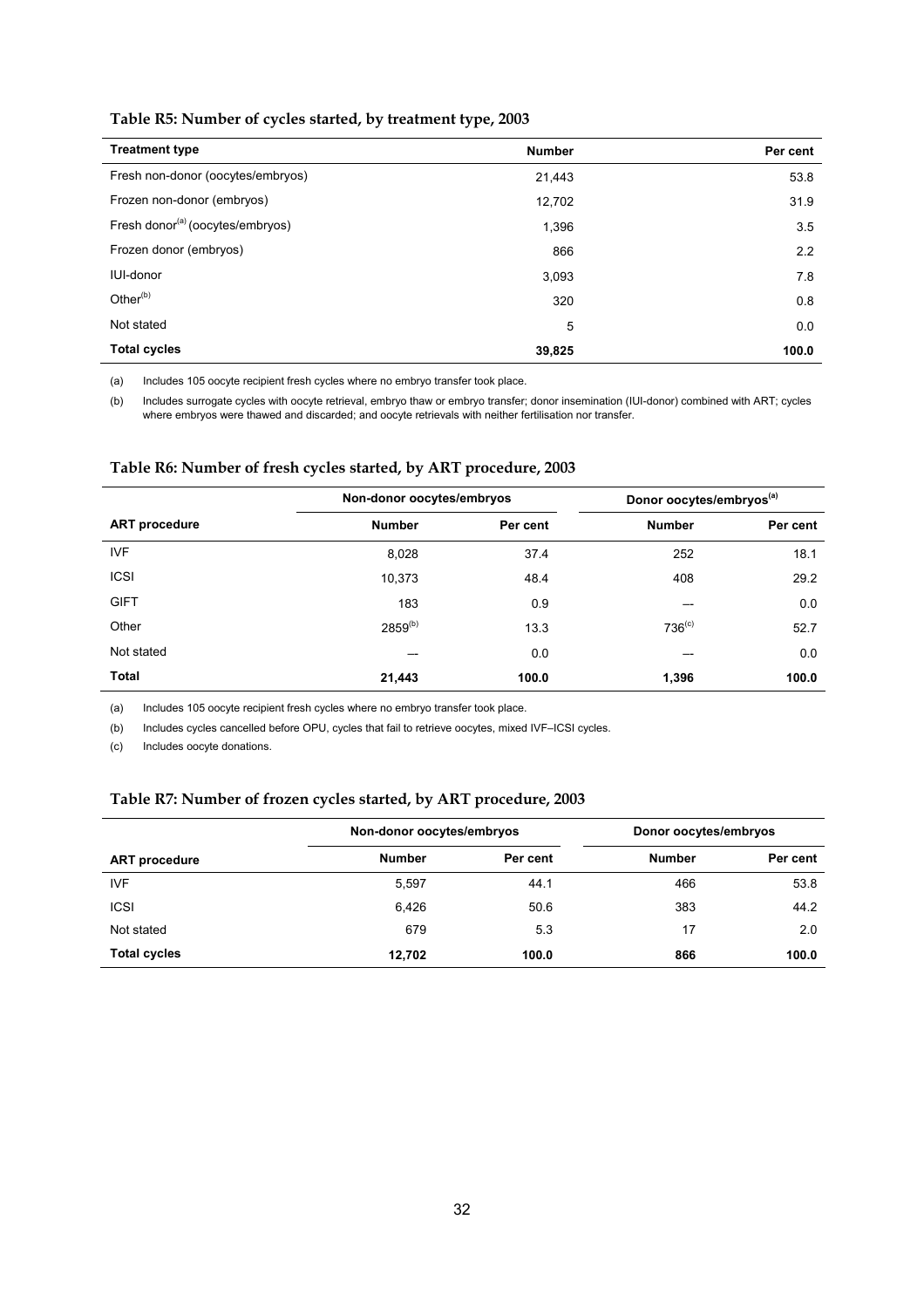|                      |               |           |           |           | Age group (years) |           |                      |             |        |           |
|----------------------|---------------|-----------|-----------|-----------|-------------------|-----------|----------------------|-------------|--------|-----------|
| Number of<br>embryos | $\leq$ 24     | $25 - 29$ | $30 - 34$ | $35 - 39$ | $40 - 44$         | $\geq$ 45 | <b>Not</b><br>stated | All<br>ages | $38$   | $\geq$ 38 |
|                      | <b>Number</b> |           |           |           |                   |           |                      |             |        |           |
| 1                    | n.p.          | 1,189     | 3,345     | 3,220     | 1,488             | n.p.      | 1                    | 9,604       | 6,706  | 2,897     |
| $\overline{2}$       | 227           | 2,164     | 6,579     | 6,789     | 2,995             | 296       | 1                    | 19,051      | 13,220 | 5,830     |
| 3                    | n.p.          | n.p.      | 189       | 408       | 489               | 69        | 0                    | 1,208       | 450    | 758       |
| $\geq 4$             | 0             | n.p.      | 11        | 21        | 42                | n.p.      | 0                    | 84          | 25     | 59        |
| Not stated           | 0             | 3         | 5         | 7         | 6                 | 0         | 0                    | 21          | 13     | 8         |
| <b>Total cycles</b>  | 382           | 3,409     | 10,129    | 10,445    | 5,020             | 581       | $\overline{2}$       | 29,968      | 20,414 | 9,552     |
|                      |               |           |           |           |                   |           |                      |             |        |           |
|                      |               |           |           |           | Per cent          |           |                      |             |        |           |
| 1                    | n.p.          | 34.9      | 33.0      | 30.8      | 29.6              | n.p.      | 50.0                 | 32.0        | 32.9   | 30.3      |
| $\overline{c}$       | 59.4          | 63.5      | 65.0      | 65.0      | 59.7              | 50.9      | 50.0                 | 63.6        | 64.8   | 61.0      |
| 3                    | n.p.          | n.p.      | 1.9       | 3.9       | 9.7               | 11.9      | 0.0                  | 4.0         | 2.2    | 7.9       |
| $\geq 4$             | 0.0           | n.p.      | 0.1       | 0.2       | 0.8               | n.p.      | 0.0                  | 0.3         | 0.1    | 0.6       |
| Not stated           | 0.0           | 0.1       | 0.0       | 0.1       | 0.1               | 0.0       | 0.0                  | 0.1         | 0.1    | 0.1       |
| <b>Total cycles</b>  | 100.0         | 100.0     | 100.0     | 100.0     | 100.0             | 100.0     | 100.0                | 100.0       | 100.0  | 100.0     |

## **Table R8: Proportion of fresh and frozen embryo transfer cycles transferring one, two, three, and four or more embryos, by women's age group, 2003**

n.p. Not published owing to small cell size.

### **Table R9: Freezing, thawing and storage of embryos, 1994 to 2003**

|                                                 |                                  |        |        |        |                              | Year                   |        |        |        |         |
|-------------------------------------------------|----------------------------------|--------|--------|--------|------------------------------|------------------------|--------|--------|--------|---------|
| <b>Status of embryos</b>                        | 1994                             | 1995   | 1996   | 1997   | 1998                         | 1999                   | 2000   | 2001   | 2002   | 2003    |
|                                                 |                                  |        |        |        |                              | <b>Embryo freezing</b> |        |        |        |         |
| No. of cycles having<br>embryos frozen          | 4,404                            | 4,912  | 6,213  | 6,391  | 7,462                        | 8,669                  | 8,819  | 9,545  | 9,645  | 10,630  |
| No. of embryos frozen                           | 19,563                           | 22,499 | 26,550 | 32.327 | 37,057                       | 39,682                 | 41,413 | 46,835 | 44,911 | 48,579  |
|                                                 | <b>Embryo thawing</b>            |        |        |        |                              |                        |        |        |        |         |
| No. cycles having<br>embryos thawed             | n.a.                             | n.a.   | n.a.   | n.a.   | n.a.                         | n.a.                   | n.a.   | n.a.   | 12,117 | 13,691  |
| No. embryos thawed                              | 14,375                           | 17,313 | 19,027 | 22,611 | 25,521                       | 28,286                 | 29,371 | 31,194 | 29,805 | 32,728  |
| No. of embryos<br>transferred after<br>thawing  | 10,581                           | 12.515 | 13.430 | 15,959 | 18.085                       | 18.907                 | 18.362 | 18.777 | 19,011 | 20,796  |
|                                                 | <b>Removal for other reasons</b> |        |        |        |                              |                        |        |        |        |         |
| No. of embryos<br>removed for other<br>purposes | n.a.                             | n.a.   | n.a.   | n.a.   | n.a.                         | n.a.                   | n.a.   | n.a.   | 4,192  | 3.562   |
|                                                 |                                  |        |        |        | Treatment embryos in storage |                        |        |        |        |         |
| Treatment embryos in<br>storage on 31           |                                  |        |        |        |                              |                        |        |        |        |         |
| December                                        | 22.280                           | 30.475 | 41.662 | 46.322 | 56,136                       | 65,518                 | 71,176 | 81.627 | 92.541 | 104,830 |

n.a. Not available.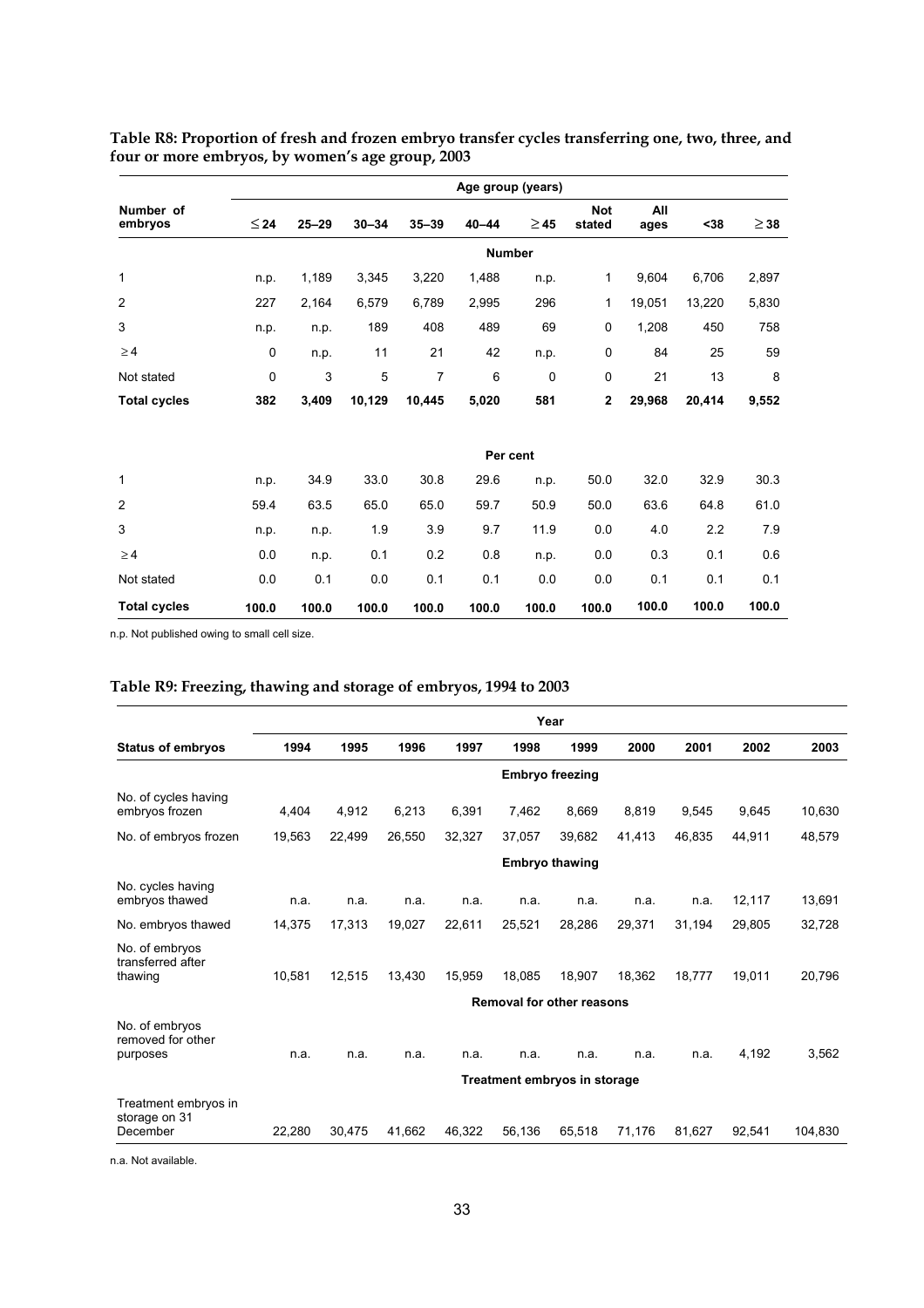|                     |              | Non-donor oocytes/embryos |                     |        |                                                             |               | Other/         |        |
|---------------------|--------------|---------------------------|---------------------|--------|-------------------------------------------------------------|---------------|----------------|--------|
| Age group (years)   | Fresh<br>all | Fresh<br><b>ICSI</b>      | Fresh<br><b>IVF</b> | Frozen | <b>Donor</b><br>oocytes/<br>$\mathsf{embryos}^\mathsf{(b)}$ | IUI-<br>donor | not<br>stated  | All    |
|                     |              |                           |                     |        | <b>Number</b>                                               |               |                |        |
| $\leq 24$           | 301          | 170                       | 90                  | 156    | 10                                                          | 46            | 6              | 519    |
| $25 - 29$           | 2,365        | 1,222                     | 821                 | 1,576  | 93                                                          | 366           | 26             | 4,426  |
| $30 - 34$           | 6,786        | 3,428                     | 2,592               | 4,675  | 314                                                         | 909           | 80             | 12,764 |
| $35 - 39$           | 7,441        | 3,558                     | 2,885               | 4,539  | 417                                                         | 1,068         | 120            | 13,585 |
| $40 - 44$           | 4,209        | 1,843                     | 1,548               | 1,659  | 534                                                         | 649           | 75             | 7,126  |
| $\geq 45$           | 341          | 152                       | 92                  | 97     | 302                                                         | 54            | 11             | 805    |
| Not stated          | $\mathbf 0$  | $\mathbf 0$               | $\mathbf 0$         | 0      | 487                                                         | 1             | $\overline{7}$ | 495    |
| <b>Total cycles</b> | 21,443       | 10,373                    | 8,028               | 12,702 | 2,157                                                       | 3,093         | 325            | 39,720 |
| Mean age            | 35.2         | 34.9                      | 35.3                | 34.5   | 39.1                                                        | 35.4          |                | 35.2   |
|                     |              |                           |                     |        | Per cent                                                    |               |                |        |
| $\leq 24$           | 1.4          | 1.6                       | 1.1                 | 1.2    | 0.5                                                         | 1.5           | 1.8            | 1.3    |
| $25 - 29$           | 11.0         | 11.8                      | 10.2                | 12.4   | 4.3                                                         | 11.8          | 8.0            | 11.1   |
| $30 - 34$           | 31.6         | 33.0                      | 32.3                | 36.8   | 14.6                                                        | 29.4          | 24.6           | 32.1   |
| $35 - 39$           | 34.7         | 34.3                      | 35.9                | 35.7   | 19.3                                                        | 34.5          | 36.9           | 34.2   |
| $40 - 44$           | 19.6         | 17.8                      | 19.3                | 13.1   | 24.8                                                        | 21.0          | 23.1           | 17.9   |
| $\geq 45$           | 1.6          | 1.5                       | 1.1                 | 0.8    | 14.0                                                        | 1.7           | 3.4            | 2.0    |
| Not stated          | 0.0          | 0.0                       | 0.0                 | 0.0    | 22.6                                                        | 0.0           | 2.2            | 1.2    |
| <b>Total cycles</b> | 100.0        | 100.0                     | 100.0               | 100.0  | 100.0                                                       | 100.0         | 100.0          | 100.0  |

# **Table R10: Women's age group(a) by treatment type, 2003**

(a) Age is calculated at time of procedure.

(b) Excludes 105 oocyte recipient fresh cycles where no embryo transfer took place.

*Note:* Data are collected on a per treatment cycle basis and not on a per patient basis. Therefore, some individuals may be counted more than once.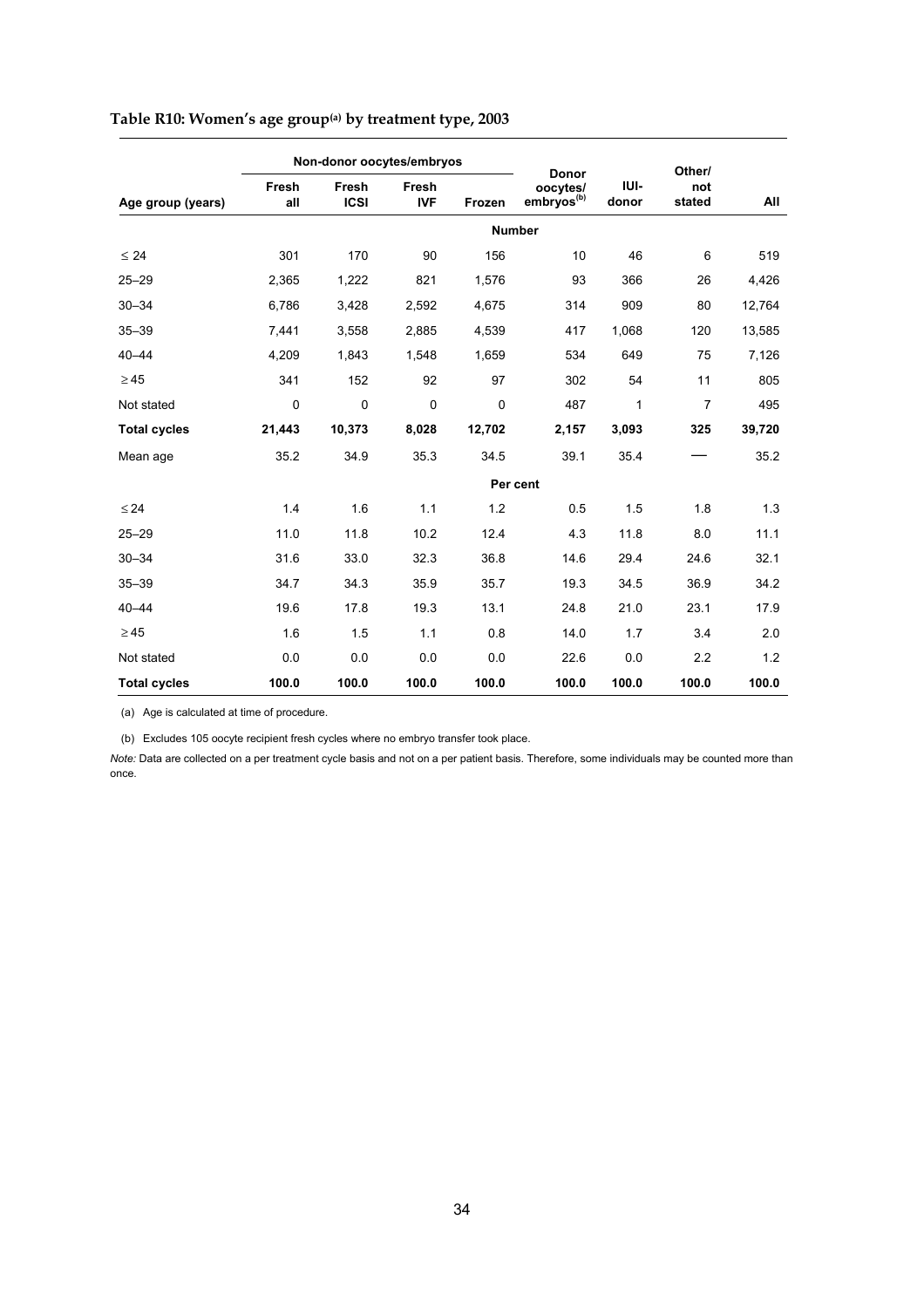|                          |           | Non-donor oocytes/embryos |                     |        | <b>Donor</b>                       |               | Other/        |        |
|--------------------------|-----------|---------------------------|---------------------|--------|------------------------------------|---------------|---------------|--------|
| Age group (years)        | Fresh all | Fresh<br><b>ICSI</b>      | Fresh<br><b>IVF</b> | Frozen | oocytes/<br>embryos <sup>(b)</sup> | IUI-<br>donor | not<br>stated | All    |
|                          |           |                           |                     |        | <b>Number</b>                      |               |               |        |
| $\leq 24$                | 100       | 42                        | 44                  | 48     | 5                                  | 9             | $\mathbf{1}$  | 163    |
| $25 - 29$                | 1,468     | 651                       | 614                 | 865    | 40                                 | 140           | 13            | 2,526  |
| $30 - 34$                | 5,462     | 2,532                     | 2,268               | 3,512  | 186                                | 420           | 45            | 9,625  |
| $35 - 39$                | 6,439     | 2,995                     | 2,566               | 4,059  | 365                                | 503           | 104           | 11,470 |
| $40 - 44$                | 4,364     | 2,128                     | 1,602               | 2,493  | 357                                | 362           | 64            | 7,640  |
| $\geq 45$                | 2,880     | 1,724                     | 666                 | 1,379  | 323                                | 376           | 61            | 5,019  |
| Not stated/single female | 730       | 301                       | 268                 | 346    | 881                                | 1,283         | 37            | 3,277  |
| <b>Total cycles</b>      | 21,443    | 10,373                    | 8,028               | 12,702 | 2,157                              | 3,093         | 325           | 39,720 |
| Mean age                 | 37.7      | 38.3                      | 36.7                | 37.3   | 40.6                               | 39.1          |               | 37.7   |
|                          |           |                           |                     |        | Per cent                           |               |               |        |
| < 24                     | 0.5       | 0.4                       | 0.5                 | 0.4    | 0.2                                | 0.3           | 0.3           | 0.0    |
| $25 - 29$                | 6.8       | 6.3                       | 7.6                 | 6.8    | 1.9                                | 4.5           | 4.0           | 6.4    |
| $30 - 34$                | 25.5      | 24.4                      | 28.3                | 27.6   | 8.6                                | 13.6          | 13.8          | 24.2   |
| $35 - 39$                | 30.0      | 28.9                      | 32.0                | 32.0   | 16.9                               | 16.3          | 32.0          | 28.9   |
| $40 - 44$                | 20.4      | 20.5                      | 20.0                | 19.6   | 16.6                               | 11.7          | 19.7          | 19.2   |
| $\geq 45$                | 13.4      | 16.6                      | 8.3                 | 10.9   | 15.0                               | 12.2          | 18.8          | 12.6   |
| Not stated/single female | 3.4       | 2.9                       | 3.3                 | 2.7    | 40.8                               | 41.5          | 11.4          | 8.3    |
| <b>Total cycles</b>      | 100.0     | 100.0                     | 100.0               | 100.0  | 100.0                              | 100.0         | 100.0         | 100.0  |

# Table R11: Men's age group<sup>(a)</sup> by treatment type, 2003

(a) Age is calculated at the time of procedure.

(b) Excludes 105 oocyte recipient fresh cycles where no embryo transfer took place.

*Note:* Data are collected on a per treatment cycle basis and not on a per patient basis. Therefore, some individuals may be counted more than once.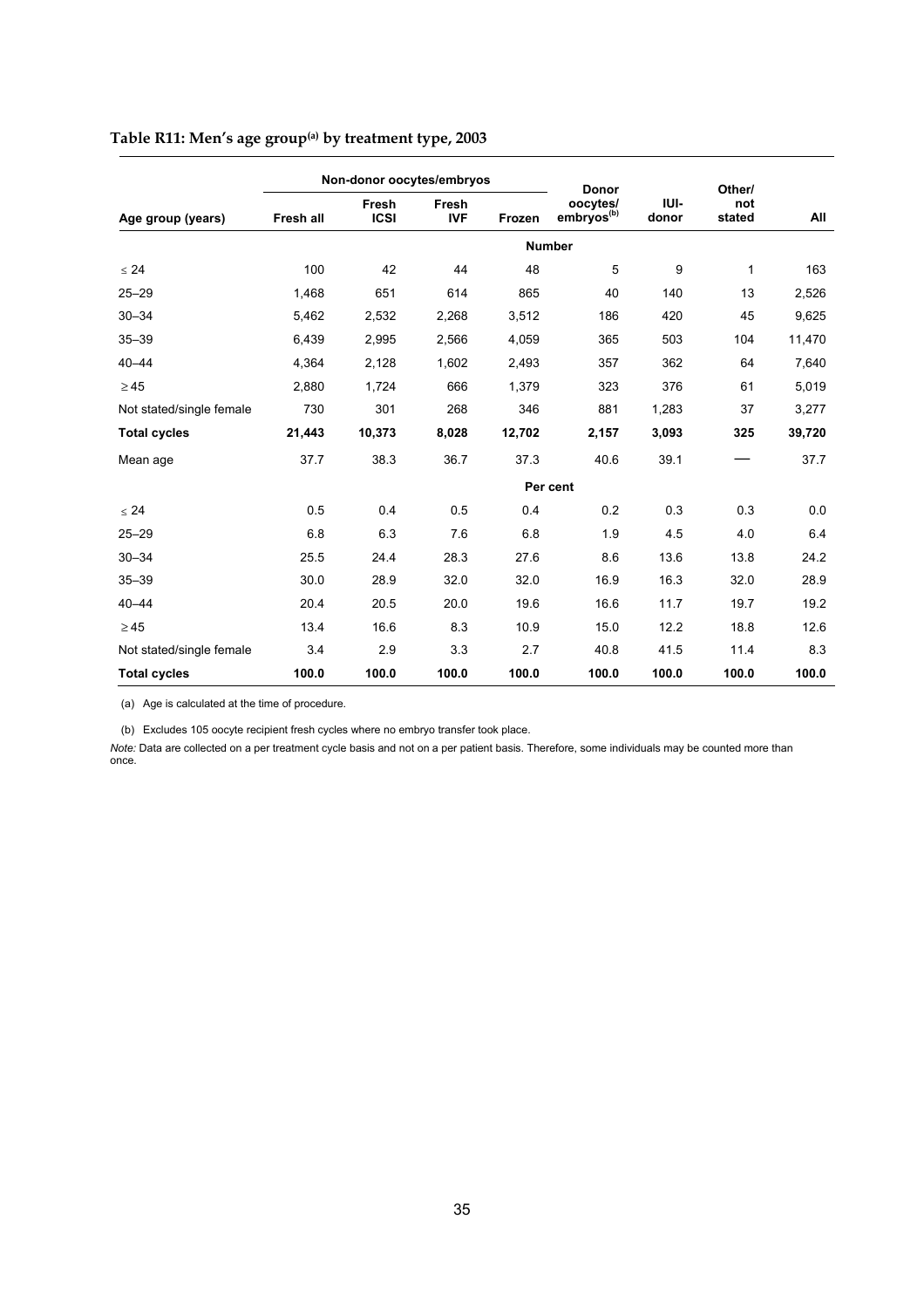|                                            |              | Non-donor oocytes/embryos |                     |                      | Donor oocytes/embryos |                        |                      |                     |                      |               |
|--------------------------------------------|--------------|---------------------------|---------------------|----------------------|-----------------------|------------------------|----------------------|---------------------|----------------------|---------------|
| Stage/outcome of<br>treatment              | Fresh<br>all | Fresh<br><b>ICSI</b>      | Fresh<br><b>IVF</b> | Frozen               | Fresh<br>all<br>donor | Fresh all<br>recipient | Fresh<br><b>ICSI</b> | Fresh<br><b>IVF</b> | Frozen               | IUI-<br>donor |
| Cycles started                             | 21,443       | 10,373                    | 8,028               | 12,702               | 720                   | 571                    | 354                  | 206                 | 866                  | 3,093         |
| Oocyte retrievals                          | 19,191       | 10,373                    | 8,028               | $\ddot{\phantom{0}}$ | 683                   | $\sim$ $\sim$          | $\sim$ $\sim$        | $\cdot$ .           | $\sim$ $\sim$        | $\cdot$ .     |
| Embryo transfers                           | 16,842       | 9,436                     | 7,142               | 11,634               | $\sim$ $\sim$         | 571                    | 354                  | 206                 | 816                  | $\sim$ $\sim$ |
| Pregnancies                                | 5,203        | 2,843                     | 2,249               | 2,370                | $\sim$ $\sim$         | 205                    | 127                  | 74                  | 168                  | 400           |
| Live deliveries                            | 3,988        | 2,201                     | 1,699               | 1,766                | $\ddot{\phantom{0}}$  | 140                    | 85                   | 51                  | 118                  | 313           |
| Live deliveries per<br>cycles started (%)  | 18.6         | 21.2                      | 21.2                | 13.9                 | $\ddot{\phantom{0}}$  | 24.5                   | 24.0                 | 24.8                | 13.6                 | 10.1          |
| Live deliveries per<br>OPU (%)             | 20.8         | 21.2                      | 21.2                | $\cdot$ .            | $\sim$ $\sim$         | $\cdot$ .              | $\cdot$ .            | $\cdot$ .           | $\ddot{\phantom{1}}$ | $\sim$        |
| Live deliveries per<br>embryo transfer (%) | 23.7         | 23.3                      | 23.8                | 15.2                 | $\sim$ $\sim$         | 24.5                   | 24.0                 | 24.8                | 14.5                 | $\sim$ $\sim$ |

### **Table R12: Success of treatment, by treatment type(a), 2003**

(a) Excludes mixed fresh–thaw cycles, surrogate cycles, IUI-donor combined with ART, cycles where embryos were thawed and discarded,<br>oocytes retrievals with neither fertilisation nor transfer, and cycles where the procedur

. . Not applicable.

### **Table R13: Success of fresh, non-donor(oocytes/embryos) treatment, by women's age group, 2003**

|                                        | Age group (years) |       |       |       |       |           |        |  |  |
|----------------------------------------|-------------------|-------|-------|-------|-------|-----------|--------|--|--|
| Stage/outcome of treatment             | $\leq 24$         | 25-29 | 30-34 | 35-39 | 40-44 | $\geq 45$ | All    |  |  |
| Cycles started                         | 301               | 2,365 | 6,786 | 7,441 | 4,209 | 341       | 21,443 |  |  |
| Oocyte retrievals                      | 269               | 2,121 | 6,206 | 6,667 | 3,661 | 267       | 19,191 |  |  |
| Embryo transfers                       | 232               | 1,869 | 5,573 | 5,952 | 3,012 | 204       | 16,842 |  |  |
| Pregnancies                            | n.p.              | 790   | 2,095 | 1,703 | 509   | n.p.      | 5,203  |  |  |
| Live deliveries                        | n.p.              | 656   | 1,693 | 1,273 | 287   | n.p.      | 3,988  |  |  |
| Pregnancy per cycles started (%)       | n.p.              | 33.4  | 30.9  | 22.9  | 12.1  | n.p.      | 24.3   |  |  |
| Live deliveries per cycles started (%) | n.p.              | 27.7  | 24.9  | 17.1  | 6.8   | n.p.      | 18.6   |  |  |
| Live deliveries per OPU (%)            | n.p.              | 30.9  | 27.3  | 19.1  | 7.8   | n.p.      | 20.8   |  |  |
| Live deliveries per ET (%)             | n.p.              | 35.1  | 30.4  | 21.4  | 9.5   | n.p.      | 23.7   |  |  |
| Live deliveries per pregnancy (%)      | n.p.              | 83.0  | 80.8  | 74.8  | 56.4  | n.p.      | 76.6   |  |  |

n.p. Not published owing to small cell size.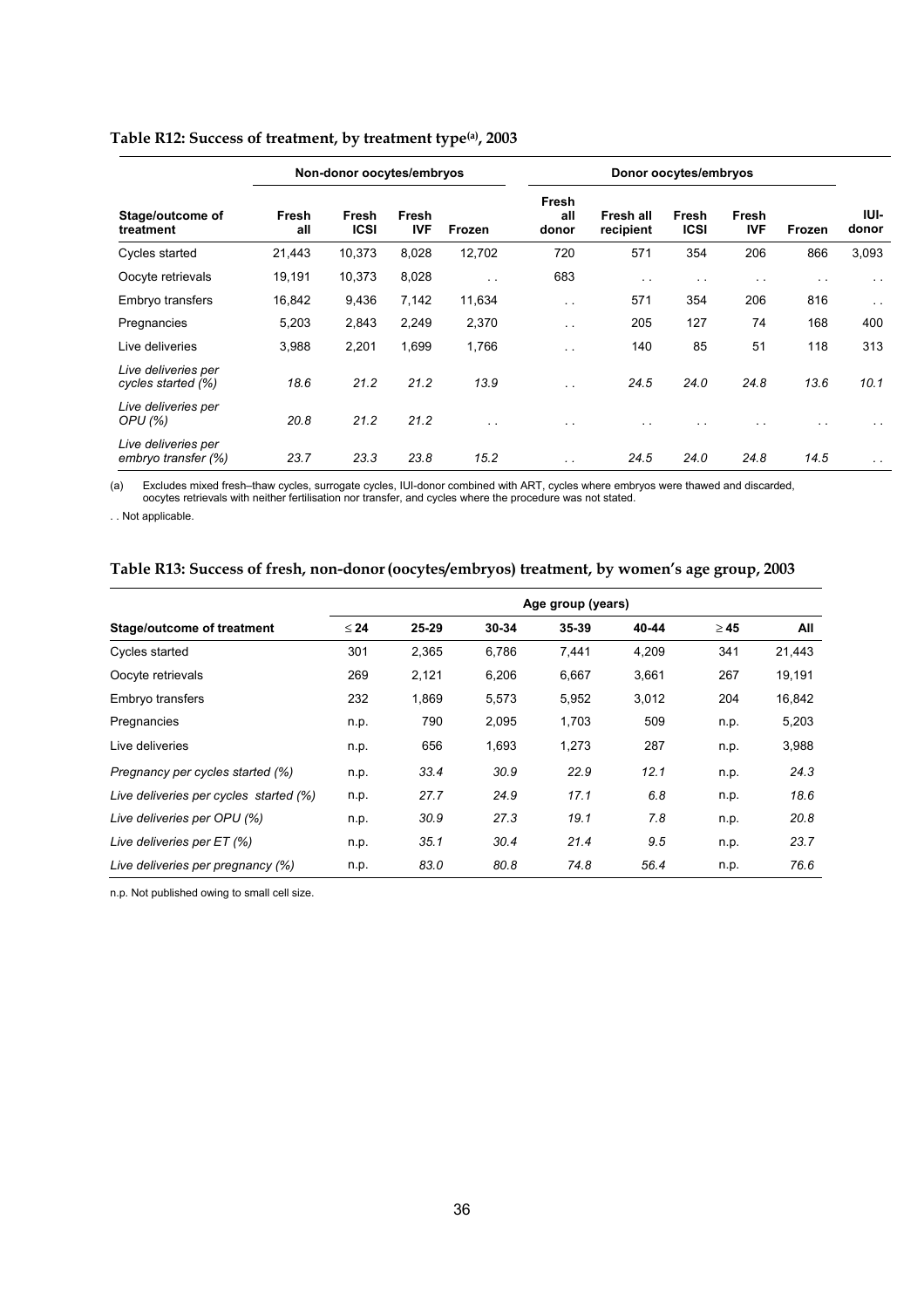| Table R14: Success of fresh, non-donor (oocytes/embryos) treatment, by grouped fertility centres, |  |
|---------------------------------------------------------------------------------------------------|--|
| 2003                                                                                              |  |

| <b>Stage/outcome of treatment</b>                                           | <b>First</b><br>quartile <sup>(a)</sup> | Second<br>quartile | <b>Third</b><br>quartile | <b>Fourth</b><br>quartile <sup>(a)</sup> | All    |
|-----------------------------------------------------------------------------|-----------------------------------------|--------------------|--------------------------|------------------------------------------|--------|
| Includes centres that achieved a live<br>delivery per cycle started (%) of: | $20.2 - 32.9$                           | $18.2 - 20.1$      | $15.0 - 18.1$            | < 15.0                                   |        |
| Number of fertility centres in this<br>range                                | 8                                       | $\overline{7}$     | 7                        | 7                                        | 29     |
| Combined number of:                                                         |                                         |                    |                          |                                          |        |
| Cycles started                                                              | 6.888                                   | 4,184              | 7.841                    | 2,530                                    | 21,443 |
| Oocyte retrievals                                                           | 6,458                                   | 3,711              | 6,918                    | 2,104                                    | 19,191 |
| Embryo transfers                                                            | 5,673                                   | 3,339              | 6,068                    | 1,762                                    | 16,842 |
| Pregnancies                                                                 | 2,097                                   | 1,090              | 1,599                    | 417                                      | 5,203  |
| Live deliveries                                                             | 1,668                                   | 776                | 1,236                    | 308                                      | 3,988  |
| Pregnancy per cycles started (%)                                            | 30.4                                    | 26.1               | 20.4                     | 16.5                                     | 24.3   |
| Live deliveries per cycles started (%)                                      | 24.2                                    | 18.5               | 15.8                     | 12.2                                     | 18.6   |
| Live deliveries per OPU (%)                                                 | 25.8                                    | 20.9               | 17.9                     | 14.6                                     | 20.8   |
| Live deliveries per ET (%)                                                  | 29.4                                    | 23.2               | 20.4                     | 17.5                                     | 23.7   |
| Mean age of women (years)                                                   | 35.2                                    | 35.1               | 35.4                     | 35.1                                     | 35.2   |

(a) The first quartile represents the eight fertility centres with the highest success rates. The fourth quartile represents the seven fertility centres with the lowest success rates.

| Table R15: Success of frozen non-donor (embryos) treatment, by grouped fertility centres, 2003 |  |  |
|------------------------------------------------------------------------------------------------|--|--|
|                                                                                                |  |  |

| <b>Stage/outcome of treatment</b>                                           | First<br>quartile <sup>(a)</sup> | Second<br>quartile | Third<br>quartile | <b>Fourth</b><br>quartile <sup>(a)</sup> | All    |
|-----------------------------------------------------------------------------|----------------------------------|--------------------|-------------------|------------------------------------------|--------|
| Includes centres that achieved a live<br>delivery per cycle started (%) of: | $16.5 - 24.9$                    | $14.3 - 16.4$      | $10.0 - 14.2$     | ~10.0                                    |        |
| Number of fertility centres in this range                                   | 7                                | 7                  | 7                 | 7                                        | 28     |
| Combined number of:                                                         |                                  |                    |                   |                                          |        |
| Cycles started                                                              | 2,753                            | 4,728              | 2,087             | 3,134                                    | 12,702 |
| Embryo transfers                                                            | 2,596                            | 4,353              | 1,869             | 2,816                                    | 11,634 |
| Pregnancies                                                                 | 717                              | 961                | 345               | 347                                      | 2,370  |
| Live deliveries                                                             | 534                              | 700                | 267               | 265                                      | 1,766  |
| Pregnancy per cycles started (%)                                            | 26.0                             | 20.3               | 16.5              | 11.1                                     | 18.7   |
| Live deliveries per cycles started (%)                                      | 19.4                             | 14.8               | 12.8              | 8.5                                      | 13.9   |
| Live deliveries per ET (%)                                                  | 20.6                             | 16.1               | 14.3              | 9.4                                      | 15.2   |
| Mean age of women (years)                                                   | 34.5                             | 34.8               | 34.2              | 34.3                                     | 34.5   |

(a) The first quartile represents the seven fertility centres with the highest success rates. The fourth quartile represents the seven fertility centres with the lowest success rates.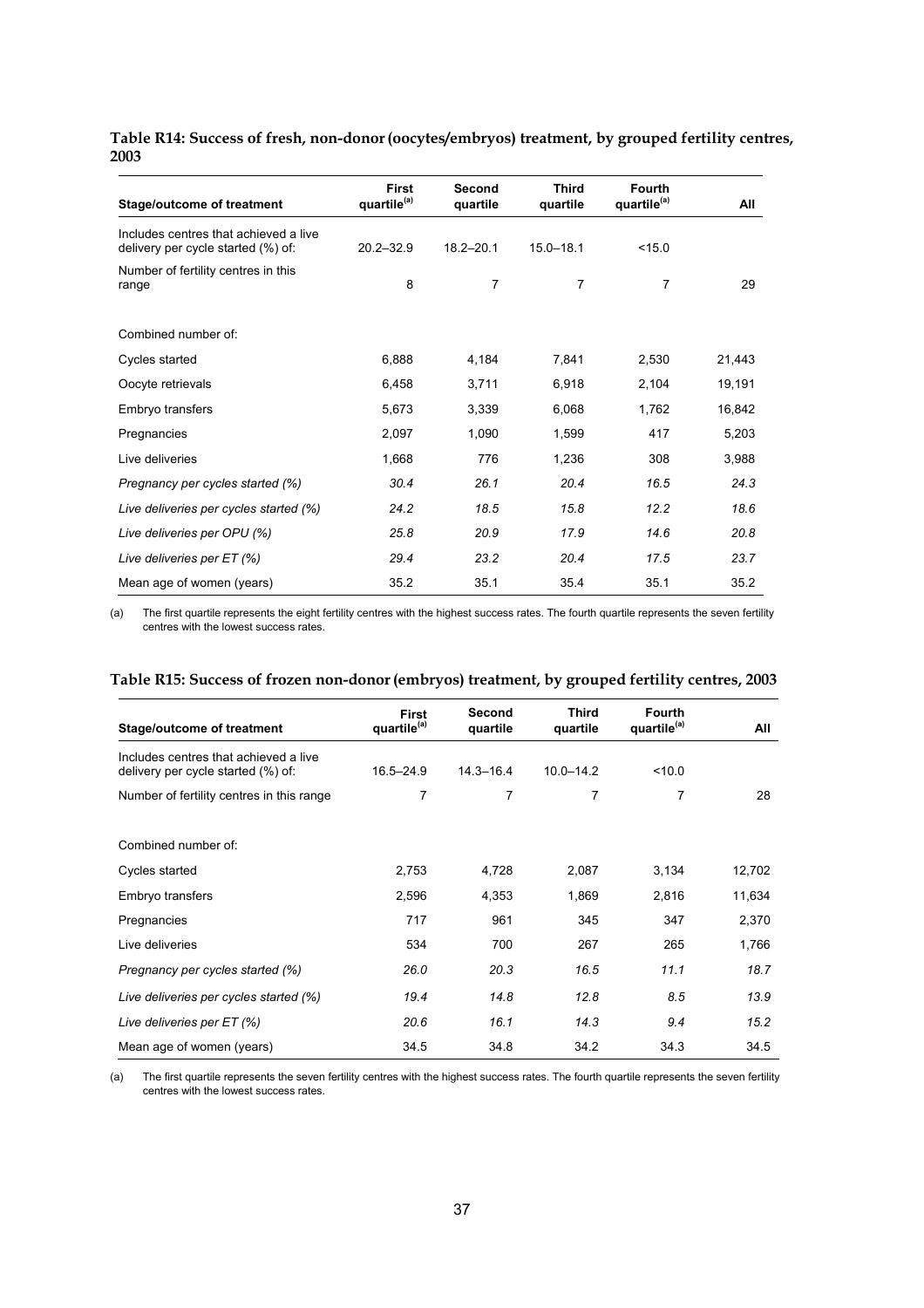|                |         | Number of oocytes collected |       |          |           |           |           |        |  |  |  |
|----------------|---------|-----------------------------|-------|----------|-----------|-----------|-----------|--------|--|--|--|
| <b>OHSS</b>    | $1 - 4$ | $5 - 6$                     | 7–8   | $9 - 10$ | $11 - 12$ | $13 - 14$ | $\geq$ 15 | All    |  |  |  |
| OPUs with OHSS | 3       | 11                          | 22    | 27       | 27        | 24        | 104       | 218    |  |  |  |
| All OPUs       | 4.145   | 2.714                       | 2.731 | 2.475    | 1.962     | 1.631     | 4.144     | 19,802 |  |  |  |
| % with OHSS    | 0.1     | 0.4                         | 0.8   | 0.9      | 1.5       | 1.2       | 2.6       | 1.1    |  |  |  |

**Table R16: Cases of ovarian hyperstimulation syndrome (OHSS), by number of oocytes collected, 2003** 

### **Table R17: Incidence of singleton, twin and higher order multiple deliveries(a), 1994 to 2003**

|      | <b>Singleton delivery</b> |          | Twin delivery |          | <b>Triplet delivery</b> | <b>Total</b> |            |
|------|---------------------------|----------|---------------|----------|-------------------------|--------------|------------|
| Year | <b>Number</b>             | Per cent | <b>Number</b> | Per cent | <b>Number</b>           | Per cent     | deliveries |
| 1994 | 1,903                     | 80.6     | 403           | 17.1     | 56                      | 2.4          | 2,362      |
| 1995 | 2,043                     | 79.9     | 465           | 18.2     | 49                      | 1.9          | 2,557      |
| 1996 | 2,250                     | 80.1     | 508           | 18.1     | 52                      | 1.9          | 2,810      |
| 1997 | 2,480                     | 79.4     | 591           | 18.9     | 51                      | 1.6          | 3,122      |
| 1998 | 2,748                     | 79.9     | 645           | 18.8     | 47                      | 1.4          | 3,440      |
| 1999 | 3,014                     | 78.2     | 789           | 20.5     | 50                      | 1.3          | 3,853      |
| 2000 | 3,335                     | 78.0     | 901           | 21.1     | 42                      | 1.0          | 4,278      |
| 2001 | 4,087                     | 78.3     | 1,097         | 21.0     | 35                      | 0.7          | 5,219      |
| 2002 | 4,748                     | 81.1     | 1,070         | 18.3     | 33                      | 0.6          | 5,851      |
| 2003 | 5,246                     | 81.9     | 1,141         | 17.8     | 22                      | 0.3          | 6,409      |

(a)  $\geq 20$  weeks gestation.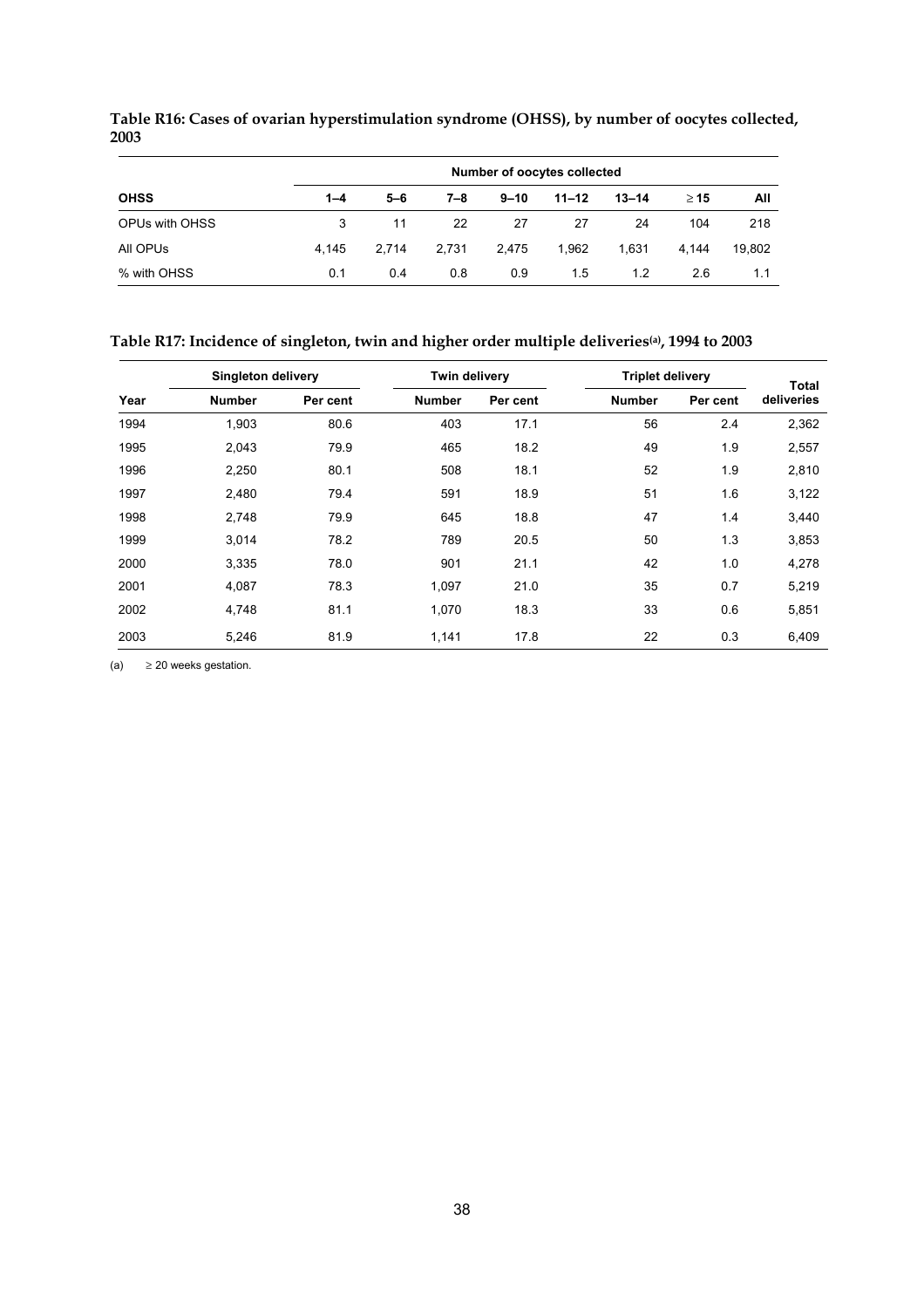|                                     |           | Non-donor oocytes/embryos |                     |               | <b>Donor</b>       |                |                      |       |
|-------------------------------------|-----------|---------------------------|---------------------|---------------|--------------------|----------------|----------------------|-------|
| <b>Pregnancy outcome</b>            | Fresh all | Fresh<br><b>ICSI</b>      | Fresh<br><b>IVF</b> | Frozen        | oocytes<br>/embryo | IUI-<br>donor  | <b>Not</b><br>stated | All   |
|                                     |           |                           |                     | <b>Number</b> |                    |                |                      |       |
| Miscarriage                         | 1,022     | 551                       | 454                 | 530           | 98                 | 78             | 3                    | 1,731 |
| Reduction or termination            | 30        | 17                        | 12                  | 11            | 4                  | $\overline{4}$ | 1                    | 50    |
| Ectopic or heterotopic<br>pregnancy | 102       | 48                        | 50                  | 39            | $\overline{7}$     | $\overline{4}$ | $\mathbf 0$          | 152   |
| <b>Total</b>                        | 1,154     | 616                       | 516                 | 580           | 109                | 86             | 4                    | 1,933 |
|                                     |           |                           |                     |               |                    |                |                      |       |
|                                     |           |                           |                     | Per cent      |                    |                |                      |       |
| Miscarriage                         | 88.6      | 89.4                      | 88.0                | 91.4          | 89.9               | 90.7           | 75.0                 | 89.5  |
| Reduction or termination            | 2.6       | 2.8                       | 2.3                 | 1.9           | 3.7                | 4.7            | 25.0                 | 2.6   |
| Ectopic or heterotopic<br>pregnancy | 8.8       | 7.8                       | 9.7                 | 6.7           | 6.4                | 4.7            | 0.0                  | 7.9   |
| <b>Total</b>                        | 100.0     | 100.0                     | 100.0               | 100.0         | 100.0              | 100.0          | 100.0                | 100.0 |

# **Table R18: Outcome of pregnancies of <20 weeks gestation, by treatment type, 2003**

# **Table R19: Outcome of pregnancies of** ≥ **20 weeks gestation, by treatment type, 2003**

|                           |           | Non-donor oocytes/embryos |                     |               | Donor              |               |                      |       |
|---------------------------|-----------|---------------------------|---------------------|---------------|--------------------|---------------|----------------------|-------|
| <b>Pregnancy outcome</b>  | Fresh all | Fresh<br><b>ICSI</b>      | Fresh<br><b>IVF</b> | Frozen        | oocytes<br>/embryo | IUI-<br>donor | <b>Not</b><br>stated | All   |
|                           |           |                           |                     | <b>Number</b> |                    |               |                      |       |
| Live delivery             | 3,985     | 2,199                     | 1,698               | 1,764         | n.p                | n.p           | 16                   | 6,334 |
| Stillbirth <sup>(a)</sup> | 54        | 25                        | 29                  | 16            | n.p                | n.p           | 0                    | 77    |
| Not stated                | 10        | 3                         | 6                   | 10            | 1                  | 0             | 0                    | 21    |
| <b>Total</b>              | 4,049     | 2,227                     | 1,733               | 1,790         | 264                | 314           | 16                   | 6,432 |
|                           |           |                           |                     | Per cent      |                    |               |                      |       |
| Live delivery             | 98.4      | 98.7                      | 98.0                | 98.5          | n.p                | n.p           | 100.0                | 98.5  |
| Stillbirth <sup>(a)</sup> | 1.3       | 1.1                       | 1.7                 | 0.9           | n.p                | n.p           | 0.0                  | 1.2   |
| Not stated                | 0.2       | 0.1                       | 0.3                 | 0.6           | 0.4                | 0.0           | 0.0                  | 0.3   |
| <b>Total</b>              | 100.0     | 100.0                     | 100.0               | 100.0         | 100.0              | 100.0         | 100.0                | 100.0 |

(a) Stillbirths are reported by patients to fertility centre staff. These data are not official vital statistics.

n.p. Not published owing to small cell size.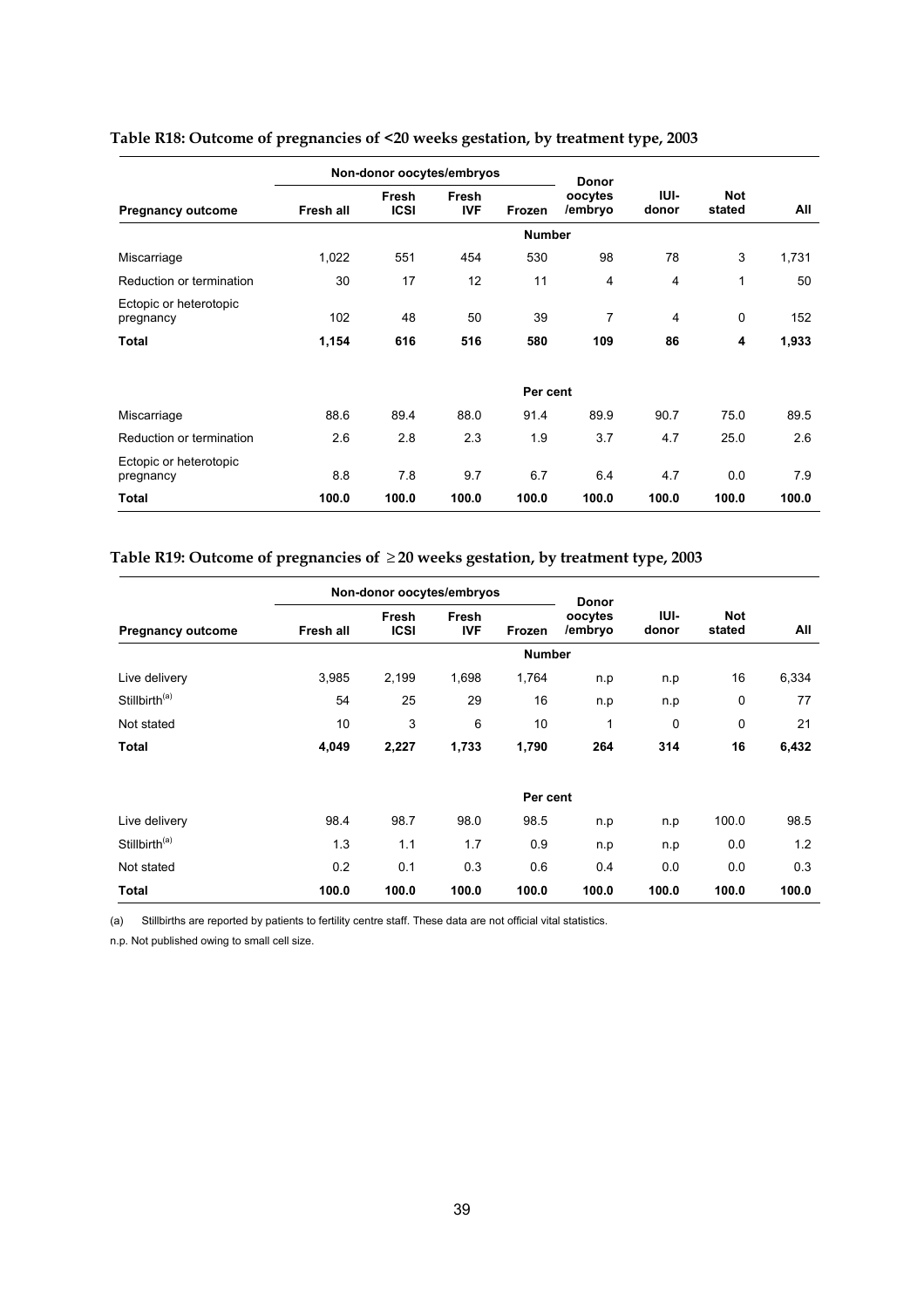|                                      | Age group (years) |           |           |           |           |           |                      |              |  |  |
|--------------------------------------|-------------------|-----------|-----------|-----------|-----------|-----------|----------------------|--------------|--|--|
|                                      | $\leq 24$         | $25 - 29$ | $30 - 34$ | $35 - 39$ | $40 - 44$ | $\geq 45$ | <b>Not</b><br>stated | <b>Total</b> |  |  |
| Pregnancies                          | 132               | 1,225     | 3,282     | 2.751     | 878       | 96        |                      | 8,365        |  |  |
| Per cent of total                    | 1.6               | 14.6      | 39.2      | 32.9      | 10.5      | 1.1       | 0.0                  | 100.0        |  |  |
| Live deliveries                      | 106               | 987       | 2.606     | 2,051     | 527       | 56        | 1                    | 6,334        |  |  |
| Per cent of total                    | 1.7               | 15.6      | 41.1      | 32.4      | 8.3       | 0.9       | 0.0                  | 100.0        |  |  |
| Live deliveries per<br>pregnancy (%) | 80.3              | 80.6      | 79.4      | 74.6      | 60.0      | 58.3      | 100.0                | 75.7         |  |  |

### **Table R20: Number of pregnancies and number of live deliveries** ≥ **20 weeks gestation, by maternal age, 2003**

### **Table R21: Method of delivery for all deliveries** ≥ **20 weeks gestation, by plurality, 2003**

|                         |                          |          |               | <b>Method of delivery</b> |               |                   |                            |  |
|-------------------------|--------------------------|----------|---------------|---------------------------|---------------|-------------------|----------------------------|--|
|                         | <b>Caesarean section</b> |          |               | Other                     |               | <b>Not stated</b> |                            |  |
| <b>Plurality</b>        | <b>Number</b>            | Per cent | <b>Number</b> | Per cent                  | <b>Number</b> | Per cent          | <b>Total</b><br>deliveries |  |
| Singleton               | 2,327                    | 44.3     | 2,910         | 55.5                      | 9             | 0.2               | 5,246                      |  |
| <b>Multiples</b>        | 876                      | 75.3     | 286           | 24.6                      | 1             | 0.1               | 1,163                      |  |
| Twin                    | n.p.                     | n.p.     | n.p.          | n.p.                      | 1             | 0.1               | 1,141                      |  |
| Triplet                 | n.p.                     | n.p.     | n.p.          | n.p.                      | n.p.          | n.p.              | 22                         |  |
| <b>Total deliveries</b> | 3,203                    | 50.0     | 3,196         | 49.9                      | 10            | 0.2               | 6,409                      |  |

n.p. Not published owing to small cell size.

### **Table R22: Method of delivery for all deliveries** ≥ **20 weeks gestation, by maternal age, 2003**

|                              |             |                |           |                | Age group (years) |           |                      |              |       |                |
|------------------------------|-------------|----------------|-----------|----------------|-------------------|-----------|----------------------|--------------|-------|----------------|
| <b>Method of</b><br>delivery | $\leq 24$   | $25 - 29$      | $30 - 34$ | $35 - 39$      | $40 - 44$         | $\geq 45$ | <b>Not</b><br>stated | <b>Total</b> | $38$  | $\geq 38$      |
|                              |             |                |           |                | <b>Number</b>     |           |                      |              |       |                |
| Caesarean section            | 38          | 417            | 1,263     | 1,105          | 335               | 45        | $\mathbf 0$          | 3,203        | 2,467 | 736            |
| Other                        | 69          | 586            | 1,365     | 965            | 199               | 11        | 1                    | 3,196        | 2,686 | 509            |
| Not stated                   | $\mathbf 0$ | $\overline{2}$ | 5         | $\overline{2}$ | 1                 | 0         | 0                    | 10           | 8     | $\overline{2}$ |
| <b>Total deliveries</b>      | 107         | 1,005          | 2,633     | 2,072          | 535               | 56        | 1                    | 6,409        | 5,161 | 1,247          |
|                              |             |                |           |                | Per cent          |           |                      |              |       |                |
| Caesarean section            | 35.5        | 41.5           | 48.0      | 53.3           | 62.6              | 80.4      | 0.0                  | 50.0         | 47.8  | 59.0           |
| Other                        | 64.5        | 58.3           | 51.8      | 46.6           | 37.2              | 19.6      | 100.0                | 49.9         | 52.0  | 40.8           |
| Not stated                   | 0.0         | 0.2            | 0.2       | 0.1            | 0.2               | 0.0       | 0.0                  | 0.2          | 0.2   | 0.2            |
| <b>Total deliveries</b>      | 100.0       | 100.0          | 100.0     | 100.0          | 100.0             | 100.0     | 100.0                | 100.0        | 100.0 | 100.0          |

n.p. Not published owing to small cell size.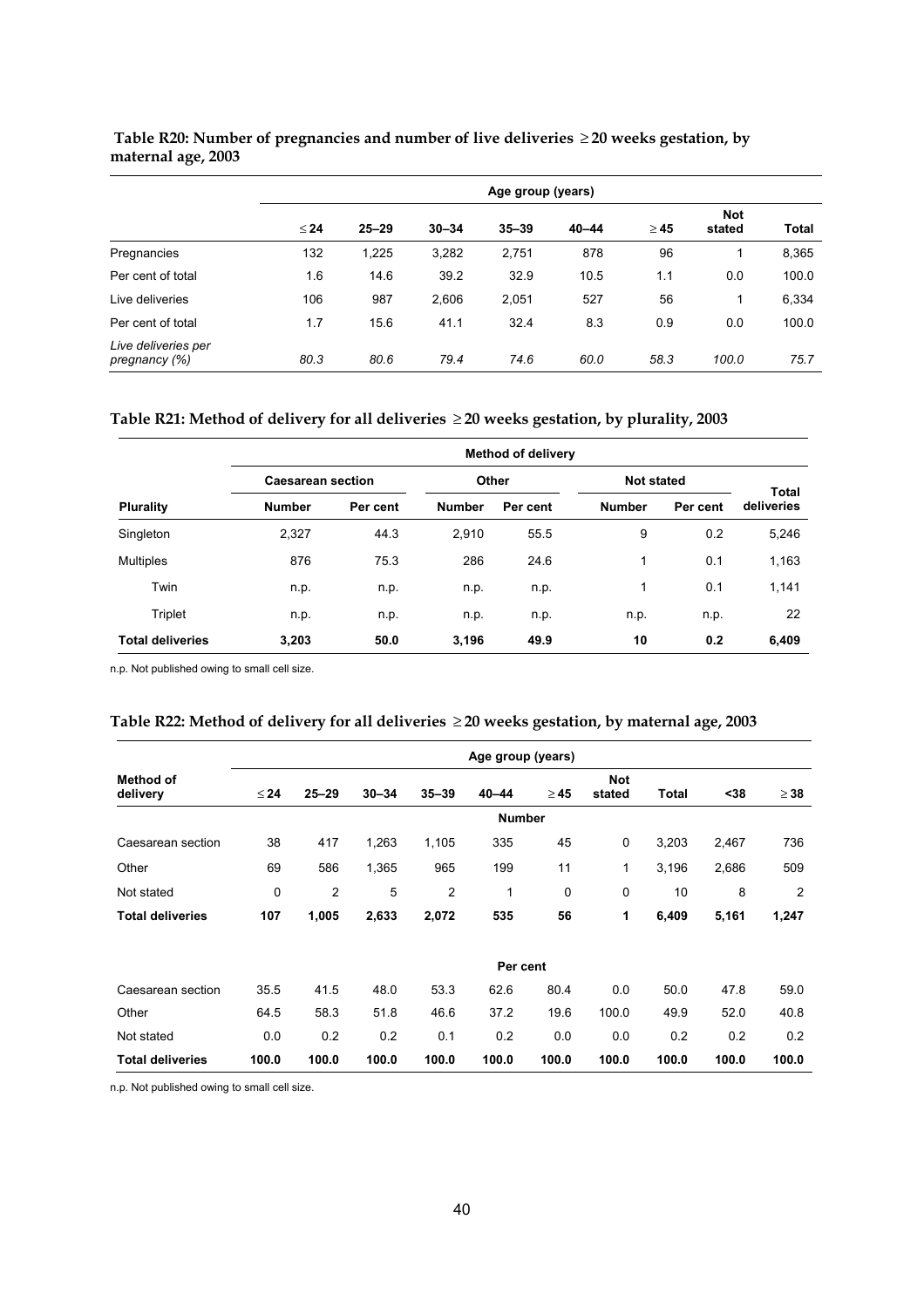| <b>Gestational age</b>  | <b>Singleton</b> |          |               | Twin     |               | <b>Triplet</b> | <b>Total babies</b> |          |
|-------------------------|------------------|----------|---------------|----------|---------------|----------------|---------------------|----------|
| (weeks)                 | <b>Number</b>    | Per cent | <b>Number</b> | Per cent | <b>Number</b> | Per cent       | <b>Number</b>       | Per cent |
| $20 - 27$               | 87               | 1.7      | 122           | 5.3      | 18            | 27.3           | 227                 | 3.0      |
| $28 - 31$               | 69               | 1.3      | n.p           | n.p      | n.p           | n.p            | 232                 | 3.1      |
| $32 - 36$               | 464              | 8.9      | 1,057         | 46.3     | 36            | 54.5           | 1,557               | 20.5     |
| $20 - 36$               | 620              | 11.8     | 1,333         | 58.4     | 63            | 95.5           | 2.016               | 26.6     |
| $\geq 37$               | 4,622            | 88.2     | n.p           | n.p      | n.p           | n.p            | 5,573               | 73.4     |
| <b>Total babies</b>     | 5,242            | 100.0    | 2,281         | 100.0    | 66            | 100.0          | 7,589               | 100.0    |
| Mean gestational<br>age |                  | 38.2     |               | 35.0     |               | 30.6           |                     | 37.2     |

**Table R23: Gestational age of all babies of** ≥ **20 weeks gestation, by plurality, 2003** 

**Table R24: Birthweight of all babies of** ≥ **20 weeks gestation, by plurality, 2003** 

|                     | Singleton     |          |               | Twin     | <b>Triplet</b> |          |               | <b>Total babies</b> |
|---------------------|---------------|----------|---------------|----------|----------------|----------|---------------|---------------------|
| Birthweight (g)     | <b>Number</b> | Per cent | <b>Number</b> | Per cent | <b>Number</b>  | Per cent | <b>Number</b> | Per cent            |
| 1,000               | 76            | 1.4      | 103           | 4.5      | 25             | 37.9     | 204           | 2.7                 |
| 1,000-1,499         | n.p           | n.p      | 142           | 6.2      | n.p            | n.p      | 192           | 2.5                 |
| 1,500-1,999         | 81            | 1.5      | 281           | 12.3     | 21             | 31.8     | 383           | 5.0                 |
| 2,000-2,499         | 238           | 4.5      | 629           | 27.6     | 12             | 18.2     | 879           | 11.6                |
| < 2,500             | 439           | 8.4      | 1,155         | 50.6     | 64             | 97.0     | 1,658         | 21.8                |
| 2,500-2,999         | 870           | 16.6     | n.p           | n.p      | n.p            | n.p      | 1,653         | 21.8                |
| 3,000-3,499         | 1,851         | 35.3     | 279           | 12.2     | $\mathbf 0$    | 0.0      | 2,130         | 28.1                |
| 3,500-3,999         | 1,525         | 29.1     | 29            | 1.3      | 0              | 0.0      | 1,554         | 20.5                |
| $\geq 4,000$        | n.p           | n.p      | n.p           | n.p      | 0              | 0.0      | 510           | 6.7                 |
| Not stated          | 48            | 0.9      | 35            | 1.5      | 1              | 1.5      | 84            | 1.1                 |
| <b>Total babies</b> | 5,242         | 100.0    | 2,281         | 100.0    | 66             | 100.0    | 7,589         | 100.0               |
| Mean birthweight    | 3,281         |          |               | 2,363    | 1,439          |          | 2,990         |                     |

n.p. Not published owing to small cell size.

|              |           |                  | Non-donor oocytes/embryos |               | <b>Donor</b><br>oocytes/ |                  | Other/<br><b>Not</b> |       |
|--------------|-----------|------------------|---------------------------|---------------|--------------------------|------------------|----------------------|-------|
| Sex          | Fresh all | <b>Fresh IVF</b> | <b>Fresh ICSI</b>         | Frozen        | embryos                  | <b>IUI-donor</b> | stated               | All   |
|              |           |                  |                           | <b>Number</b> |                          |                  |                      |       |
| Male         | 2,456     | 1,108            | 1,288                     | 1024          | 167                      | 177              | 12                   | 3,836 |
| Female       | 2,447     | 1001             | 1,400                     | 979           | 151                      | 156              | 6                    | 3,739 |
| Not stated   | 8         | 4                | 4                         | 4             | 2                        | 0                | 0                    | 14    |
| <b>Total</b> | 4,911     | 2,113            | 2,692                     | 2,007         | 320                      | 333              | 18                   | 7,589 |
|              |           |                  |                           | Per cent      |                          |                  |                      |       |
| Male         | 50.0      | 52.4             | 47.8                      | 51.0          | 52.2                     | 53.2             | 66.7                 | 50.5  |
| Female       | 49.8      | 47.4             | 52.0                      | 48.8          | 47.2                     | 46.8             | 33.3                 | 49.3  |
| Ratio        | 100.4     | 110.7            | 92.0                      | 104.6         | 110.6                    | 113.5            | 200.0                | 102.6 |

### **Table R25: Sex of all babies of** ≥ **20 weeks gestation, by treatment type, 2003**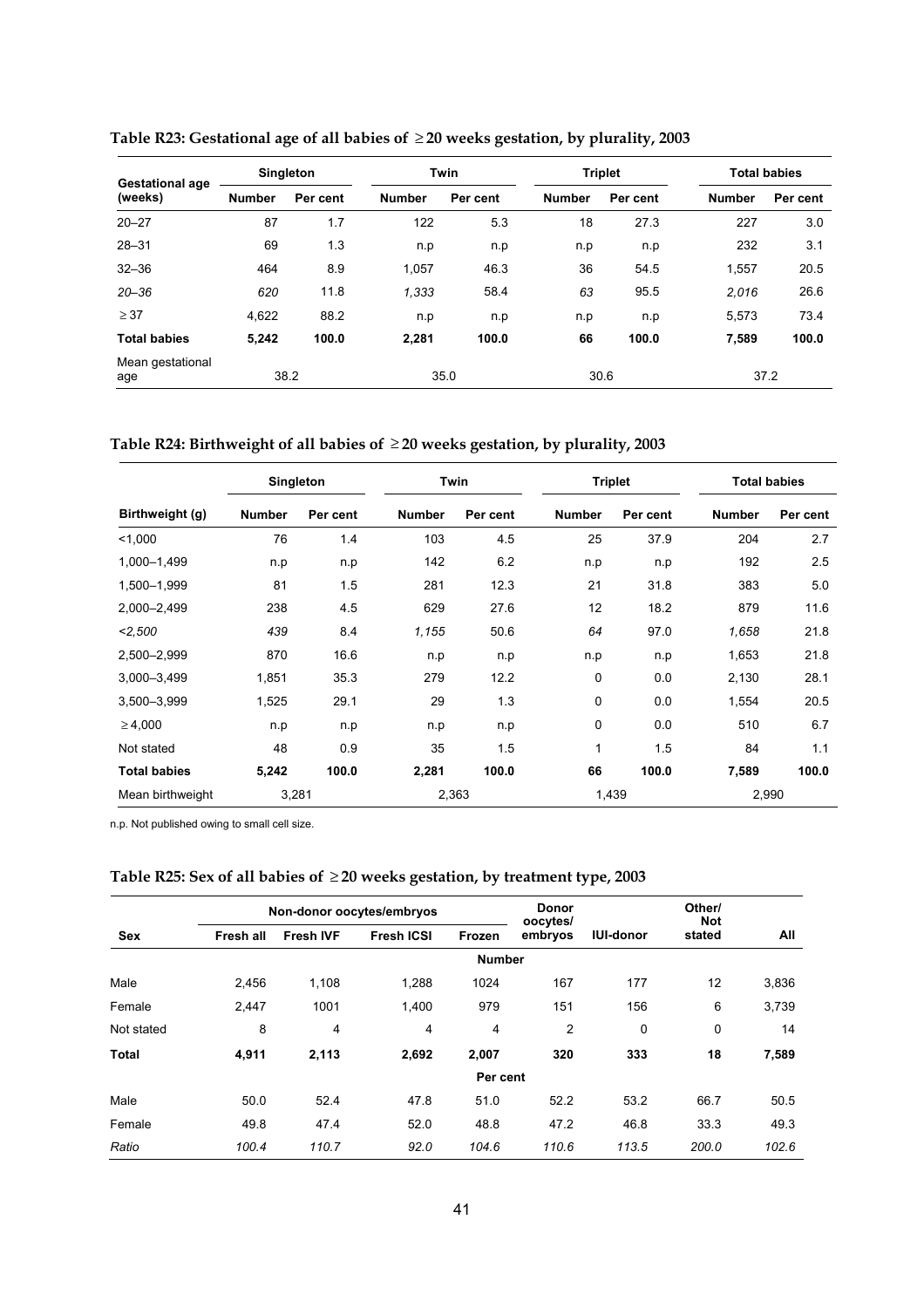| Table R26: Perinatal mortality of all babies of $\geq$ 20 weeks gestation or 400 grams birthweight, by |  |  |
|--------------------------------------------------------------------------------------------------------|--|--|
| plurality, 2003                                                                                        |  |  |

| <b>Birth outcome</b>                             | <b>Singleton</b> | <b>Twin</b>                          | <b>Triplet</b> | <b>Total births</b> |
|--------------------------------------------------|------------------|--------------------------------------|----------------|---------------------|
|                                                  |                  | <b>Number</b>                        |                |                     |
| Fetal deaths                                     | 54               | n.p                                  | n.p            | 108                 |
| Neonatal deaths                                  | 9                | n.p                                  | n.p            | 34                  |
| Perinatal deaths <sup>(a)</sup>                  | 63               | 72                                   | 7              | 142                 |
|                                                  |                  | Rate per 1,000 births <sup>(b)</sup> |                |                     |
| Fetal deaths per 1,000 births                    | 10.3             | n.p                                  | n.p            | 14.2                |
| Neonatal deaths per 1,000 live births            | 1.7              | n.p                                  | n.p            | 4.5                 |
| Perinatal deaths per 1,000 births <sup>(a)</sup> | 12.0             | 31.6                                 | 106.1          | 18.7                |

(a) Perinatal deaths are reported by patients to fertility centre staff. These data are not official vital statistics.

(b) Fetal and perinatal death rates were calculated using all births (live births and stillbirths). Neonatal death rates were calculated using all live births.

n.p. Not published owing to small cell size.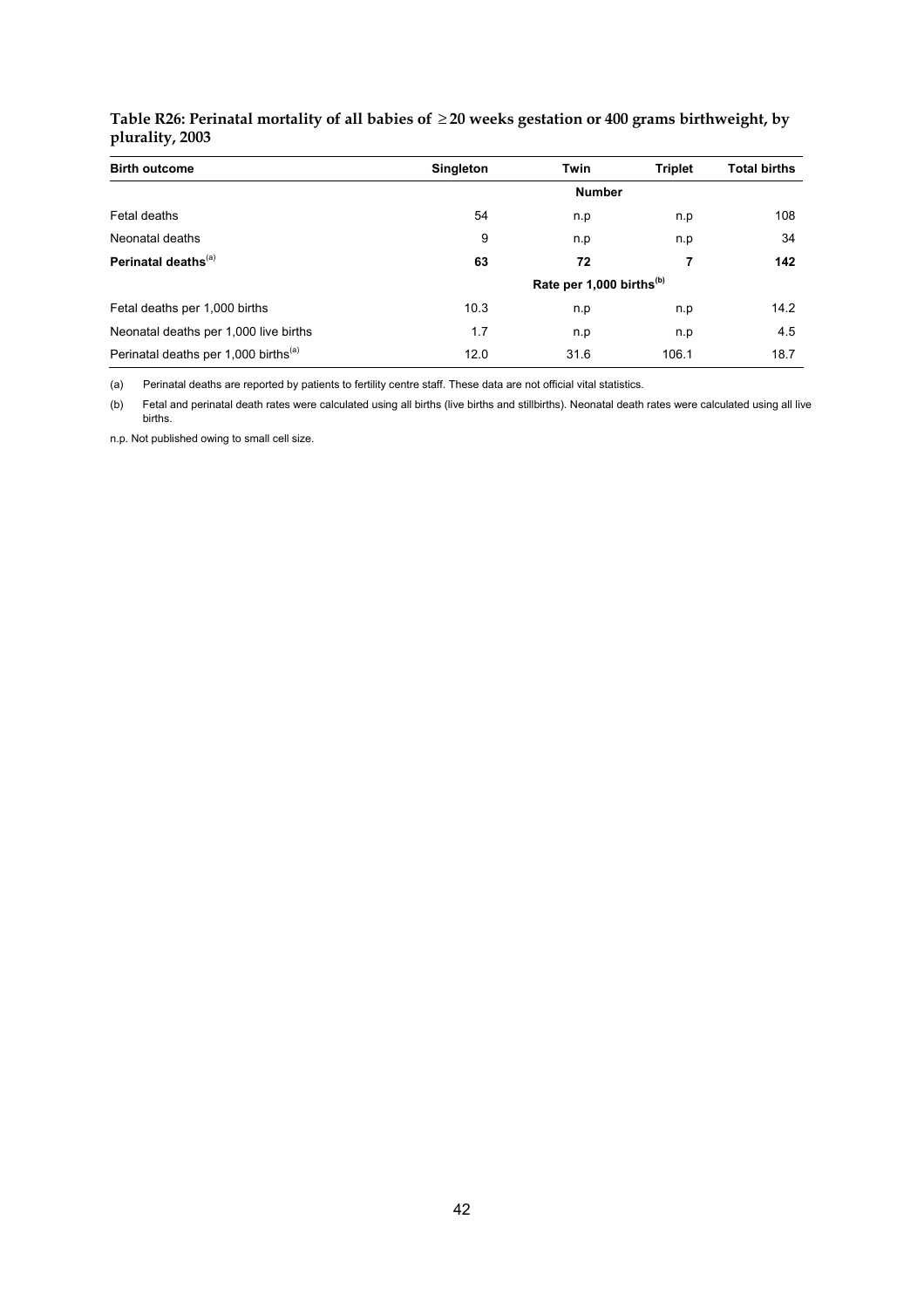# **Appendix 2 ANZARD data items**

| Item name | <b>Description</b>                      | Codes                                                                                                                                                                                                                                                                                                                                                                                                |  |
|-----------|-----------------------------------------|------------------------------------------------------------------------------------------------------------------------------------------------------------------------------------------------------------------------------------------------------------------------------------------------------------------------------------------------------------------------------------------------------|--|
| unit      | Unit identifier                         |                                                                                                                                                                                                                                                                                                                                                                                                      |  |
| site      | Site of main treatment                  | For centres with multiple sites, this identifies location of most significant part of<br>the treatment.                                                                                                                                                                                                                                                                                              |  |
| pat_id    | Unit ID/Medical record<br>number        | Unique ID for patient.                                                                                                                                                                                                                                                                                                                                                                               |  |
| mdob      | Woman's date of birth                   | Day/month/year.                                                                                                                                                                                                                                                                                                                                                                                      |  |
| pdob      | Husband/male partner DOB                | Day/month/year.                                                                                                                                                                                                                                                                                                                                                                                      |  |
| don_age   | Egg/embryo donor's age                  | Completed years at time of donation.                                                                                                                                                                                                                                                                                                                                                                 |  |
| n_13200   | Previous Medicare item<br>13200s        | The number of billed Australian Medicare item 13200. New Zealand units leave<br>this field blank.                                                                                                                                                                                                                                                                                                    |  |
| ci_tube   | Cause of infertility: tubal<br>disease  | Yes—in the opinion of the treating clinician or clinic there is significant tubal<br>disease present.                                                                                                                                                                                                                                                                                                |  |
|           |                                         | No-other.                                                                                                                                                                                                                                                                                                                                                                                            |  |
| ci_endo   | Cause of infertility:<br>endometriosis  | Yes—in the opinion of the treating clinician or clinic there is significant<br>endometriosis contributing to this couple's subfertility.                                                                                                                                                                                                                                                             |  |
|           |                                         | No-other.                                                                                                                                                                                                                                                                                                                                                                                            |  |
| ci_male   | Cause of infertility: male<br>factor    | Yes—in the opinion of the treating clinician or clinic there is a significant male<br>factor problem.                                                                                                                                                                                                                                                                                                |  |
|           |                                         | No-other.                                                                                                                                                                                                                                                                                                                                                                                            |  |
| ci_oth    | Cause of infertility: other<br>factors  | Yes—in the opinion of the treating clinician or clinic there is subfertility due to<br>any other factors apart from female age, tubal disease, male factor or<br>endometriosis. Possible examples are fibroids, ovulation disorders or<br>premature ovarian failure. There is no clinical subfertility (e.g. egg donor,<br>preimplantation genetic diagnosis or other non-fertility reason for ART). |  |
|           |                                         | No-other.                                                                                                                                                                                                                                                                                                                                                                                            |  |
| ci_unex   | Cause of infertility: idiopathic        | Yes—in the opinion of the treating clinician or clinic there is clinical subfertility<br>without any apparent explanation.                                                                                                                                                                                                                                                                           |  |
|           |                                         | No-other, including case of PGD for genetic disease.                                                                                                                                                                                                                                                                                                                                                 |  |
| n_priess  | Previous pregnancies <20<br>weeks       | Number of known pregnancies less than 20 weeks in the female partner<br>regardless of whether by ART or by a different partner.                                                                                                                                                                                                                                                                      |  |
| n_prmore  | Previous pregnancies $\geq 20$<br>weeks | Number of known pregnancies reaching 20 weeks or more in the female<br>partner regardless of whether by ART or by a different partner.                                                                                                                                                                                                                                                               |  |
| cycle_id  | Cycle ID                                | Unique cycle identifier.                                                                                                                                                                                                                                                                                                                                                                             |  |
| cyc_date  | Cycle date                              | The date of LMP for unstimulated cycles or, where FSH is used, the first day of<br>FSH administration. For cycles where the only process is movement or<br>disposal of embryos, this is the date of embryo movement. This date defines<br>the year in which a cycle is reported to NPSU.                                                                                                             |  |
| surr      | Surrogacy                               | Yes—the procedure is part of a surrogate arrangement.                                                                                                                                                                                                                                                                                                                                                |  |
|           |                                         | No—the procedure is not part of a surrogate arrangement.                                                                                                                                                                                                                                                                                                                                             |  |
| ov stim   | Injectable FSH stimulation<br>given     | Yes—FSH administered. Does not include clomiphene or hCG alone unless<br>FSH was also given.                                                                                                                                                                                                                                                                                                         |  |
|           |                                         | No-other.                                                                                                                                                                                                                                                                                                                                                                                            |  |
| di_insem  | DI date                                 | Date of first donor insemination.                                                                                                                                                                                                                                                                                                                                                                    |  |
| opu_date  | OPU date                                | Date of oocyte retrieval.                                                                                                                                                                                                                                                                                                                                                                            |  |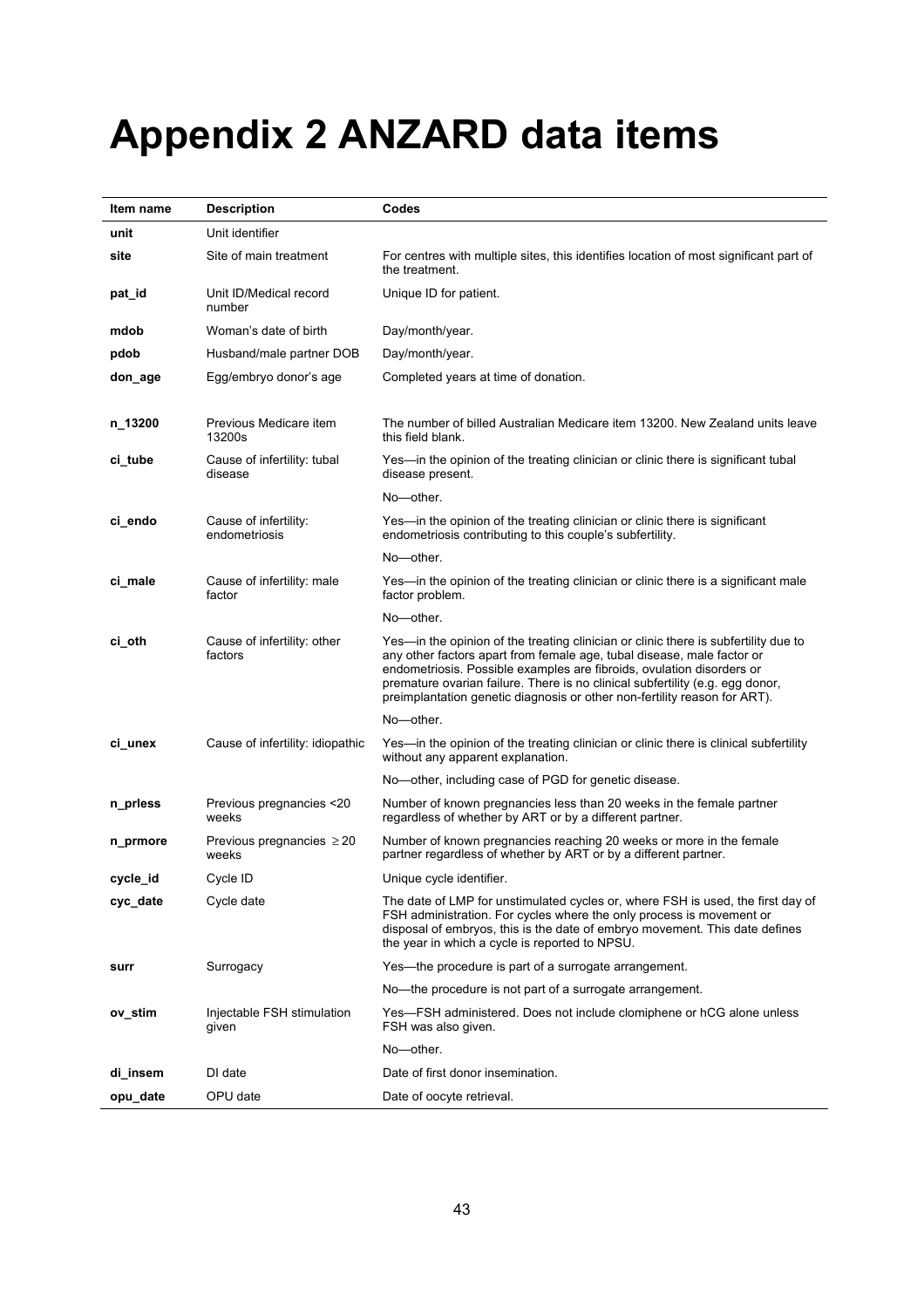| Item name | <b>Description</b>                                                                     | Codes                                                                                                                                                                                                                                                                                                                                                     |  |
|-----------|----------------------------------------------------------------------------------------|-----------------------------------------------------------------------------------------------------------------------------------------------------------------------------------------------------------------------------------------------------------------------------------------------------------------------------------------------------------|--|
| n_eggs    | Number of eggs retrieved                                                               | Number of eggs retrieved at OPU. Include any immature oocytes that are<br>identified.                                                                                                                                                                                                                                                                     |  |
| n_donate  | Number of eggs donated                                                                 | Number of eggs donated to someone else.                                                                                                                                                                                                                                                                                                                   |  |
| n_recvd   | Number of eggs received                                                                | Number of eggs received from someone else.                                                                                                                                                                                                                                                                                                                |  |
| n_gift    | Number of eggs GIFT                                                                    | Number of eggs replaced in a GIFT procedure.                                                                                                                                                                                                                                                                                                              |  |
| n_insem   | Number of eggs IVF                                                                     | Number of eggs treated with IVF.                                                                                                                                                                                                                                                                                                                          |  |
| n_icsi    | Number of eggs ICSI                                                                    | Number of eggs treated with ICSI.                                                                                                                                                                                                                                                                                                                         |  |
| sp_site   | Site of sperm used                                                                     | Site of sperm extraction: ejaculated, epididymal (whether by open biopsy or by<br>PESA), testicular or other.                                                                                                                                                                                                                                             |  |
| sp_persn  | Person from which sperm<br>derives                                                     | Husband/partner, known donor, or anonymous donor.                                                                                                                                                                                                                                                                                                         |  |
| n_fert    | Number of eggs fertilised<br>normally                                                  | The number of eggs fertilised normally in the opinion of the treating<br>embryologist.                                                                                                                                                                                                                                                                    |  |
| pgd       | Preimplantation genetic<br>diagnosis                                                   | Yes—preimplantation genetic diagnosis in any form (including aneuploidy<br>screening or sex selection) has been performed on any of the embryos<br>(transferred or not).                                                                                                                                                                                  |  |
|           |                                                                                        | No-pgd not performed.                                                                                                                                                                                                                                                                                                                                     |  |
| ass_hatc  | Assisted hatching                                                                      | Yes—where assisted hatching in any form has been performed on any of the<br>embryos (transferred or not).                                                                                                                                                                                                                                                 |  |
|           |                                                                                        | No-assisted hatching not performed.                                                                                                                                                                                                                                                                                                                       |  |
| emrecimp  | Number of embryos<br>received from someone else<br>or imported into the unit           | To minimise the number of required fields in the data collection, this field<br>serves two purposes: 1. Records the number of embryos to be received from<br>donation (recipient cycle); or 2. Records the number of embryos to be imported<br>into the current unit from another unit.                                                                   |  |
| n_cithaw  | Number of cleavage<br>embryos thawed                                                   | Number of zygotes or cleavage stage embryos (up to 4 days) thawed with<br>intention of performing an embryo transfer if they survive.                                                                                                                                                                                                                     |  |
| n_bithaw  | Number of blastocysts<br>thawed                                                        | Number of blastocysts (i.e. greater than 4 days culture from fertilisation) thawed<br>with intention of performing an embryo transfer if they survive.                                                                                                                                                                                                    |  |
| et_date   | ET date                                                                                | Embryo transfer date.                                                                                                                                                                                                                                                                                                                                     |  |
| n emb et  | Number of early embryos<br>transferred                                                 | Number of zygote or cleavage stage embryos (i.e. up to 4 days since<br>fertilisation) transferred.                                                                                                                                                                                                                                                        |  |
| n_bl_et   | Number of blastocysts<br>transferred                                                   | Number of blastocyst embryos (i.e. >4 days since fertilisation) transferred.                                                                                                                                                                                                                                                                              |  |
| emb icsi  | Any embryos ICSI?                                                                      | Yes—any embryos transferred were fertilised by ICSI.                                                                                                                                                                                                                                                                                                      |  |
|           |                                                                                        | No-no transferred embryos were fertilised by ICSI.                                                                                                                                                                                                                                                                                                        |  |
| n_clfroz  | Number of zygotes/cleavage<br>stage embryos frozen                                     | Number of zygote or cleavage stage embryos (i.e. up to 4 days since<br>fertilisation) frozen.                                                                                                                                                                                                                                                             |  |
| n_blfroz  | Number of blastocysts<br>frozen                                                        | Number of blastocyst embryos (i.e. >4 days since fertilisation) frozen.                                                                                                                                                                                                                                                                                   |  |
| emdonexp  | Number of embryos donated<br>to someone else or exported<br>from the unit of treatment | To minimise the number of required fields in the data collection, this field<br>serves two purposes: 1. Records the number of embryos to be donated to<br>someone else (donor cycle); or 2. Records the number of embryos to be<br>exported from the current unit to another unit.                                                                        |  |
| emb_disp  | Number of potentially usable<br>frozen embryos discarded                               | Potentially usable embryos disposed of in accordance with patient or<br>government request.                                                                                                                                                                                                                                                               |  |
| pr_clin   | Clinical pregnancy                                                                     | A pregnancy that fulfils one of the following criteria: 1. known to be ongoing at<br>20 weeks; 2. evidence by ultrasound of an intra-uterine sac (with or without a<br>fetal heart); 3. examination of products of conception reveal chorionic villi; or 4.<br>a definite ectopic pregnancy that has been diagnosed laparoscopically or by<br>ultrasound. |  |
| pr_end_dt | Date pregnancy ended                                                                   | Date on which delivery, miscarriage or termination takes place.                                                                                                                                                                                                                                                                                           |  |
| n_fh      | Number of fetal hearts                                                                 | Number of fetal hearts seen on first ultrasound (intra-uterine only).                                                                                                                                                                                                                                                                                     |  |
|           |                                                                                        |                                                                                                                                                                                                                                                                                                                                                           |  |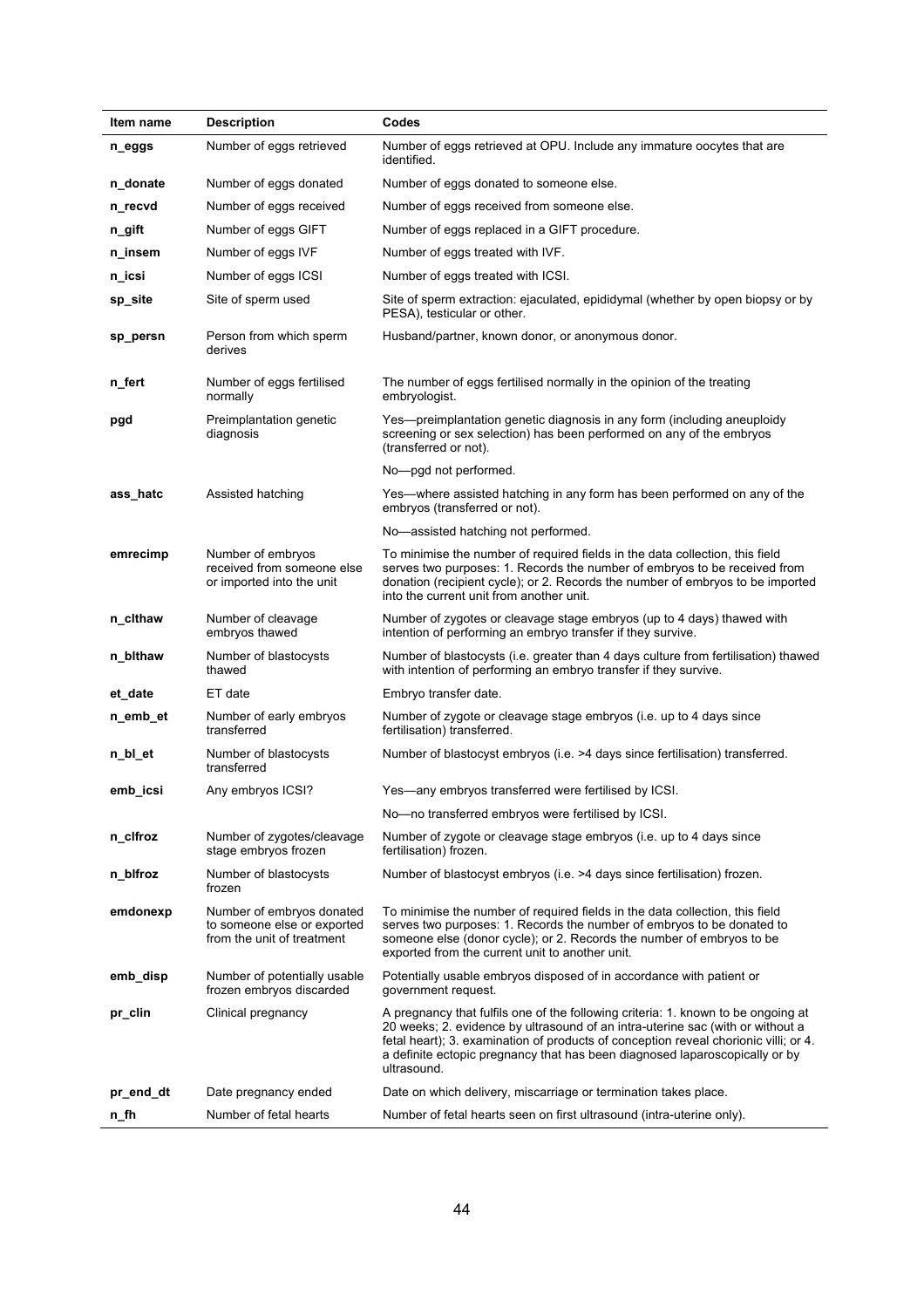| Item name                       | <b>Description</b>                                                                                      | Codes                                                                                                                                                                                   |  |
|---------------------------------|---------------------------------------------------------------------------------------------------------|-----------------------------------------------------------------------------------------------------------------------------------------------------------------------------------------|--|
| pr_ectop                        | Ectopic pregnancy                                                                                       | Yes—pregnancy is an ectopic pregnancy, or a combined ectopic and uterine<br>(heterotopic) pregnancy.                                                                                    |  |
|                                 |                                                                                                         | No-pregnancy not ectopic or heterotopic.                                                                                                                                                |  |
| pr_top                          | Elective termination of                                                                                 | Yes-pregnancy is terminated.                                                                                                                                                            |  |
|                                 | pregnancy                                                                                               | No-pregnancy not terminated.                                                                                                                                                            |  |
| Selective reduction<br>pr_reduc |                                                                                                         | Yes—selective reduction was performed owing to fetal abnormality.                                                                                                                       |  |
|                                 | performed                                                                                               | No-selective reduction not performed.                                                                                                                                                   |  |
| abn_less                        | Fetal abnormality in a<br>pregnancy ending <20<br>weeks or in a fetus removed<br>by selective reduction | Details of elective terminations of pregnancy and fetal reductions due to fetal<br>abnormality.                                                                                         |  |
| mat_comp                        | Maternal complications of<br>pregnancy                                                                  | Describes morbidity related to pregnancy.                                                                                                                                               |  |
| n_deliv                         | Number of babies delivered<br>after 20 weeks                                                            | Include all liveborn and stillborn babies.                                                                                                                                              |  |
| СS                              | Caesarean delivery                                                                                      | Yes—delivery by planned or emergency caesarean section.                                                                                                                                 |  |
|                                 |                                                                                                         | No-other.                                                                                                                                                                               |  |
| bab1_out                        | Baby 1 outcome                                                                                          | Liveborn, stillborn or neonatal death.                                                                                                                                                  |  |
| bab1_sex                        | Baby 1 sex                                                                                              | Male or female.                                                                                                                                                                         |  |
| bab1 wt                         | Baby 1 birthweight                                                                                      | Weight in grams.                                                                                                                                                                        |  |
| bab1 abn                        | Baby 1 abnormality                                                                                      | Describes any known congenital malformation.                                                                                                                                            |  |
| bab1_nnd                        | Baby 1 date of neonatal<br>death                                                                        | Date of neonatal death.                                                                                                                                                                 |  |
| bab2_out                        | Baby 2 outcome                                                                                          | Liveborn, stillborn or neonatal death.                                                                                                                                                  |  |
| bab2_sex                        | Baby 2 sex                                                                                              | Male or female.                                                                                                                                                                         |  |
| bab2_wt                         | Baby 2 weight                                                                                           | Weight in grams.                                                                                                                                                                        |  |
| bab2_abn                        | Baby 2 abnormality                                                                                      | Describes any known congenital malformation.                                                                                                                                            |  |
| bab2_nnd                        | Baby 2 date of neonatal<br>death                                                                        | Date of neonatal death.                                                                                                                                                                 |  |
| bab3 out                        | Baby 3 outcome                                                                                          | Liveborn, stillborn or neonatal death.                                                                                                                                                  |  |
| bab3_sex                        | Baby 3 sex                                                                                              | Male or female.                                                                                                                                                                         |  |
| bab3 wt                         | Baby 3 weight                                                                                           | Weight in grams.                                                                                                                                                                        |  |
| bab3_abn                        | Baby 3 abnormality                                                                                      | Describes any known congenital malformation.                                                                                                                                            |  |
| bab3_nnd                        | Baby 3 date of neonatal<br>death                                                                        | Date of neonatal death.                                                                                                                                                                 |  |
| bab4_out                        | Baby 4 outcome                                                                                          | Liveborn, stillborn or neonatal death.                                                                                                                                                  |  |
| bab4_sex                        | Baby 4 sex                                                                                              | Male or female.                                                                                                                                                                         |  |
| bab4 wt                         | Baby 4 weight                                                                                           | Weight in grams.                                                                                                                                                                        |  |
| bab4 abn                        | Baby 4 abnormality                                                                                      | Describes any known congenital malformation.                                                                                                                                            |  |
| bab4 nnd                        | Baby 4 date of neonatal<br>death                                                                        | Date of neonatal death.                                                                                                                                                                 |  |
| morb_adm                        | Admitted with ART morbidity                                                                             | Yes—woman is admitted to hospital with any condition (excluding any<br>pregnancy-related issues, such as ectopic pregnancy) that could be in any way<br>related to fertility treatment. |  |
| mrb_ohss                        | OHSS                                                                                                    | Yes—admission to hospital is due to symptoms of OHSS.                                                                                                                                   |  |
| morb_inf                        | Morbidity detail                                                                                        | Describes symptoms of treatment-related morbidity.                                                                                                                                      |  |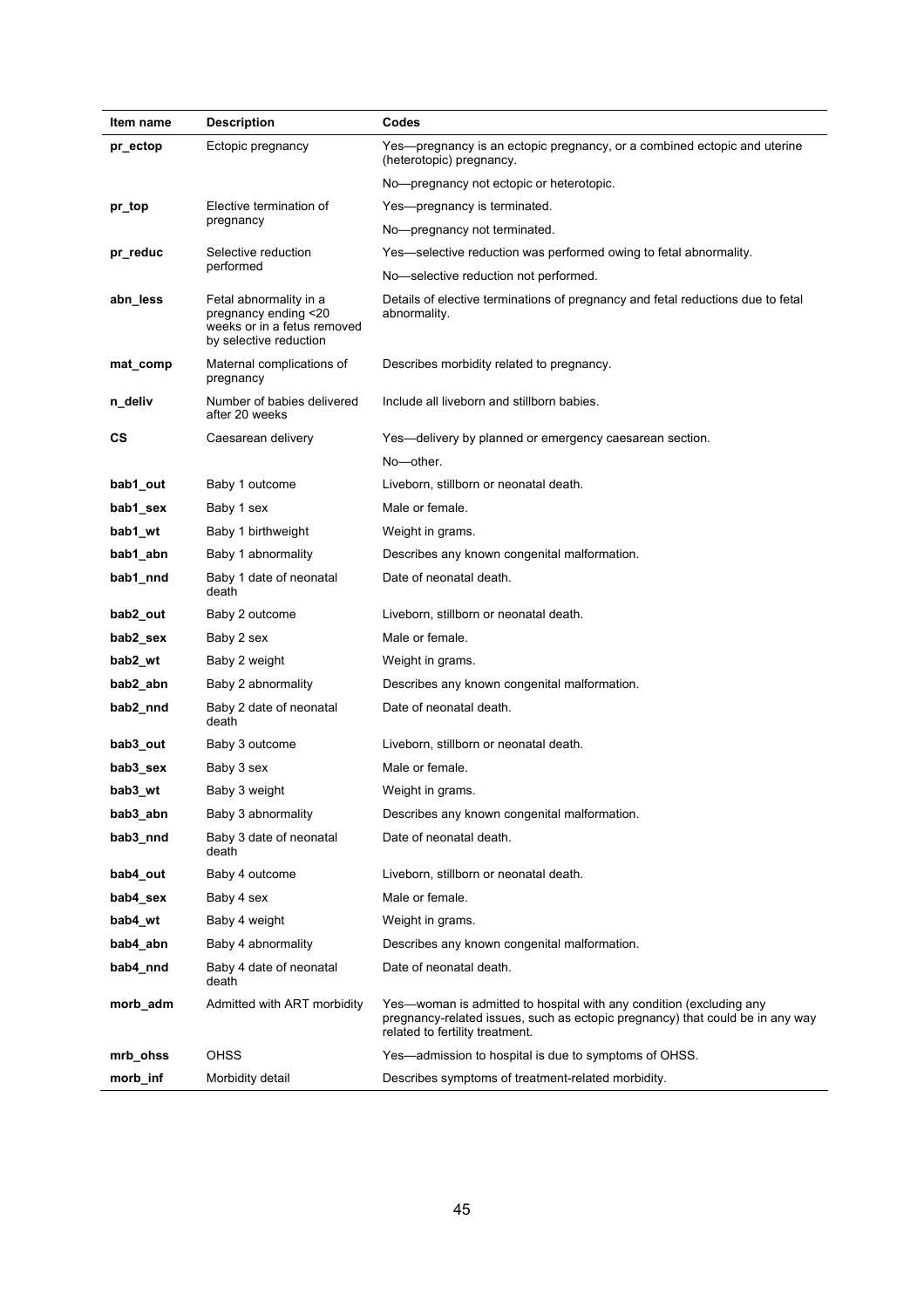# **Glossary**

This glossary is authored by the International Committee for the Monitoring of Assisted Reproductive Technologies (ICMART) and is endorsed by the World Health Organization. Please note that some definitions differ from those used in the *Assisted reproduction technology in Australia and New Zealand 2003* report.

**Aspiration cycle:** initiated ART cycle in which one or more follicles are punctured and aspirated irrespective of whether or not oocytes are retrieved.

**Assisted hatching:** an in-vitro procedure in which the zona pellucida of an embryo (usually at 8-cell stage or a blastocyst) is perforated by chemical, mechanical or laser-assisted methods to assist separation of the blastocyst from the zona pellucida.

**Assisted reproduction technology (ART):** all treatments or procedures that include the in vitro handling of human oocytes and sperm or embryos for the purpose of establishing a pregnancy. This includes, but is not limited to, in vitro fertilisation and trans-cervical embryo transfer, gamete intrafallopian transfer, zygote intrafallopian transfer, tubal embryo transfer, gamete and embryo cryopreservation, oocyte and embryo donation and gestational surrogacy. ART does not include assisted insemination (artificial insemination) using sperm from either a woman's partner or sperm donor.

**Birth defect:** Structural, functional or developmental abnormalities present at birth or later in life, due to genetic or non-genetic factors acting before birth.

**Blastocyst:** an embryo with a fluid-filled blastocele cavity (usually developing by five or six days after fertilisation).

**Cancelled cycle:** an ART cycle in which ovarian stimulation or monitoring has been carried out with the intent of undergoing ART but which did not proceed to follicular aspiration, or in the case of a thawed embryo, to transfer.

**Clinical abortion:** an abortion of a clinical pregnancy which takes place between the diagnosis of pregnancy and 20 completed weeks' gestational age.

**Clinical pregnancy:** evidence of pregnancy by clinical or ultrasound parameters (ultrasound visualisation of a gestational sac). It includes ectopic pregnancy. Multiple gestational sacs in one patient are counted as one clinical pregnancy.

**Clinical pregnancy rate:** number of clinical pregnancies expressed per 100 initiated cycles, aspiration cycles or embryo transfer cycles. When clinical pregnancy rates are given, the denominator (initiated, aspirated or embryo transfer cycles) must be specified.

**Controlled ovarian hyperstimulation (COH):** medical treatment to induce the development of multiple ovarian follicles to obtain multiple oocytes at follicular aspiration.

**Cryopreservation:** freezing and storage of gametes, zygotes or embryos.

**Delivery rate:** number of deliveries expressed per 100 initiated cycles, aspiration cycles or embryo transfer cycles. When delivery rates are given, the denominator (initiated, aspirated or embryo transfer cycles) must be specified. It includes deliveries that resulted in a live birth and/or stillbirth. The delivery of a singleton, twin or other multiple pregnancy is registered as one delivery.

**Early neonatal death:** death occurring within the first seven days after delivery.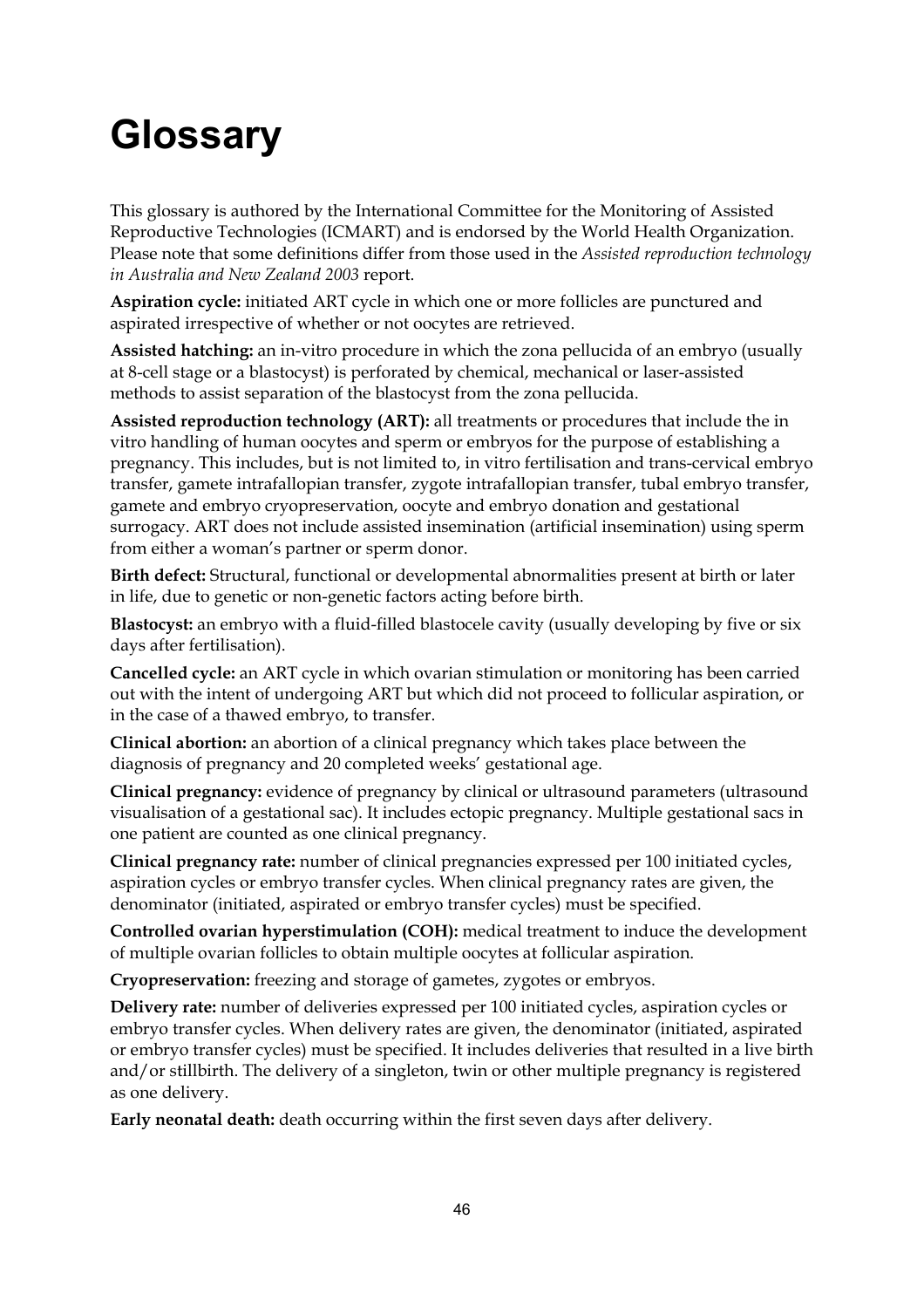**Ectopic pregnancy:** a pregnancy in which implantation takes place outside the uterine cavity.

**Embryo:** product of conception from the time of fertilisation to the end of the embryonic stage eight weeks after fertilisation (the term 'pre-embryo' or dividing conceptus has been replaced by embryo).

**Embryo donation:** the transfer of an embryo resulting from gametes that did not originate from the recipient and/or her partner.

**Embryo transfer (ET):** procedure in which embryo(s) are placed in the uterus or fallopian tube.

**Embryo transfer cycle:** ART cycle in which one or more embryos are transferred into the uterus or fallopian tube.

**Fertilisation:** the penetration of the ovum by the spermatozoon and fusion of genetic materials resulting in the development of a zygote.

**Fetus:** the product of conception starting from completion of embryonic development (at eight completed weeks after fertilisation) until birth or abortion.

**Full-term birth:** a birth that takes place at 37 or more completed weeks of gestational age. This includes both live births and stillbirths.

**Gamete intrafallopian transfer (GIFT):** ART procedure in which both gametes (oocytes and sperm) are transferred to the fallopian tubes.

**Gestational age:** age of an embryo or fetus calculated by adding 14 days (2 weeks) to the number of completed weeks since fertilisation.

**Gestational carrier:** a woman in whom a pregnancy resulted from fertilization with thirdparty sperm and oocytes. She carries the pregnancy with the intention or agreement that the offspring will be parented by one or both of the persons that produced the gametes.

**Gestational sac:** a fluid-filled structure containing an embryo that develops early in pregnancy usually within the uterus.

**Hatching:** it is the process that precedes implantation by which an embryo at the blastocyst stage separates from the zona pellucida.

**Host uterus:** see gestational carrier.

**Implantation:** the attachment and subsequent penetration by the zona-free blastocyst (usually in the endometrium) which starts five to seven days following fertilisation.

**In vitro fertilisation (IVF):** an ART procedure which involves extracorporeal fertilisation.

**Infertility:** failure to conceive after at least one year of unprotected coitus.

**Initiated cycles:** ART treatment cycles in which the woman receives ovarian stimulation, or monitoring in the case of spontaneous cycles, irrespective of whether or not follicular aspiration is attempted.

**Intracytoplasmatic (intracytoplasmic) sperm injection (ICSI):** IVF procedure in which a single spermatozoon is injected through the zona pellucida into the oocyte.

**Live birth:** a birth in which a fetus is delivered with signs of life after complete expulsion or extraction from its mother, beyond 20 completed weeks of gestational age. (Live births are counted as birth events, e.g. a twin or triplet live birth is counted as one birth event.)

**Live-birth delivery rate:** number of live-birth deliveries expressed per 100 initiated cycles, aspiration cycles or embryo transfer cycles. When delivery rates are given, the denominator (initiated, aspirated or embryo transfer cycles) must be specified. It includes deliveries that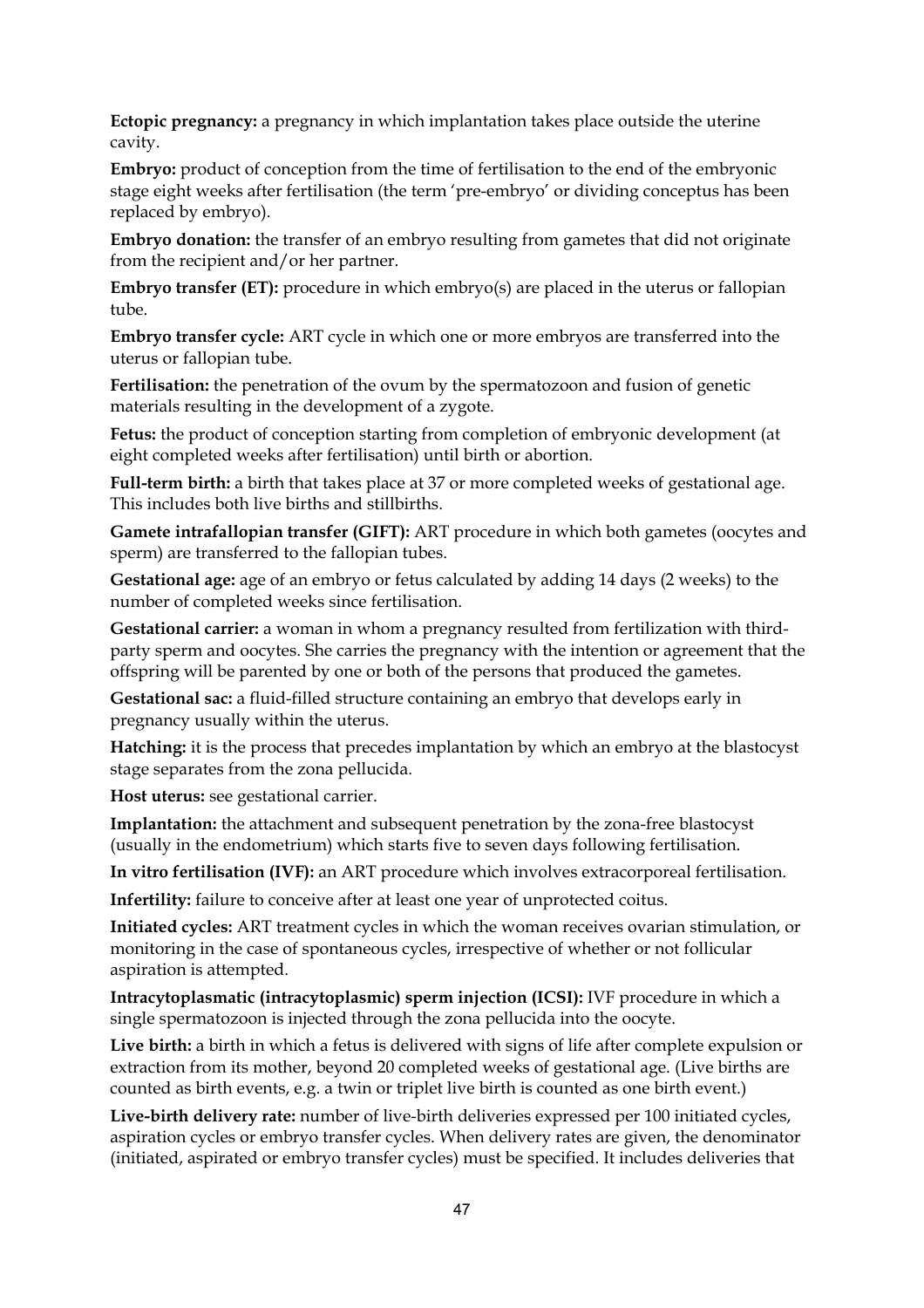resulted in at least one live birth. The delivery of a singleton, twin or other multiple birth is registered as one delivery.

**Malformation rate:** includes all structural, functional, genetic and chromosomal abnormalities identified in aborted tissue or diagnosed before or subsequent to birth.

**Medically assisted conception:** conception brought about by noncoital conjunction of the gametes. Includes ART procedures and intra-uterine, intracervical and intravaginal insemination with semen of husband/partner or donor.

**Micromanipulation** (also referred to as **assisted fertilisation**): the use of special micromanipulative technology that allows operative procedures to be performed on the oocyte, sperm or embryo.

**Microscopic epididymal sperm aspiration (MESA):** procedure in which spermatozoa are obtained from the epididymis, by either aspiration or surgical excision.

**Missed abortion:** a clinical abortion where the products of conception are not expelled spontaneously from the uterus.

**Neonatal death:** death within 28 days of birth.

**Newborns or infants born:** the number of live births plus stillbirths.

**Oocyte donation:** an ART procedure performed with third-party oocytes.

**Preclinical abortion:** an abortion that takes place before clinical or ultrasound evidence of pregnancy.

**Preclinical pregnancy (biochemical pregnancy):** evidence of conception based only on biochemical data in the serum or urine before ultrasound evidence of a gestational sac.

**Preimplantation genetic diagnosis (PGD):** screening of cells from preimplantation embryos for the detection of genetic and/or chromosomal disorders before embryo transfer.

**Preterm birth:** a birth which takes place after at least 20, but less than 37, completed weeks of gestation. This includes both live births and stillbirths. Births are counted as birth events (e.g. a twin or triplet live birth is counted as one birth event).

**Recipient:** in an ART cycle refers to the woman who receives an oocyte or an embryo from another woman.

**Spontaneous abortion:** spontaneous loss of a clinical pregnancy before 20 completed weeks of gestation or, if gestational age is unknown, a weight of 500 g or less.

**Stillbirth:** a birth in which the fetus does not exhibit any signs of life when completely removed or expelled from the birth canal at or above 20 completed weeks of gestation. Stillbirths are counted as birth events (e.g. a twin or triplet stillbirth is counted as one birth event).

## **Surrogate mother:** see **Gestational carrier**.

**Testicular sperm aspiration (TESA):** procedure in which spermatozoa are obtained directly from the testicle, by either aspiration or surgical excision of testicular tissue.

**Zygote:** is the diploid cell, resulting from the fertilisation of an oocyte by a spermatozoon, which subsequently develops into an embryo.

**Zygote intrafallopian transfer (ZIFT):** procedure in which the zygote, in its pronuclear stage of development, is transferred into the fallopian tube.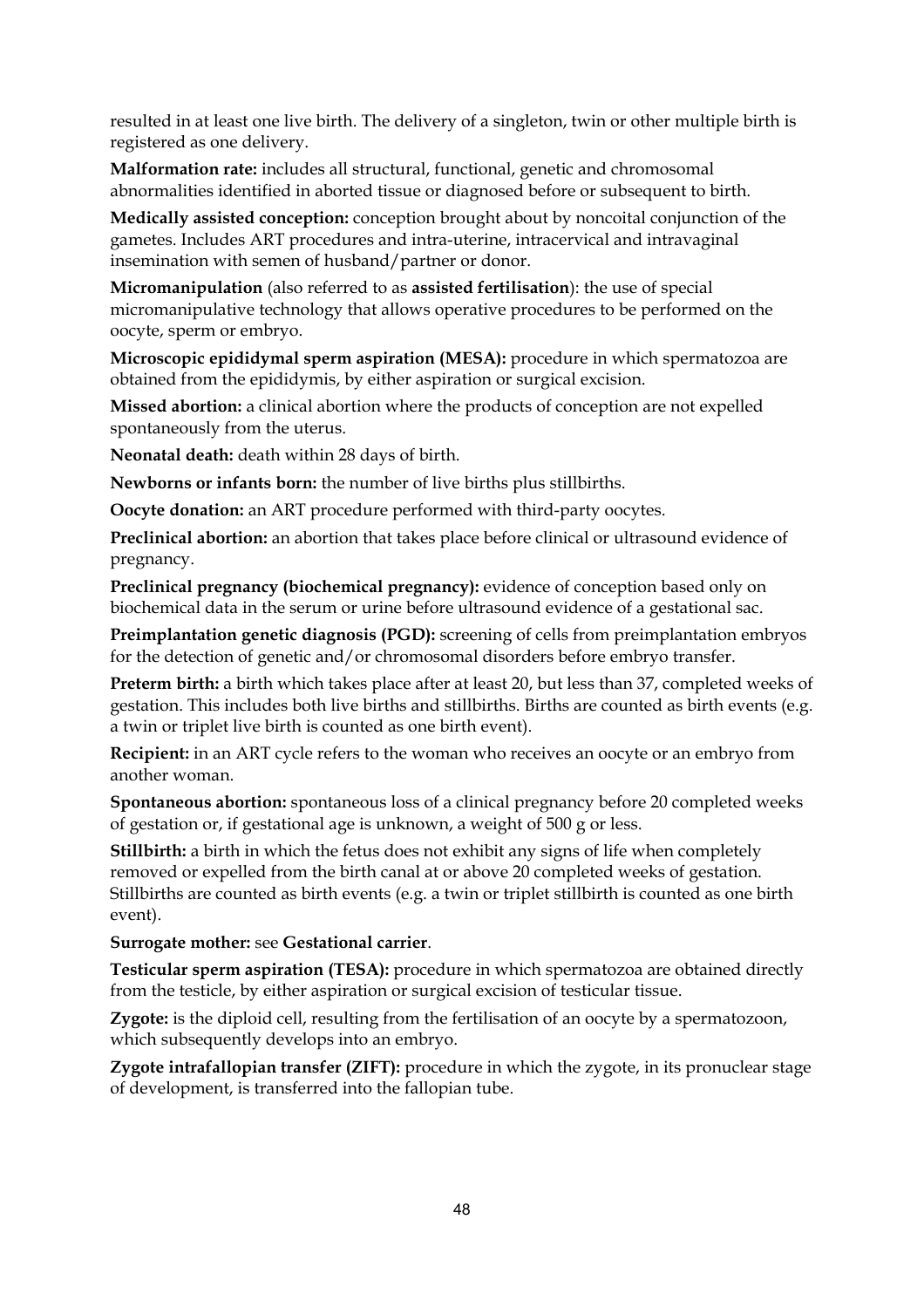# **References**

AIHW: Bryant J, Sullivan E & Dean J 2004. Assisted reproductive technology in Australia and New Zealand 2002. AIHW Cat. No. PER 26. Sydney: Australian Institute of Health and Welfare National Perinatal Statistics Unit and the Fertility Society of Australia (Assisted Reproductive Technology Series no. 8).

AIHW: Laws PJ & Sullivan EA 2005. Australia's mothers and babies 2003. AIHW Cat. No. PER 29. Canberra: AIHW National Perinatal Statistics Unit (Perinatal Statistics Series no. 16).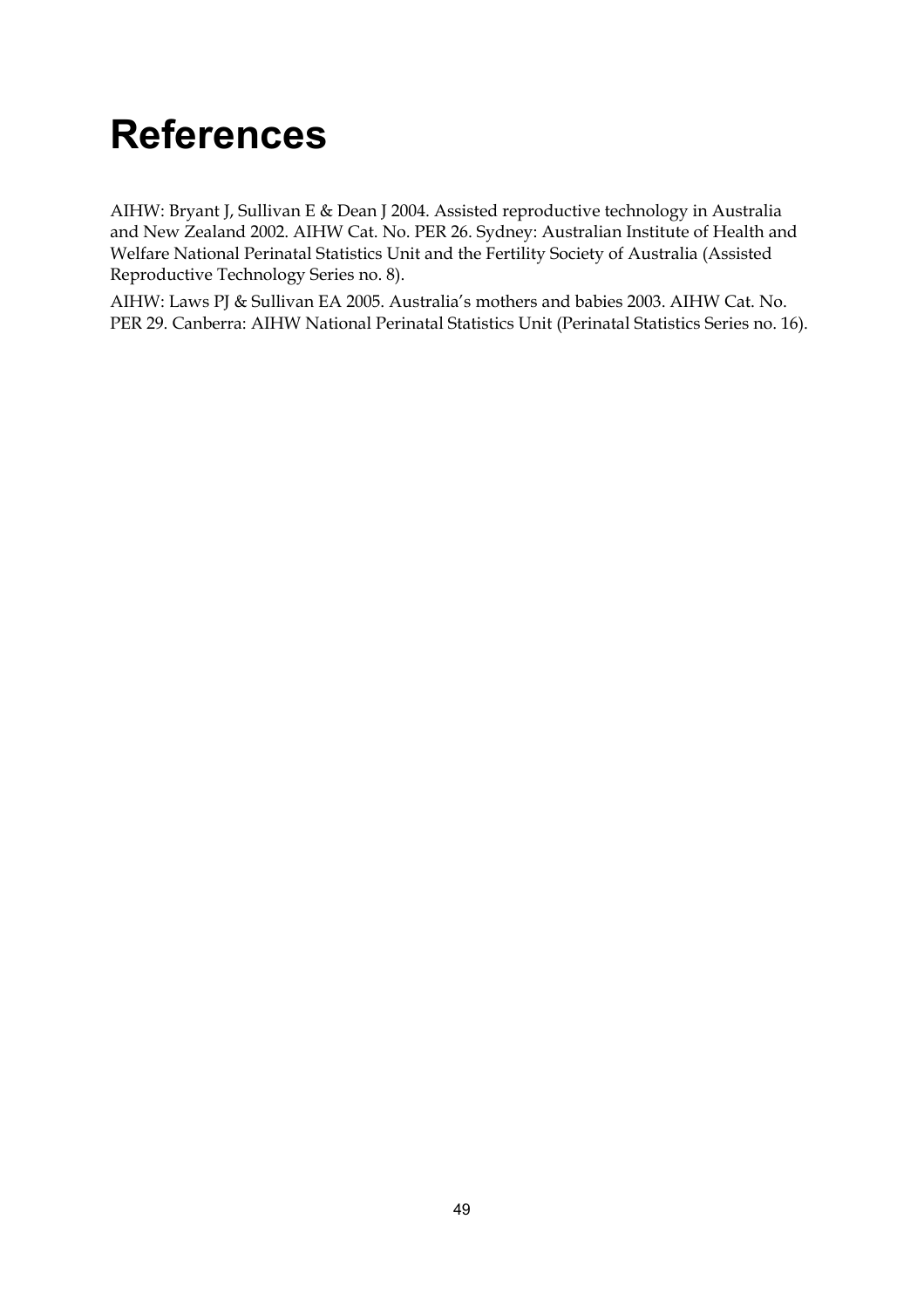# **Subject index to table data**

Use this index to locate specific information about ART in Australia and New Zealand.

Tables with a prefix 'R' are found in the following pages of this report. Tables with a prefix 'W' are found only on the NPSU's website at <www.npsu.unsw.edu.au>

| <b>Subject</b>                |                                                        | <b>Table</b>    |
|-------------------------------|--------------------------------------------------------|-----------------|
|                               |                                                        |                 |
| 2003 totals                   | All treatment types                                    | R <sub>5</sub>  |
|                               | ART procedures, fresh cycles                           | R <sub>6</sub>  |
|                               | ART procedures, frozen cycles                          | R7              |
| Ten-year trends               | Total number of cycles, pregnancies, live deliveries   | R <sub>1</sub>  |
|                               | Multiple deliveries                                    | R17             |
|                               | Type of treatment                                      | R <sub>2</sub>  |
|                               | Number of embryos transferred                          | R <sub>3</sub>  |
|                               | Total number of embryo transfer cycles and pregnancies | R <sub>4</sub>  |
|                               | Women's age                                            | W1              |
|                               | Cause of infertility                                   | W <sub>2</sub>  |
| Cause of infertility          | Gestational age/Duration of pregnancy                  | W7              |
|                               | Ten-year trends                                        | W <sub>2</sub>  |
|                               | Type of treatment                                      | W4              |
|                               | Pregnancy outcome                                      | W6              |
| Type of treatment             | Women's age                                            | R <sub>10</sub> |
|                               | Men's age                                              | R <sub>11</sub> |
|                               | Success of ART treatment                               | R <sub>12</sub> |
|                               | Pregnancy outcome                                      | R <sub>18</sub> |
|                               | Infant sex                                             | R <sub>25</sub> |
|                               | Birthweight                                            | W13             |
|                               | Perinatal mortality                                    | W16             |
|                               | Number of embryos transferred                          | W <sub>3</sub>  |
|                               | Cause of infertility                                   | W4              |
|                               | Multiple pregnancy/Plurality                           | W <sub>5</sub>  |
| Number of embryos transferred | Ten-year trends                                        | R <sub>3</sub>  |
|                               | Women's age                                            | R <sub>8</sub>  |
|                               | Pregnancy outcome                                      | W11             |
|                               | Gestational age/Duration of pregnancy                  | W12             |
|                               | Type of treatment                                      | W3              |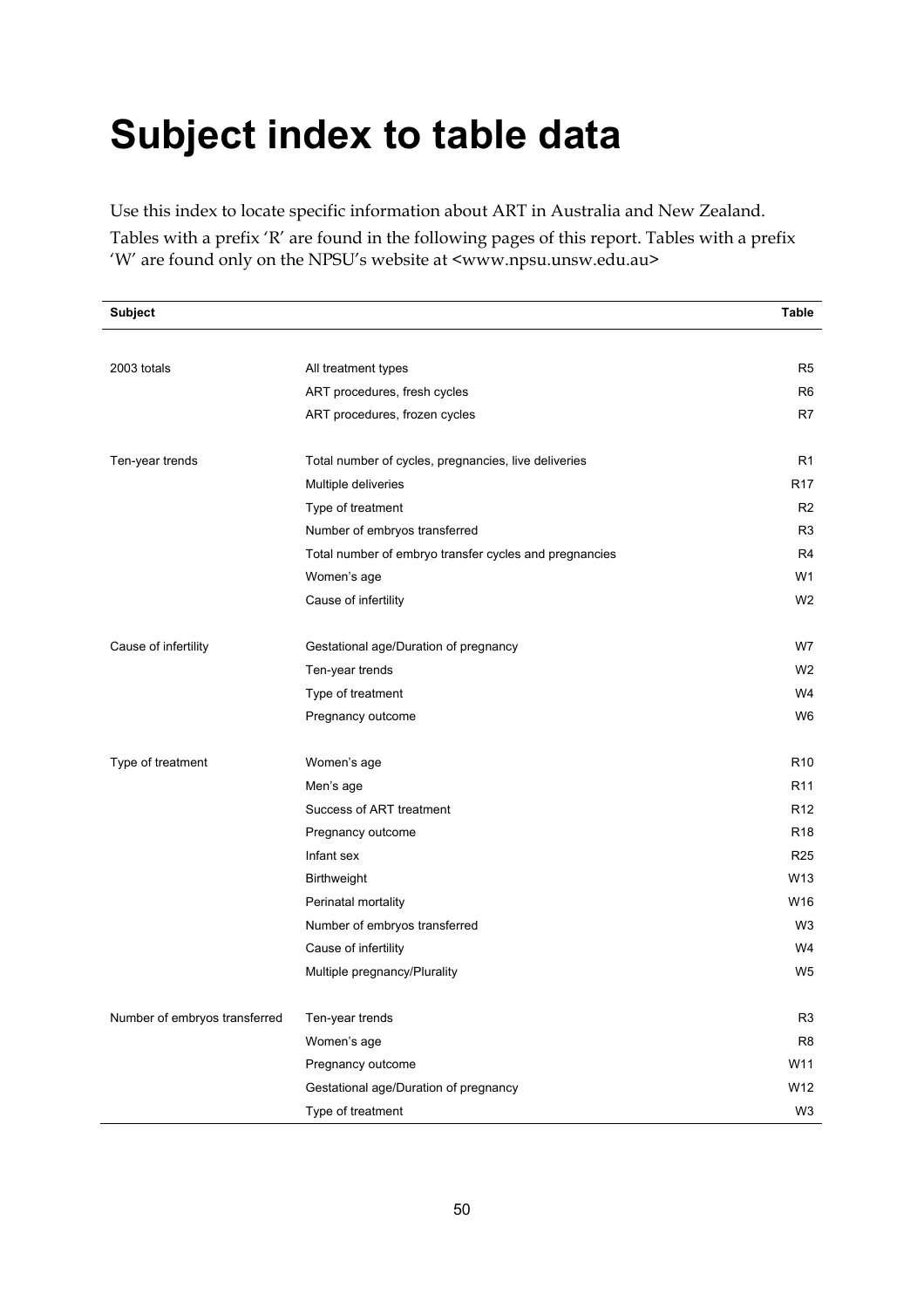| <b>Subject</b>                           |                                       | Table                             |
|------------------------------------------|---------------------------------------|-----------------------------------|
| Success of treatment                     | Type of treatment                     | R <sub>12</sub>                   |
|                                          | Women's age                           | R <sub>13</sub>                   |
|                                          | Fertility centre                      | R14, R15                          |
|                                          |                                       |                                   |
| Women's age                              | Type of treatment                     | R <sub>10</sub>                   |
|                                          | Success of treatment                  | R <sub>13</sub>                   |
|                                          | Pregnancy outcome                     | R19, W8                           |
|                                          | Method of delivery                    | R <sub>22</sub>                   |
|                                          | Number of embryos transferred         | R <sub>8</sub>                    |
|                                          | Gestational age/Duration of pregnancy | W9                                |
|                                          | Multiple pregnancy                    | W10                               |
|                                          | Perinatal mortality                   | W17                               |
|                                          | Ten-year trends                       | W1                                |
| Men's age                                | Type of treatment                     | R <sub>11</sub>                   |
| Pregnancy/birth outcome                  | Type of treatment                     | R <sub>18</sub> , R <sub>19</sub> |
|                                          | Women's age                           | R18, R19, W8                      |
|                                          | Number of embryos transferred         | W11                               |
|                                          | Gestational age/Duration of pregnancy | W14                               |
|                                          | Birthweight                           | W15                               |
|                                          | Cause of infertility                  | W <sub>6</sub>                    |
| Multiple pregnancy                       | Women's age                           | W10                               |
|                                          | Type of treatment                     | W <sub>5</sub>                    |
| Multiple deliveries                      | Ten-year trends                       | R <sub>17</sub>                   |
|                                          | Method of delivery                    | R <sub>21</sub>                   |
|                                          |                                       |                                   |
| Multiple births                          | Gestational age/Duration of pregnancy | R <sub>23</sub>                   |
|                                          | Birthweight                           | R <sub>24</sub>                   |
|                                          | Perinatal mortality                   | R <sub>26</sub>                   |
| Method of delivery                       | Multiple deliveries                   | R <sub>21</sub>                   |
|                                          | Women's age                           | R <sub>22</sub>                   |
|                                          |                                       |                                   |
| Infant sex                               | Type of treatment                     | R <sub>25</sub>                   |
| Gestational age/Duration of<br>pregnancy | Multiple birth                        | R <sub>23</sub>                   |
|                                          | Cause of infertility                  | W7                                |
|                                          | Women's age                           | W9                                |
|                                          | Number of embryos transferred         | W12                               |
|                                          | Birth outcome                         | W14                               |